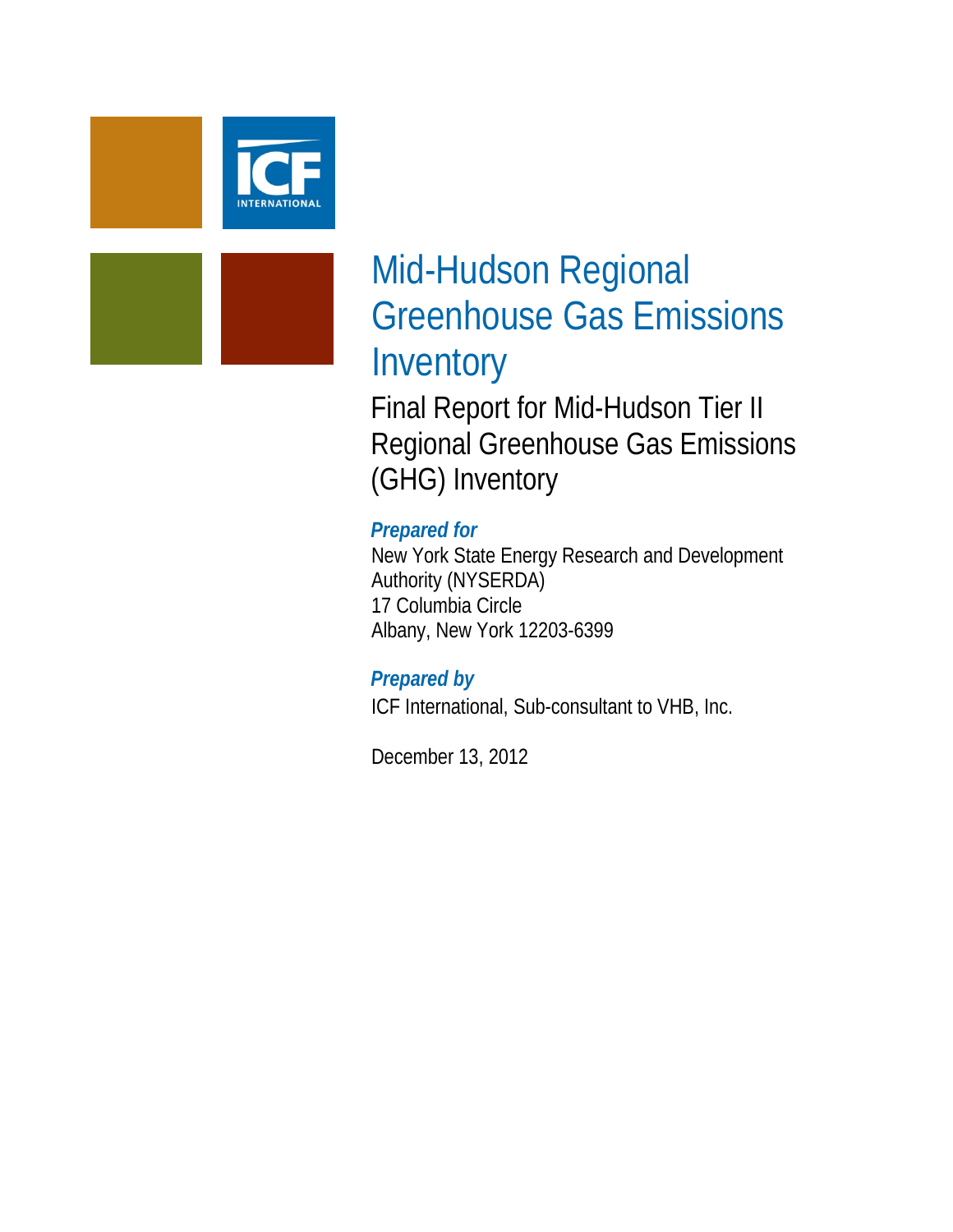# *Notice*

This report was prepared by ICF International, a sub-consultant to VHB Engineering, Surveying and Landscape Architecture, P.C., in the course of performing work contracted for the New York State Energy Research and Development Authority (NYSERDA). The opinions expressed in this report do not necessarily reflect those of NYSERDA or the State of New York, and reference to any specific product, service, process, or method does not constitute an implied or expressed recommendation or endorsement of it. Further, NYSERDA and the State of New York make no warranties or representations, expressed or implied, as to the fitness for particular purpose or merchantability of any product, apparatus, or service, or the usefulness, completeness, or accuracy of any processes, methods, or other information contained, described, disclosed, or referred to in this report. The NYSERDA, the State of New York, and the contractor make no representation that the use of any product, apparatus, process, method, or other information will not infringe privately owned rights and will assume no liability for any loss, injury, or damage resulting from, or occurring in connection with, the use of information contained, described, disclosed, or referred to in this report.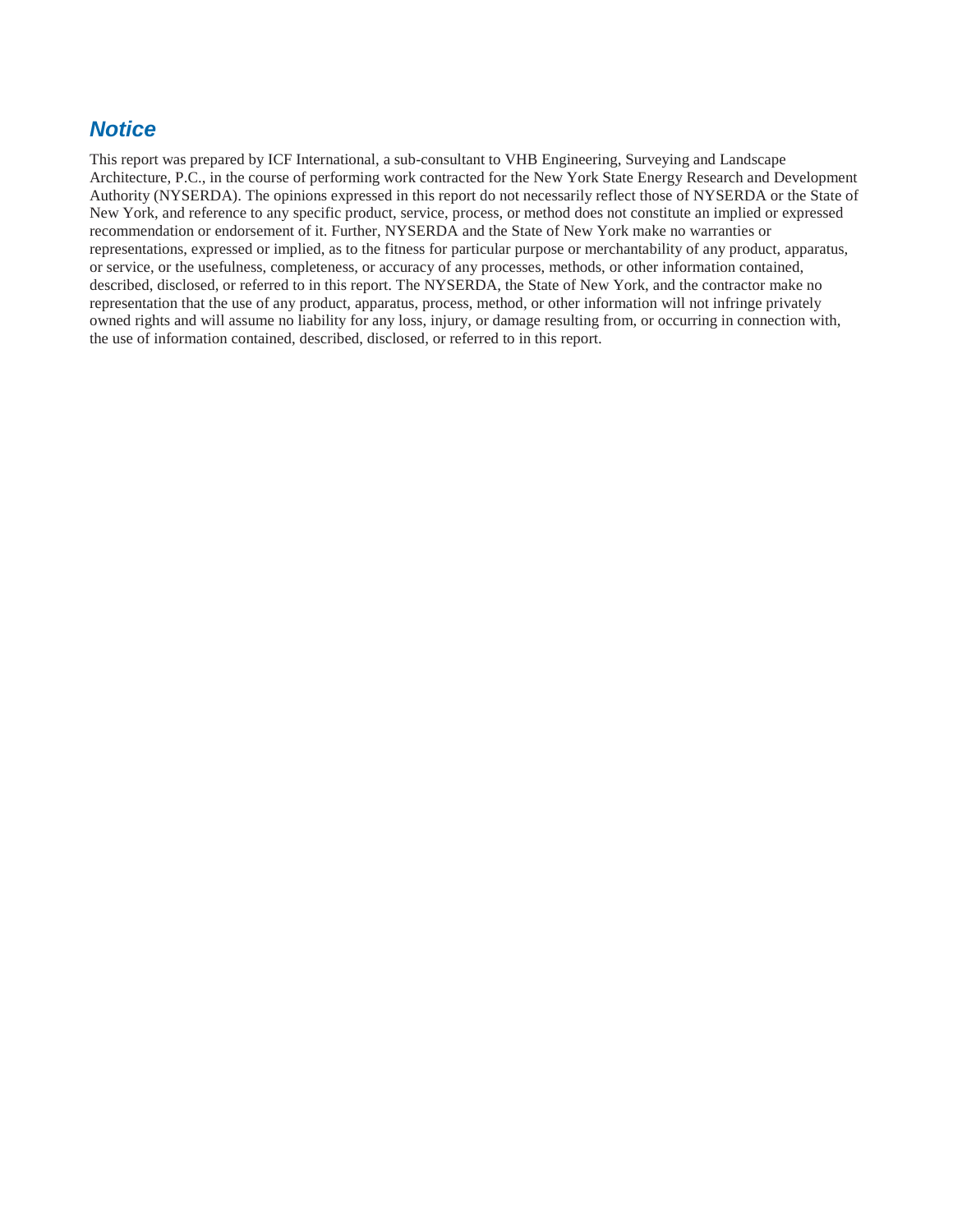# **List of Acronyms and Abbreviations**

| <b>ACS</b>          | <b>American Community Survey</b>                               |
|---------------------|----------------------------------------------------------------|
| <b>ANDOC</b>        | Anaerobically degradable carbon                                |
| BOD <sub>5</sub>    | 5-day biological oxygen demand                                 |
| <b>COLE</b>         | <b>Carbon OnLine Estimator</b>                                 |
| eGRID               | <b>Emissions &amp; Generation Resource Integrated Database</b> |
| EIA                 | <b>Energy Information Administration</b>                       |
| <b>EPA</b>          | <b>Environmental Protection Agency</b>                         |
| <b>FOD</b>          | First-order decay                                              |
| <b>GHG</b>          | Greenhouse gas                                                 |
| <b>GHGRP</b>        | Greenhouse gas Reporting Program                               |
| C&D                 | Construction and demolition                                    |
| CH <sub>4</sub>     | Methane                                                        |
| CO                  | Carbon monoxide                                                |
| CO <sub>2</sub>     | Carbon dioxide                                                 |
| <b>FIDO</b>         | Forest Inventory Data Online                                   |
| <b>HDD</b>          | Heating degree days                                            |
| <b>HFCs</b>         | Hydrofluorocarbons                                             |
| <b>HPMS</b>         | <b>Highway Performance Monitoring System</b>                   |
| HU                  | Housing units                                                  |
| <b>IPCC</b>         | Intergovernmental Panel on Climate Change                      |
| LFG                 | Landfill gas                                                   |
| <b>LFGTE</b>        | Landfill gas to energy                                         |
| LUAF                | Lost and unaccounted for                                       |
| <b>LULUCF</b>       | Land-use, land-use change, and forestry                        |
| Mcf                 | Thousand cubic feet                                            |
| MF                  | Multi-family                                                   |
| <b>MMBTU</b>        | Million British thermal units                                  |
| <b>MSW</b>          | Municipal solid waste                                          |
| MTCO <sub>2</sub> e | Metric tons carbon dioxide equivalent                          |
| MWh                 | Megawatt-hour                                                  |
| $N_2O$              | Nitrous oxide                                                  |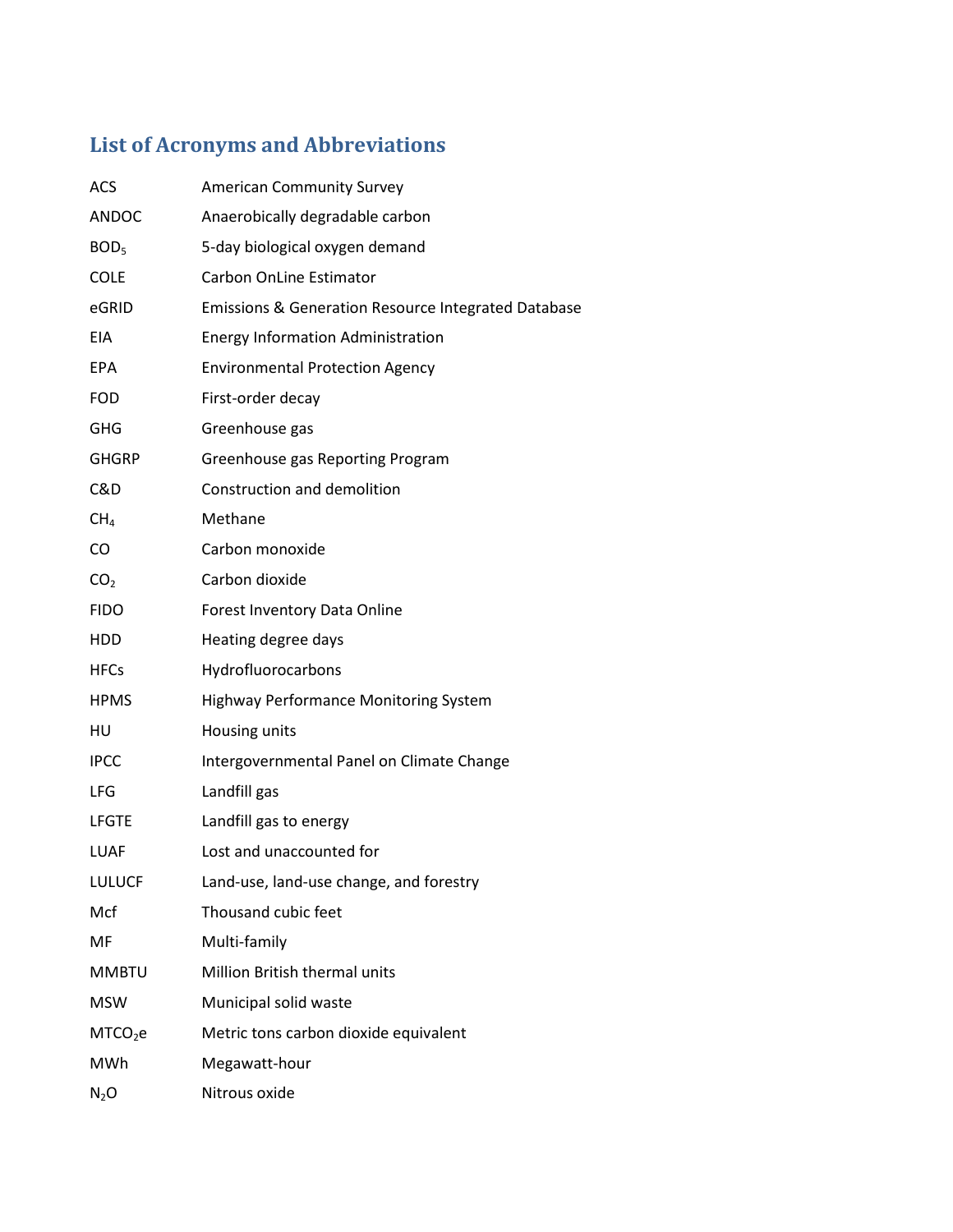| <b>NAICS</b>    | North American Industry Classification System            |
|-----------------|----------------------------------------------------------|
| <b>NASS</b>     | <b>National Agricultural Statistics Service</b>          |
| <b>NYCW</b>     | NPCC New York City/Westchester (eGRID subregion)         |
| <b>NYS DEC</b>  | New York State Department of Environmental Conservation  |
| <b>NYSDOT</b>   | New York State Department of Transportation              |
| <b>NYSERDA</b>  | New York State Energy Research and Development Authority |
| <b>NYUP</b>     | NPCC Upstate New York (eGRID subregion)                  |
| <b>ODS</b>      | Ozone-depleting substances                               |
| <b>PFCs</b>     | Perfluorocarbons                                         |
| SF <sub>6</sub> | Sulfur hexafluoride                                      |
| <b>SFA</b>      | Single-family attached                                   |
| <b>SFD</b>      | Single-family detached                                   |
| <b>SIC</b>      | <b>Standard Industrial Classification</b>                |
| <b>SIT</b>      | <b>State Inventory Tool</b>                              |
| T&D             | Transmission and distribution                            |
| <b>TAM</b>      | <b>Typical animal mass</b>                               |
| <b>Tg</b>       | Teragrams                                                |
| <b>USDA</b>     | United States Department of Agriculture                  |
| <b>VMT</b>      | Vehicle miles traveled                                   |
| VS              | Volatile solids                                          |
| <b>WWTPs</b>    | Wastewater treatment plants                              |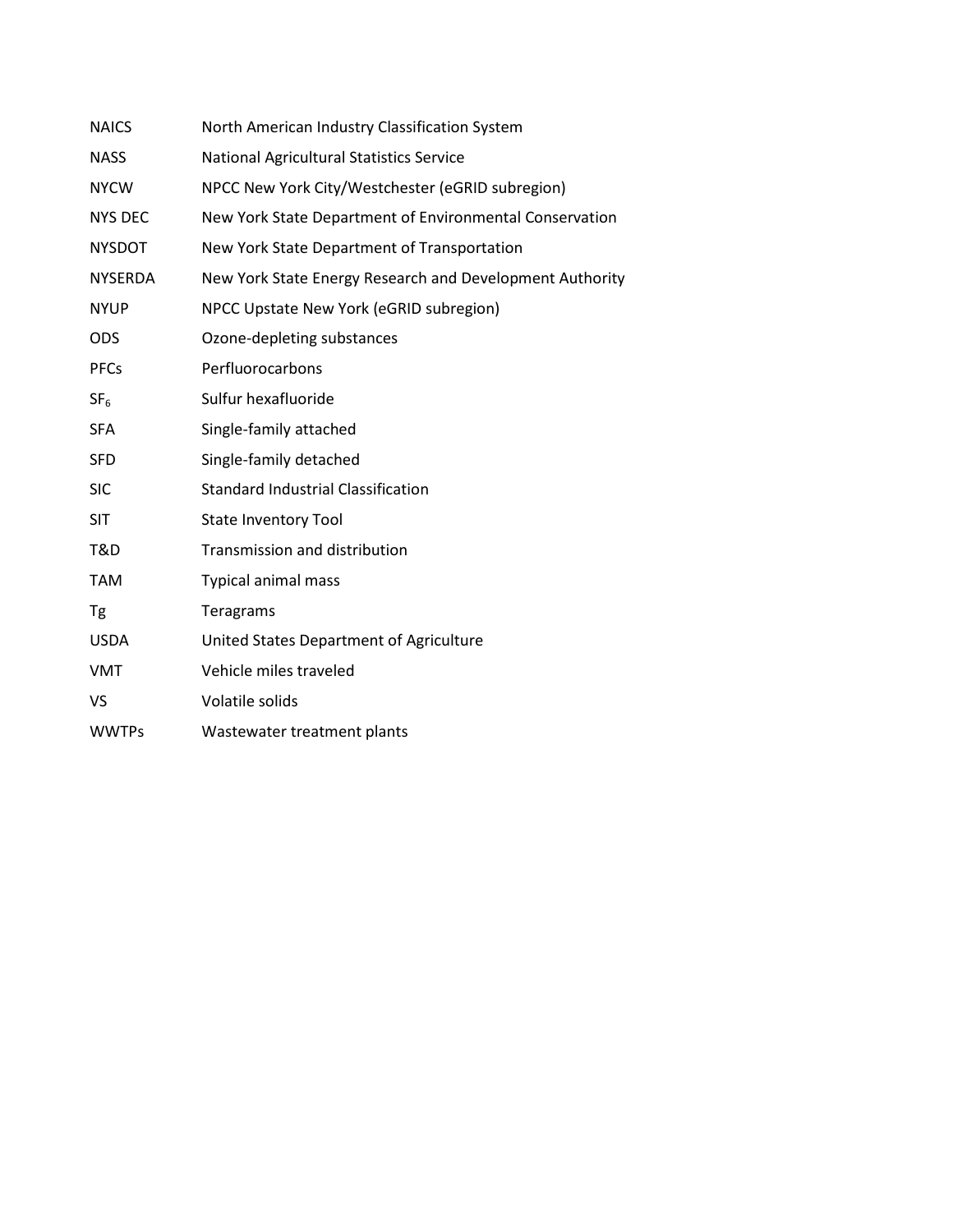# **Table of Contents**

| 1. |     |  |
|----|-----|--|
|    | 1.1 |  |
|    | 1.2 |  |
|    | 1.3 |  |
| 2. |     |  |
| 3. |     |  |
|    | 3.1 |  |
|    | 3.2 |  |
|    | 3.3 |  |
|    | 3.4 |  |
| 4. |     |  |
|    | 4.1 |  |
|    | 4.2 |  |
|    | 4.3 |  |
|    | 4.4 |  |
|    | 4.5 |  |
|    |     |  |
|    | 5.1 |  |
|    | 5.2 |  |
| 6. |     |  |
| 7. |     |  |
| 8. |     |  |
|    |     |  |
|    | A.1 |  |
|    | A.2 |  |
|    | A.3 |  |
|    | A.4 |  |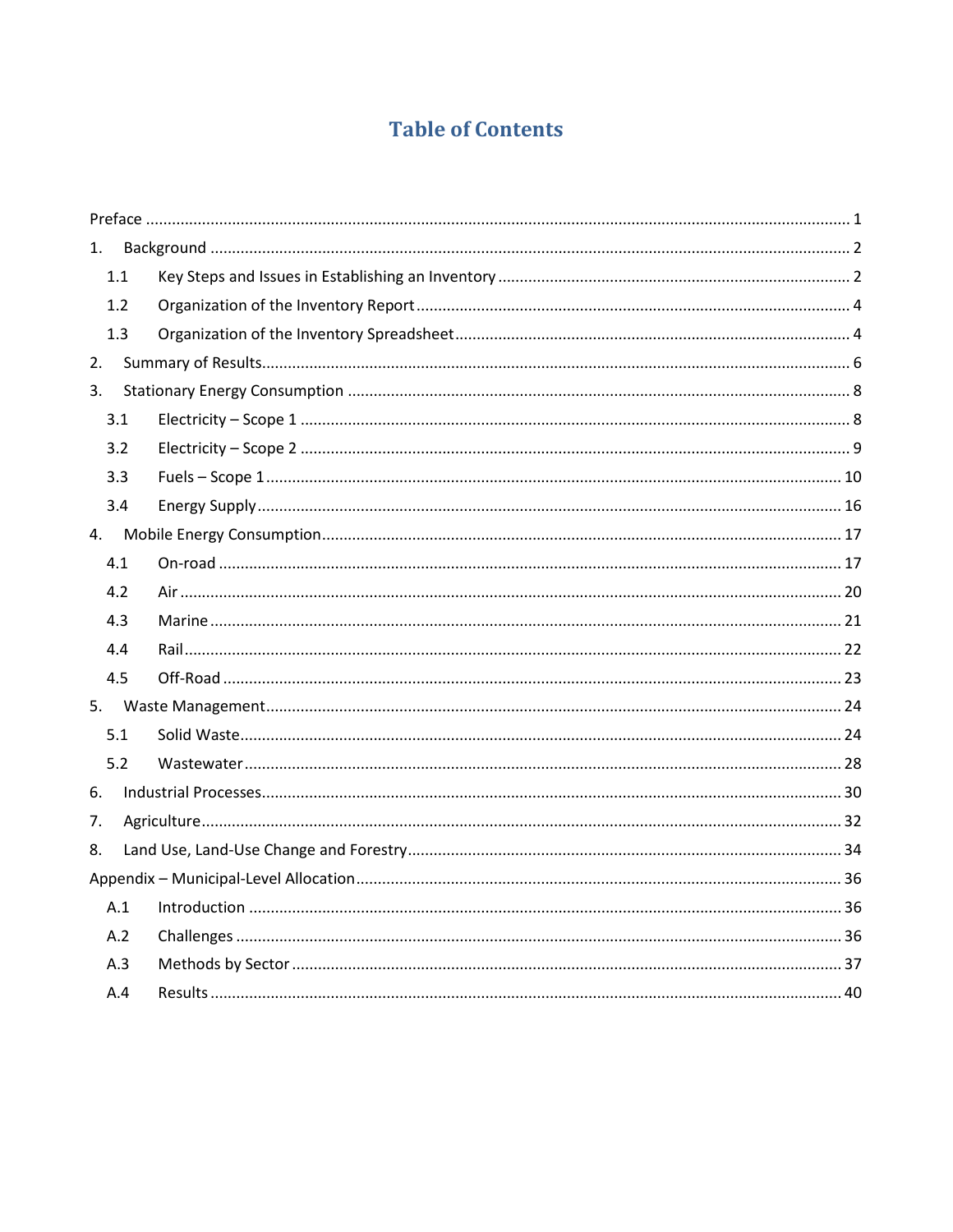# <span id="page-5-0"></span>**Preface**

The purpose of this report is to transmit the Draft Tier II Regional Greenhouse Gas Emissions (GHG) Inventory for the Mid-Hudson Region. The report begins with a general background to the inventory, a discussion of key steps in establishing and defining a GHG inventory, and description of how the inventory is organized. For each source that follows, the inventory presents a description of each source and a discussion of the data and methods used. The municipal allocation methodology and results are presented in the appendix.

In order to align the methods used here with those used by other regions in New York State, the State convened the NYGHG Working Group to develop a standard New York GHG Protocol (NYGHG Protocol). This inventory was developed based on the latest methods determined by the NYGHG Working Group, as well as the latest data provided to that group. Protocols were not finalized for all sources, and several data sources requested through the NYGHG Working Group were not available in time for this submission. The data and calculations presented here are contained in a separate regional GHG inventory Excel workbook and supplementary files, as discussed in Section 1.3 below.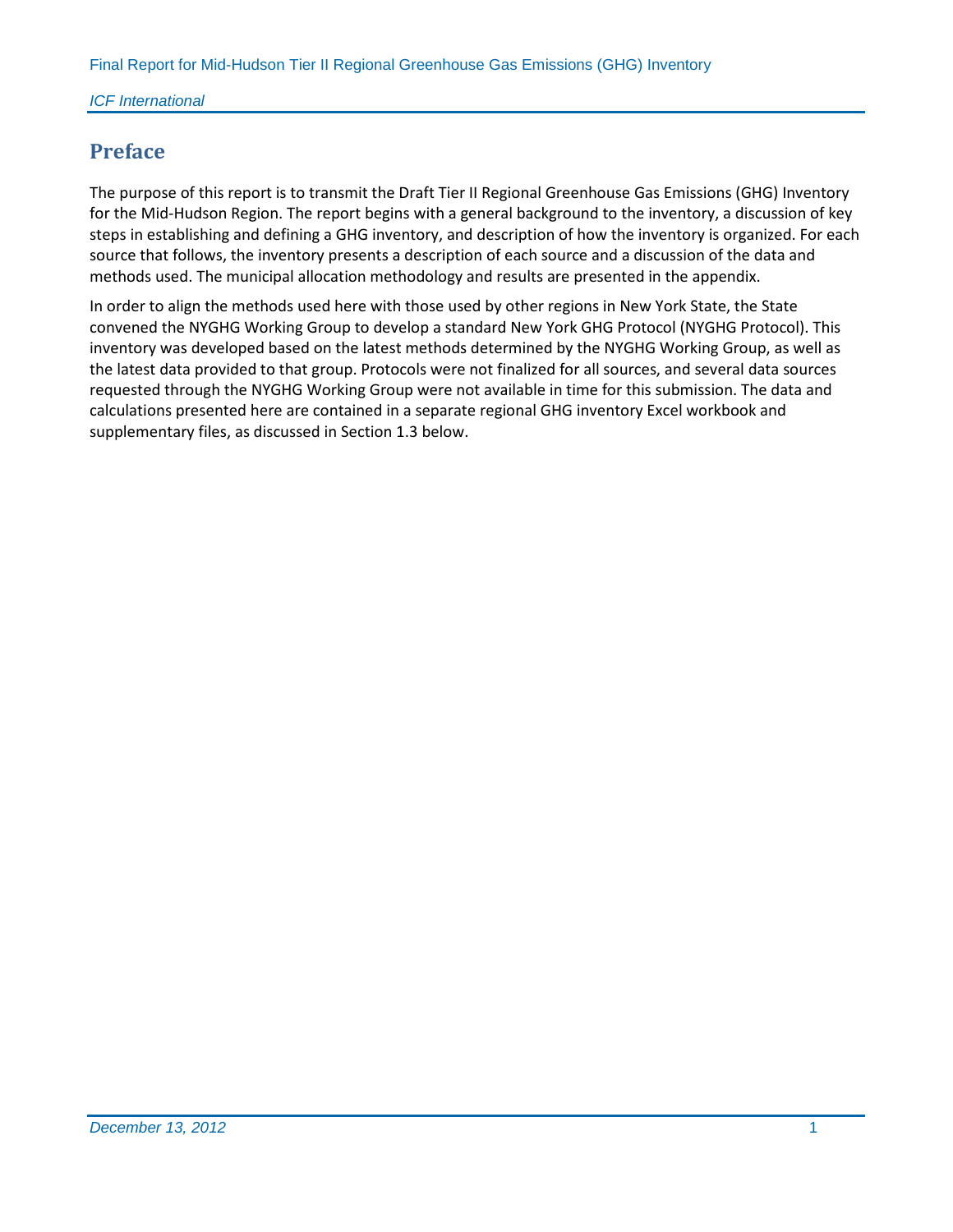*ICF International*

# <span id="page-6-0"></span>**1. Background**

# <span id="page-6-1"></span>**1.1 Key Steps and Issues in Establishing an Inventory**

A GHG inventory identifies activities that are responsible for GHG emissions, quantifies the level of each activity, and then calculates the associated emissions. Each of these steps—defining the activities, measuring the level of the activity, and determining the consequent emissions—must be carefully defined in order to result in a credible, transparent, and easily replicable inventory.

Because this GHG inventory is part of a state-wide effort to conduct inventories for all regions in New York State, the State convened the NYGHG Working Group to develop a standard New York GHG Protocol (NYGHG Protocol). This group began meeting in March 2012 to discuss and define these inventory parameters, data sources, methodologies, and reporting formats. While a formal NYGHG Protocol has not yet been released, the inventory steps described in this section and the data and methodologies described in subsequent sections are in compliance with the proposed New York GHG Protocol to the greatest extent possible. Differences have been noted where applicable.

The process of designing an inventory entails a number of decisions and procedural steps:

- **Inventory geography and boundaries:** This inventory estimates GHG emissions for the Mid-Hudson Region's seven counties: Dutchess, Orange, Putnam, Rockland, Sullivan, Ulster, and Westchester. It includes emissions from electricity imported into the region as well as emissions from waste exported from the region. Product life-cycle emissions (e.g., emissions associated with the production and distribution from imported goods and services) are not included.
- **Municipal boundaries:** The Mid-Hudson Region is comprised of 12 cities and 105 towns, in addition to 81 villages that lie within them. This municipal allocation reports total estimates for each city and town, *including* activity in the underlying villages. Activity and emissions for each village are also tracked and reported separately, but not counted in the totals. Some sectors, however, report activity data for towns *excluding* village activities. In these cases, the following method is applied:
	- o **Village assignments** The New York State Data Center provides information on which villages lie within each town.<sup>[1](#page-6-2)</sup> When activity data are reported for towns (excluding villages) and villages, the town activity data are added with those of the village(s) within it.
	- o **Split villages** Ten villages in the Mid-Hudson Region are split between towns. To assign reported village activity data to the correct towns, the percentage of the village's population in each town is used. This population breakdown is available from the New York State Data Center.<sup>[2](#page-6-3)</sup> The split activity data are then included in the totals for each town as appropriate.
- **Sources:** The activities selected for the regional inventory are based on those included in the NYGHG Protocol and defined by the US Environmental Protection Agency's US Inventory of Greenhouse Gases<sup>[3](#page-6-4)</sup> and the Intergovernmental Panel on Climate Change. [4](#page-6-5) These categories are:
	- o **Stationary Energy Consumption**—use of energy in homes, businesses, and other non-mobile uses. In compliance with the NYGHG Protocol, these are reported separately for the Residential, Commercial, and Industrial sectors. Emissions are also calculated for Electricity

<span id="page-6-2"></span> $1$  New York State Data Center, Estimates of the Resident Population: New York State Governmental Units, 2000 to 2009 – Revised September 2010.

[http://www.empire.state.ny.us/NYSDataCenter/Data/Population\\_Housing/REVISED2000to2009SubcountyTotals.pdf](http://www.empire.state.ny.us/NYSDataCenter/Data/Population_Housing/REVISED2000to2009SubcountyTotals.pdf)  $2$  Ibid.

<span id="page-6-4"></span><span id="page-6-3"></span><sup>&</sup>lt;sup>3</sup> U.S. EPA, *Inventory of U.S. Greenhouse Gas Emissions and Sinks: 1990–2010, April 2012.*<br><sup>4</sup> IPCC, 2006 IPCC Guidelines for National Greenhouse Gas Inventories,

<span id="page-6-5"></span>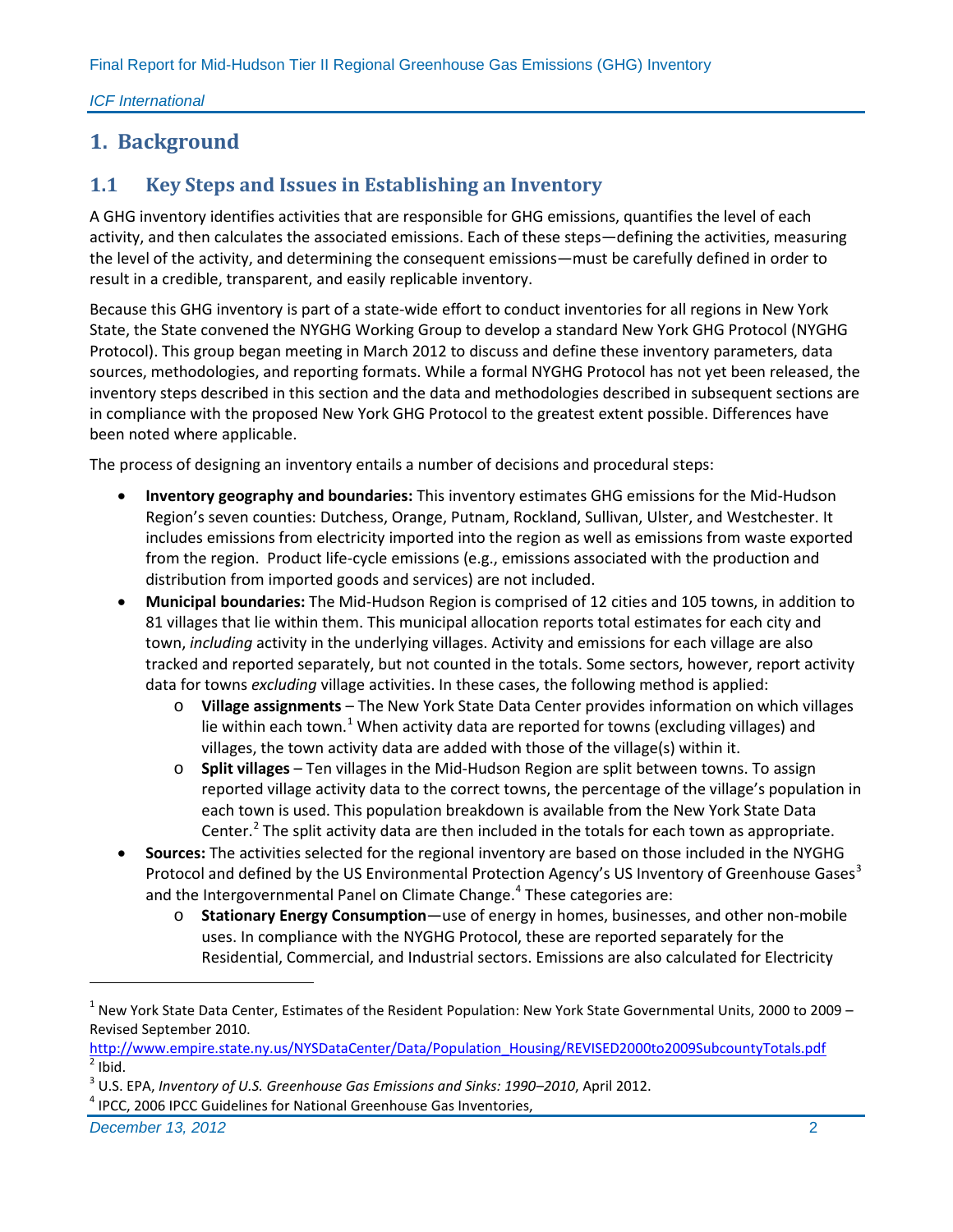Generation, but these are not included in the regional total to avoid double-counting with indirect emissions from electricity consumption.

- o **Transportation Energy Consumption**—use of energy in transportation, including on-road transportation, passenger and freight rail, aviation, marine transportation, and off-road vehicles. Aviation emissions are estimated but not included in the regional total because they are considered an optional source under the NYGHG Protocol.
- o **Energy Generation and Supply—**fugitive emissions and energy losses due to the transmission and distribution of electricity and natural gas.
- o **Agriculture**—non-energy emissions from agriculture, including both crops and livestock (e.g., methane emissions associated with livestock and nitrous oxide emissions associated with fertilizer application).
- o **Waste Management**—non-energy emissions related to managing solid waste, including trash and wastewater (e.g., methane emissions associated with the anaerobic decay of waste disposed of in landfills). As discussed below, two types of solid waste emissions are calculated, but only one is included in the total to avoid double counting.
- o **Industrial Processes**—non-energy emissions associated with industrial activity (e.g., carbon dioxide emissions associated with cement production or emissions associated with coolants for air conditioners) and fugitive emissions from fuel systems (leakages in the production, distribution, and transmission of fossil fuels).
- o **Land Use, Land Use Change, and Forestry**—emissions from changes in the amount of carbon stored in soil and plants due to land use and forestry practices (e.g., from clearing forest land for residential, commercial, or agricultural use) This is also considered an optional source under the NYGHG Protocol, and it is not included in the regional totals.
- o Under the NYGHG Protocol, these are further arranged into different categories for reporting. There, the "Built Environment" sector includes Stationary Energy Consumption, Energy Generation and Supply, and Industrial Process. The Transportation Energy, Waste Management, Agriculture, and Land Use and Forestry sectors all match the sectors identified above.
- **Greenhouse gases included:** This inventory evaluates the impact of the three gases which together comprise 98 percent of national emissions: carbon dioxide ( $CO<sub>2</sub>$ ), methane ( $CH<sub>4</sub>$ ), and nitrous oxide (N<sub>2</sub>O), as well as HFCs, PFCs, and SF<sub>6</sub> emissions from the substitution of ozone depleting substances.<sup>[5](#page-7-0)</sup> Together, these six internationally recognized greenhouse gases accounted for 99.6 percent of national greenhouse gas emissions in 2010. $^6$  $^6$
- **Quantification approach:** This inventory uses a blend of top-down data (e.g., state fuel consumption estimates) and bottom-up data (customer utility data). This mix was dictated by data availability, existing protocols, and resource limitations.
- **Base year:** The base year for this analysis is 2010. The Working Group selected 2010 because it is the most current year for many of the data sets used in this report.

<span id="page-7-0"></span><sup>&</sup>lt;sup>5</sup> Different greenhouse gases have different capacities to trap heat in the atmosphere. In order to compare and sum the impacts of different gases, the United Nations' Intergovernmental Panel on Climate Change (IPCC) developed the Global Warming Potential (GWP) concept, where the GWP of each greenhouse gas is compared to that of CO<sub>2</sub>, whose GWP is defined as 1. The GWP of methane (CH<sub>4</sub>) is 21, and nitrous oxide (N<sub>2</sub>O) is 310. GWPs for some gases are much higher the GWP for SF<sub>6</sub>, for example is 23,900. For more information, see US EPA, *Inventory of U.S. Greenhouse Gas Emissions* and Sinks: 1990–2010, April 2012.<br><sup>6</sup> U.S. EPA, *Inventory of U.S. Greenhouse Gas Emissions and Sinks: 1990–2010, April 2012*.

<span id="page-7-1"></span>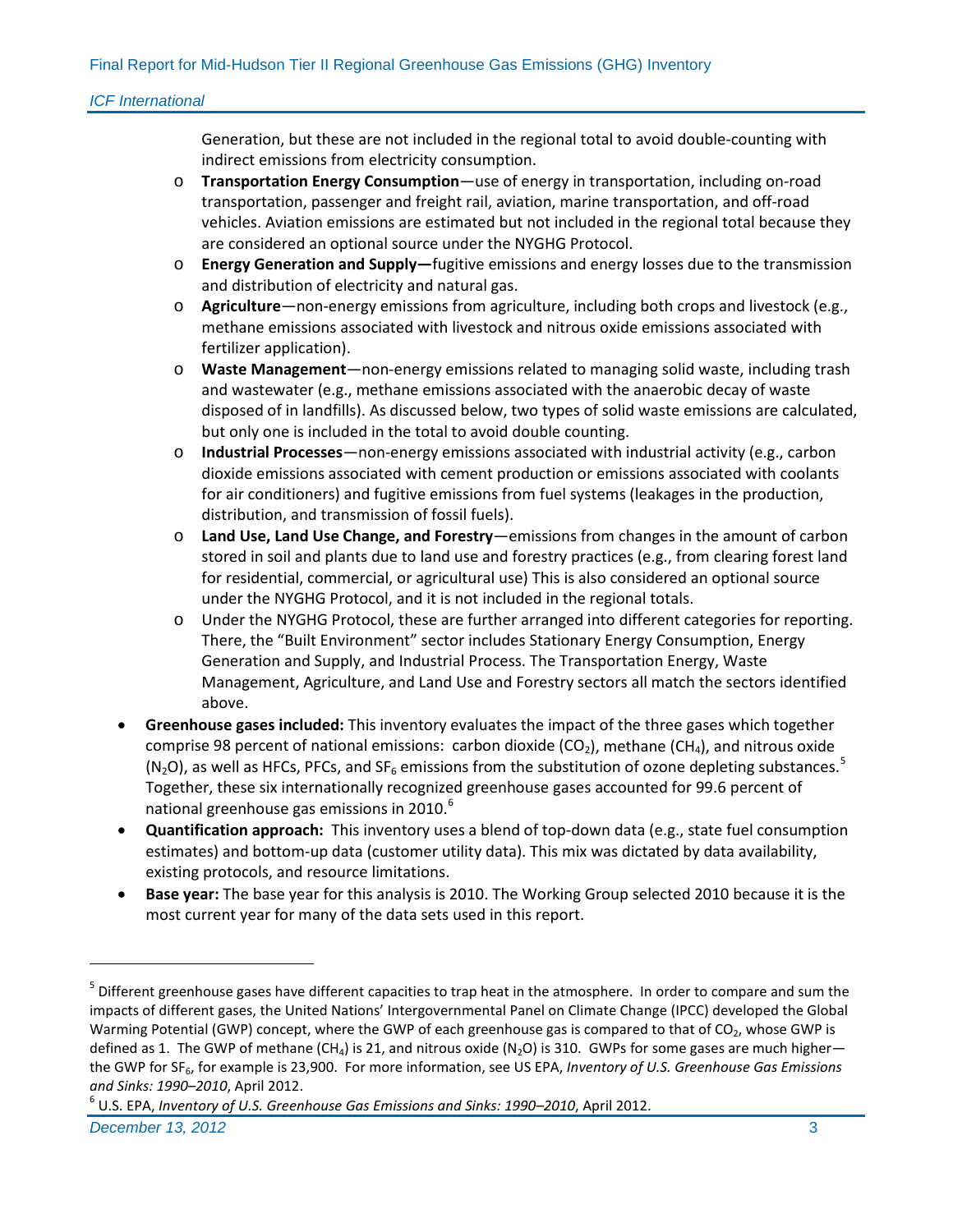All emissions are reported in metric tons of carbon dioxide equivalent (MTCO<sub>2</sub>e). To account for the difference in magnitude, region- or county-scale emissions were reported as million MTCO<sub>2</sub>e, while per-capita emissions were reported as MTCO<sub>2</sub>e. The units used are clearly identified. A metric ton is 1,000 kilograms, or 2,206 pounds – about 10 percent larger than the 2,000 pound ton commonly used in the United States.

# <span id="page-8-0"></span>**1.2 Organization of the Inventory Report**

The inventory is organized by source and by "Scope." *Scope* refers to the degree of control that the regional community has over the emission source. Although the Scope framework was first developed for corporatelevel GHG inventories, a similar principal can be applied here. The basic definition of the Scopes from a community perspective is as follows:

- Scope 1: All direct emissions from sources within the geopolitical boundary of the community.
- Scope 2: Energy-related indirect emissions that occur as a consequence of consumption/use of gridsupplied electricity, heating and/or cooling within the community boundary. These emissions can occur both inside and outside the community boundary.
- Scope 3: All other indirect emissions that occur outside the boundary as a result of activities within the community's geopolitical boundary, as well as trans-boundary emissions due to exchange/use/consumption of goods and services.<sup>[7](#page-8-2)</sup>

In some cases, emissions may be calculated in two ways. Emissions associated with electricity are calculated under both Scope 1 (direct emissions from generation) and Scope 2 (indirect emissions from consumption), but only Scope 2 emissions are included in the total, while Scope 1 emissions are provided as an informational item. Similarly, emissions from waste management are calculated under both Scope 1 (direct emissions from landfills located within the community) and Scope 3 (indirect emissions from waste generation). Only Scope 3 emissions are included in the total.

The report below is organized by source and Scope, and the emission totals for each source are listed by county. The municipal-level downscaling of the regional inventory is presented in an appendix. Not all sources have a readily available method for allocation to the municipal level, and unallocated sources have been identified. Given the uncertainty in the allocation process, the allocation is intended as a starting point for estimating community emissions for all municipalities in the region, and individual municipal efforts can likely improve on the level of detail available.

# <span id="page-8-1"></span>**1.3 Organization of the Inventory Spreadsheet**

The data and calculations discussed in this report have been developed in the Excel workbook accompanying this report, "Mid-Hudson Region GHG Inventory\_12-06-12.xlsx". This file is organized as follows:

- An Overview sheet describing with key information about the file and a Table of Contents with links to each sheet.
- Sheets containing summary tables and figures for the region, including all of the tables and figures presented in this report. These are based on the NYSERDA-provided reporting template.
- A series of color-coded sheets covering the inventory calculations. Each lists the source, Scope, and data sources used. The sheets are categorized by inventory sector:

<span id="page-8-2"></span><sup>7</sup> C40 Cities Climate Leadership Group and ICLEI-Local Governments for Sustainability. *Global Protocol for Community-Scale Greenhouse Gas Emissions (GPC), Pilot Version 1.0 – May 2012.* 

[http://www.iclei.org/fileadmin/user\\_upload/documents/Global/Progams/GHG/GPC\\_PilotVersion\\_1.0\\_May2012\\_201205](http://www.iclei.org/fileadmin/user_upload/documents/Global/Progams/GHG/GPC_PilotVersion_1.0_May2012_20120514_01.pdf) [14\\_01.pdf](http://www.iclei.org/fileadmin/user_upload/documents/Global/Progams/GHG/GPC_PilotVersion_1.0_May2012_20120514_01.pdf)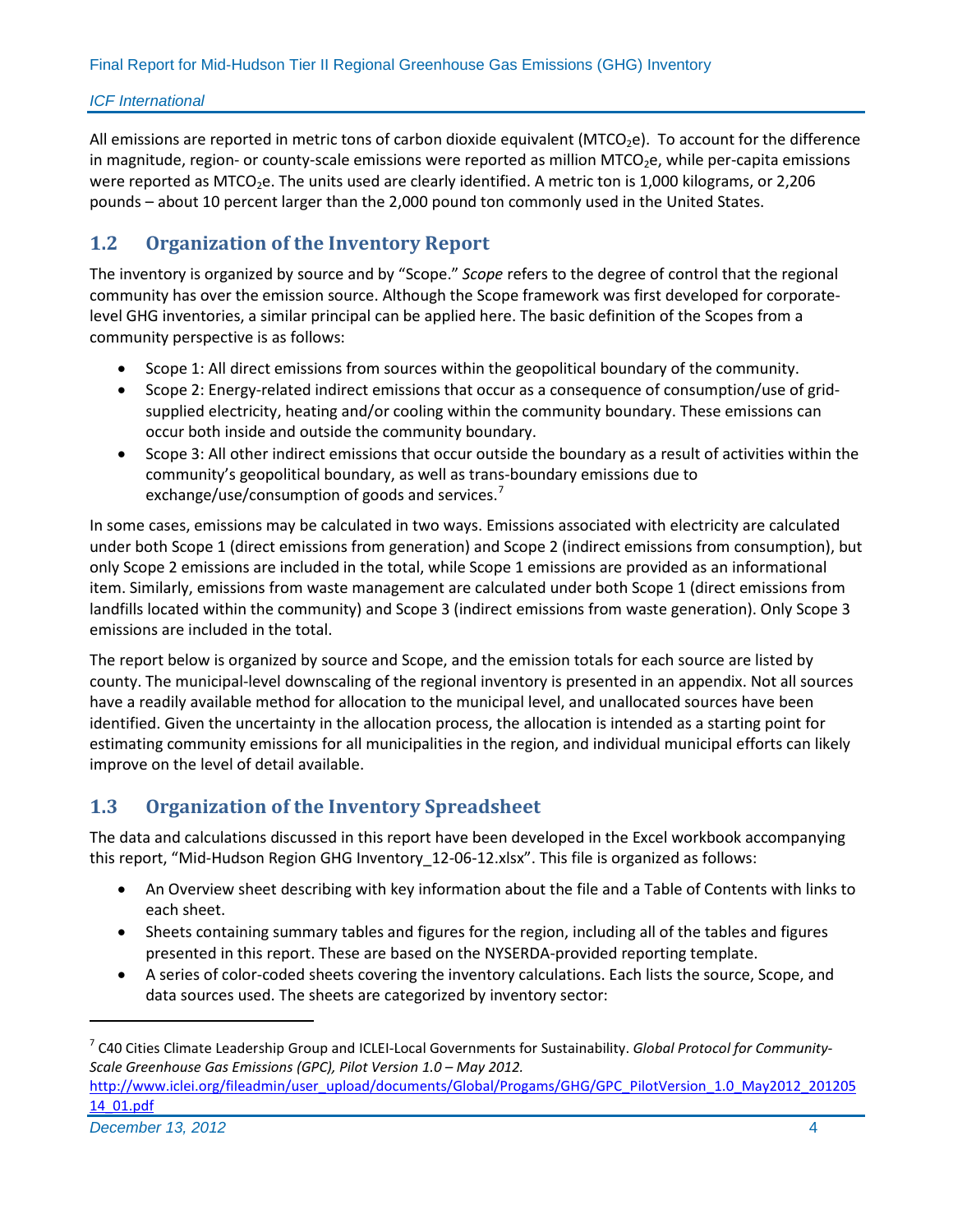- o Red-tabbed sheets cover stationary energy;
- o Green-tabbed sheets cover mobile energy;
- o Brown-tabbed sheets cover solid waste and wastewater;
- o The yellow tab covers industrial processes;
- o The blue tab covers agriculture; and
- o The purple tab covers land-use, land-use change, and forestry (LULUCF).
- Lastly, the "Factors" tab at the end provides the emission, conversion, and other factors used throughout the file.

In some cases, supplementary workbooks are used to conduct supporting calculations. These include modules of the U.S. EPA's State Inventory Tool and the California Air Resources Board's Landfill Emissions Tool.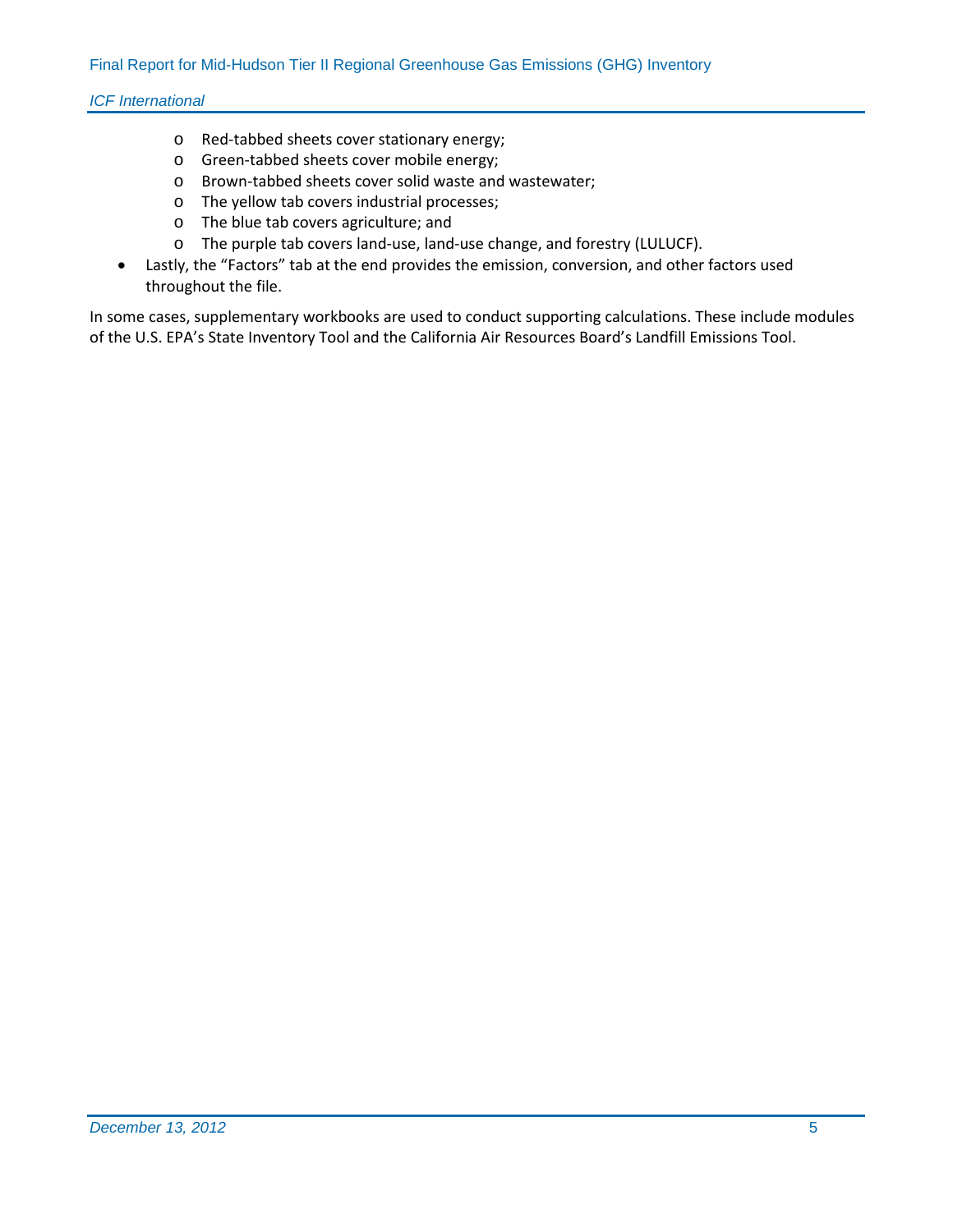# <span id="page-10-0"></span>**2. Summary of Results**

In the Mid-Hudson Region, the results of this analysis indicate that regions total emissions across all sectors in 2010 were approximately 26.5 million MTCO<sub>2</sub>e. The single largest source of GHG emissions is the energy consumption for transportation, which is responsible for 45 percent of regional emissions, or 11.9 million MTCO<sub>2</sub>e. Among transportation-related emissions, on-road vehicles (cars, trucks, buses, motorcycles) account for 10.3 million MTCO<sub>2</sub>e (86 percent of total transportation emissions). The second largest contributor is that from residential stationary energy combustion (such as home heating and lighting), which is responsible for 21 percent of emissions, or 5.6 million MTCO<sub>2</sub>e. The next largest contributor is commercial energy consumption (18 percent or 4.9 million MTCO<sub>2</sub>e). The remaining significant GHG contributors in the region are emissions related to industrial energy use, electricity generation and supply,  $^8$  $^8$  waste management, and industrial processes. [9](#page-10-3)



<span id="page-10-1"></span>

Note: Totals may not sum due to independent rounding.

Additionally, although more emissions overall can be allocated to Westchester County than to any other county, the greatest emissions per capita occur in Putnam County, primarily due to greater transportation emissions. Graphical depictions of emissions per sector and locale are provided in the charts below [\(Figure 1](#page-10-1) through [Figure 3](#page-11-1) below). More detailed information for each sector, including the sources of emissions, is contained within each sector discussion.

<span id="page-10-2"></span> $8$  At the county level, emissions from electricity generation are distributed among end use (commercial, residential, industrial energy consumption) and industrial process /ODS Substitute emissions are omitted because they are negligible.

<span id="page-10-3"></span><sup>&</sup>lt;sup>9</sup> An additional significant contributor to net emissions in the region is the loss of carbon storage in previously-forested land, but since loss of storage is not considered an emissions source for this inventory we have not formally included it here. Land use changes in 2010 are estimated to have reduced carbon storage by over 5 million MTCO<sub>2</sub>e. This loss can be primarily tied to economic development such as the construction of new housing and businesses, as well as public infrastructure. It is also worth noting that for this allocation that aviation emissions—an optional source under the NYGHG Protocol—are not included here.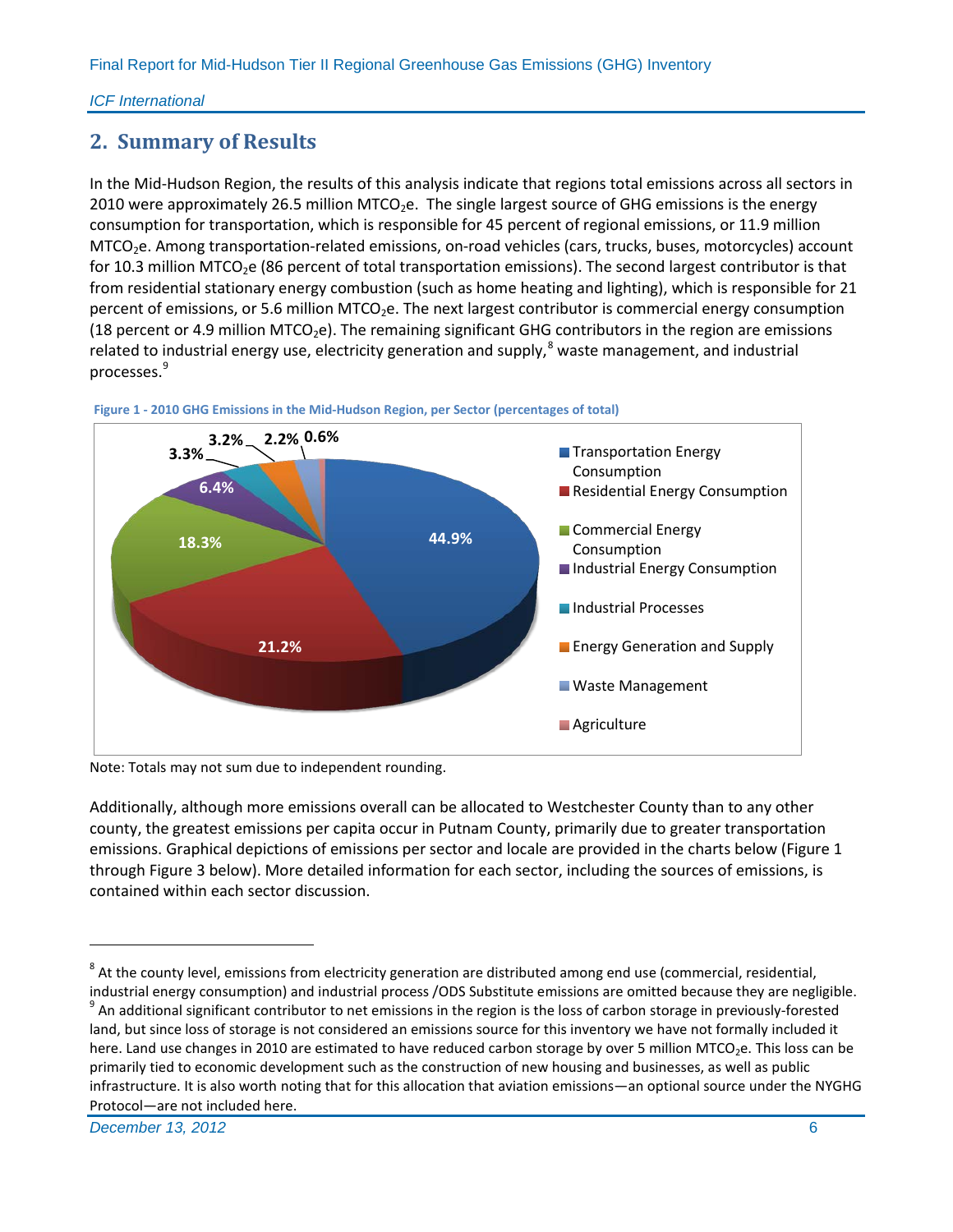#### *ICF International*





Note: "Other" included industrial processes, agriculture, and energy generation and supply.



#### <span id="page-11-1"></span>**Figure 3 - 2010 GHG Emissions in Each County of the Mid- Hudson Region, per Capita, per Sector (MTCO2e)**

<span id="page-11-0"></span>Note: "Other" included industrial processes, agriculture, and energy generation and supply.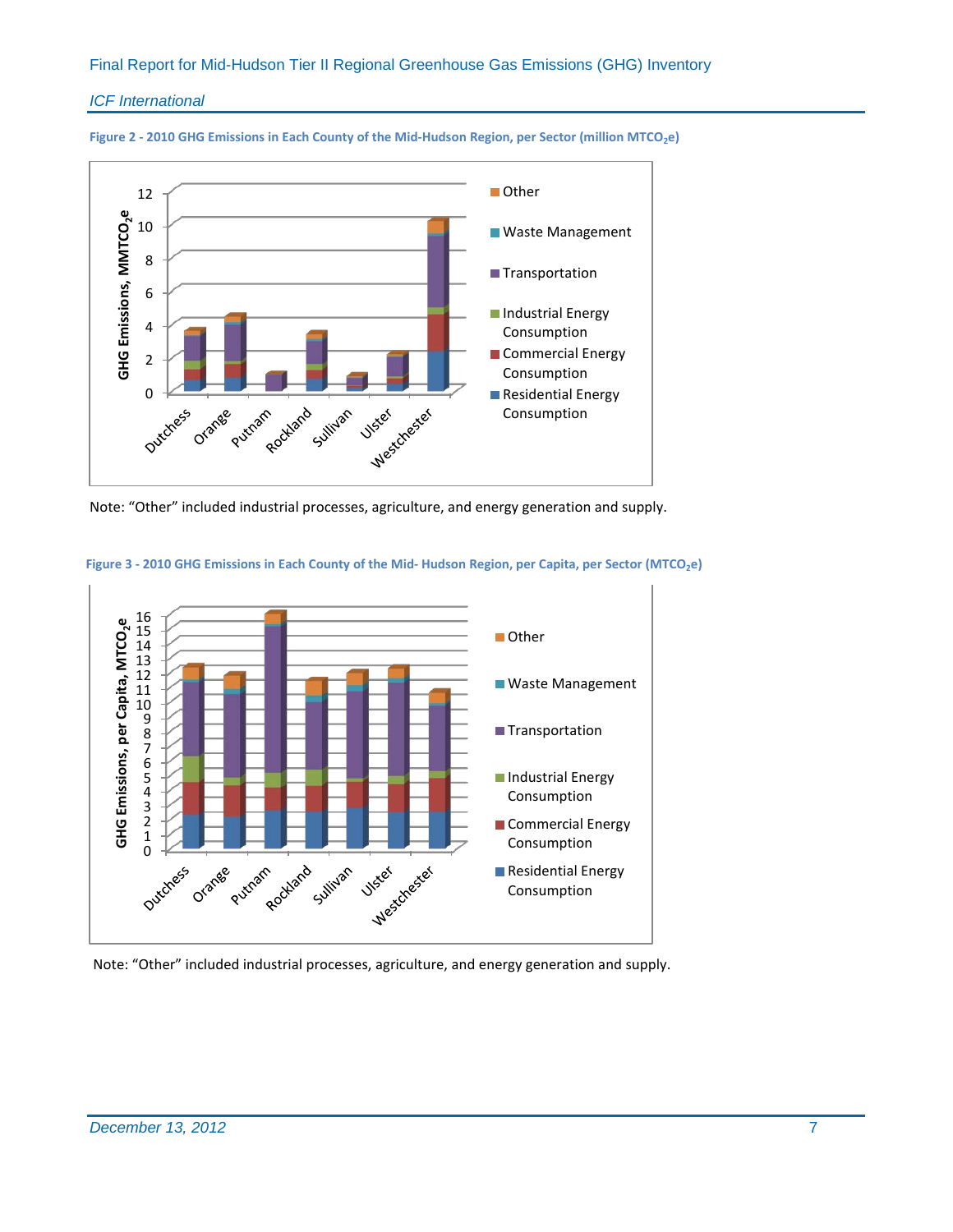# **3. Stationary Energy Consumption**

Stationary energy consumption includes direct emissions from the combustion of natural gas, coal, kerosene, distillate, motor gasoline and other fuels, as well as indirect emissions from electricity consumption. Direct emissions from residential, commercial, industrial, and electricity generating activities in the region are included in Scope 1. Indirect emissions from the consumption of electricity are included in Scope 2. To avoid double-counting, Scope 1 emissions from electricity generation are not included in the regional total, but are reported here for informational purposes.

# <span id="page-12-0"></span>**3.1 Electricity – Scope 1**

### **Data & Methods**

The primary data source for electricity generation is the U.S. Energy Information Administration's (EIA) Form 923 facility production data for 20[10](#page-12-1).<sup>10</sup> This dataset reports total fuel consumption (in physical units and BTUs) and total net generation in MWh. This data can be gathered through EIA's web data query portal.

Emissions from electricity generation are estimated by multiplying total fuel consumption for each plant by the appropriate  $CO<sub>2</sub>$ , CH<sub>4</sub>, and N<sub>2</sub>O emission factors to calculate the total emission by gas. These emissions are summarized by county in Table 1 to provide total electricity generation emissions for the region.

#### **Results**

Emissions by county are presented in Tables 1 and 2. The majority of the region's fossil fuel-based electricity generation is located in Orange and Westchester Counties. Generation by resource is also presented below. Nuclear energy accounts for the majority of the region's energy generation, followed by coal.

| County                         | CO <sub>2</sub> | CH <sub>4</sub> | N <sub>2</sub> O         | <b>Total</b>             | <b>Percent of Total</b> |
|--------------------------------|-----------------|-----------------|--------------------------|--------------------------|-------------------------|
| <b>Dutchess</b>                | 55,490          | 916             | 1,775                    | 58,181                   | 2%                      |
| Orange                         | 1,965,371       | 4,217           | 9,006                    | 1,978,595                | 74%                     |
| Putnam                         | 423             | $\mathbf 0$     | $\mathbf{0}$             | 423                      | 0%                      |
| <b>Rockland</b>                | 323,357         | 130             | 195                      | 323,682                  | 12%                     |
| <b>Sullivan</b>                | $\qquad \qquad$ |                 | $\overline{\phantom{a}}$ | $\overline{\phantom{0}}$ | 0%                      |
| <b>Ulster</b>                  | -               | -               | ۰                        | ۰                        | 0%                      |
| Westchester                    | 288,723         | 4,862           | 9,419                    | 303,004                  | 11%                     |
| <b>Mid-Hudson Region Total</b> | 2,633,364       | 10,125          | 20,396                   | 2,663,885                | 100%                    |

#### Table 1 - 2010 Electricity Generation GHG Emissions (MTCO<sub>2</sub>e)

Note: Totals may not sum due to independent rounding.

<span id="page-12-1"></span> $^{10}$ U.S. Energy Information Administration, 2012. Form EIA-923 detailed data merged with 860 form data. <http://www.eia.gov/electricity/data/eia923/>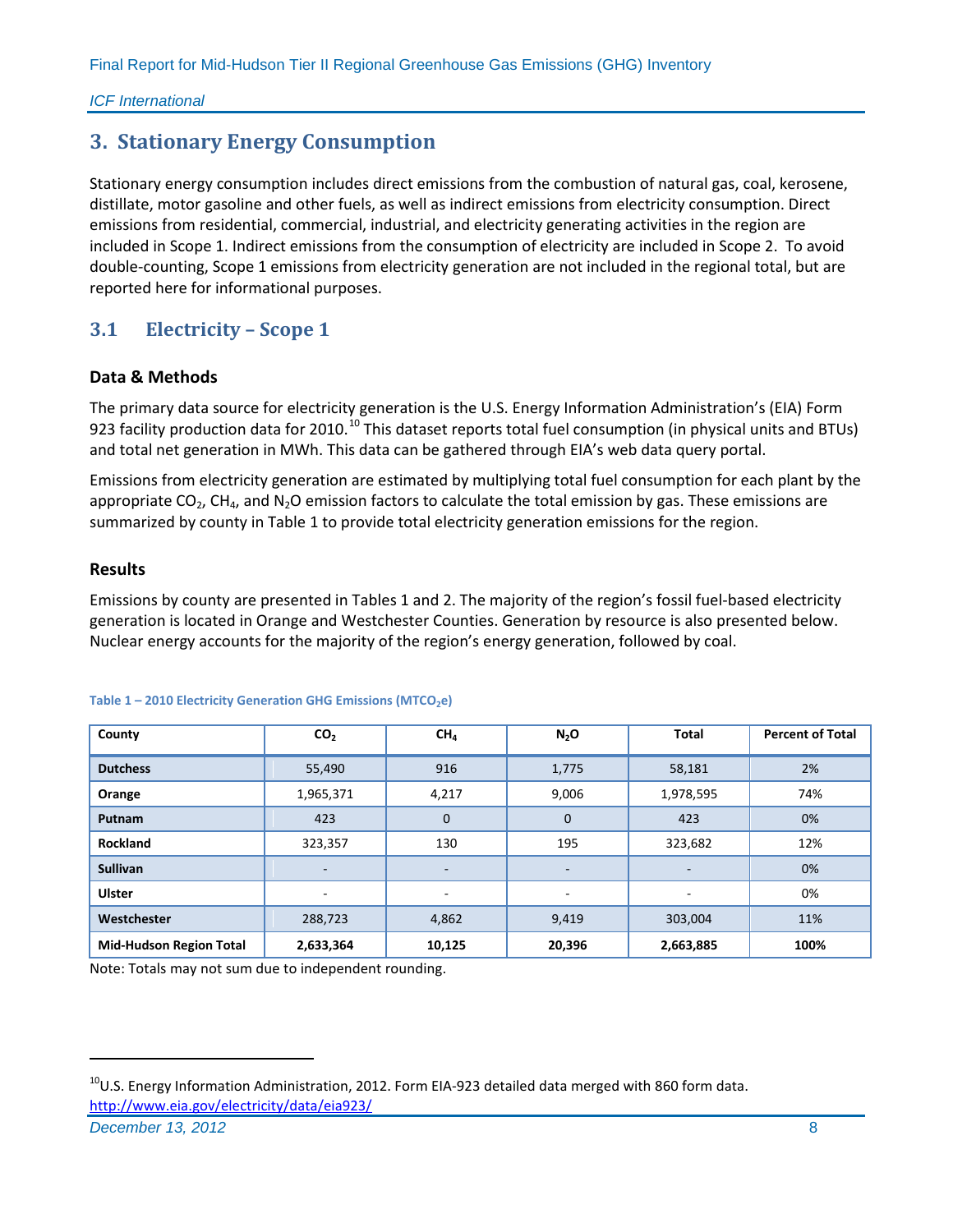|                                | Coal      | <b>Natural Gas</b>       | Petroleum                | <b>MSW</b>               | <b>Nuclear</b>           | Hydro   |
|--------------------------------|-----------|--------------------------|--------------------------|--------------------------|--------------------------|---------|
| <b>Dutchess</b>                | ٠         | 722                      | $\overline{\phantom{a}}$ | 46,902                   |                          | 4,329   |
| Orange                         | 1,667,963 | 461,826                  | 44,024                   | ٠                        | ۰                        | 3,194   |
| Putnam                         | ٠         | 526                      | 44                       | $\overline{\phantom{a}}$ | $\overline{\phantom{a}}$ | ۰.      |
| <b>Rockland</b>                | ٠         | 439,622                  | 1,453                    | ۰                        | ۰                        | ۰       |
| <b>Sullivan</b>                | -         | $\overline{\phantom{a}}$ | ٠                        | $\overline{\phantom{a}}$ |                          | 207,869 |
| <b>Ulster</b>                  | ٠         | $\overline{\phantom{a}}$ | ۰.                       | ۰                        | ۰                        | 72,381  |
| Westchester                    |           | $\overline{\phantom{a}}$ | -                        | 406,344                  | 16,320,636               | 39      |
| <b>Mid-Hudson Region Total</b> | 1,667,963 | 902,696                  | 45,522                   | 453,246                  | 16,320,636               | 287,812 |
| <b>Percent of Total</b>        | 8%        | 5%                       | 0%                       | 2%                       | 83%                      | 1%      |

**Table 2 - 2010 Electricity Generation by Fuel (MWh)**

Note: Totals may not sum due to independent rounding.

# <span id="page-13-0"></span>**3.2 Electricity – Scope 2**

### **Data and Methods**

Scope 2 emissions from electricity consumption are calculated using a combination of reported usage from utilities and, where utility data are unavailable, consumption estimates. Electricity consumption estimates are calculated along with the fuels discussed in the Scope 1 fuels section (Section 3.3). Central Hudson Gas & Electric, ConEdison, NYSEG, and Orange & Rockland Utilities provided their electricity usage data for this analysis. The data cover 197 municipalities (towns and villages) fully, while one municipality is not covered by the data at all.

For the locations fully served by the utility, the reported usage for that area (in MWh) serves as the full electricity data for that town or village. If utilities did not provide data broken out into Residential, Commercial, and Industrial sectors, the statewide breakdown in electricity consumption was used based (36% residential, 55% commercial, and 10% industrial; or if utilities provided Residential and Commercial/Industrial, commercial and industrial were broken out using the same method, 85% commercial, 15% industrial).

For areas only partially covered by the utility data, the portion of that area represented in the utility data is estimated comparing the number of utility data residential accounts with the number of total housing units (occupied + vacant) in the area. The full electricity usage for the partially covered areas is estimated as follows:

> $MWh_{total} = MWh_{partial} \times$ Total Housing Units Residential Utility Accounts

Electricity usage information from the utilities separated usage between non-village components of towns and villages. To aggregate all activity data to the city and town level (to include village activity), the method of assigning villages and village components to towns, described in '*Appendix – [Municipal-Level Allocation'](#page-40-0)* was used. This method was applied to both electricity usage and households.

The process resulted in a sum of reported electricity consumption for each city and town in the Mid-Hudson Region, along with the number of households the reported data applied to. If 100% of any town or village was represented in the utility data, the utility-reported usage was used. If a non-zero portion of any town or city was represented in the utility data, the reported usage was divided by the percentage of housing units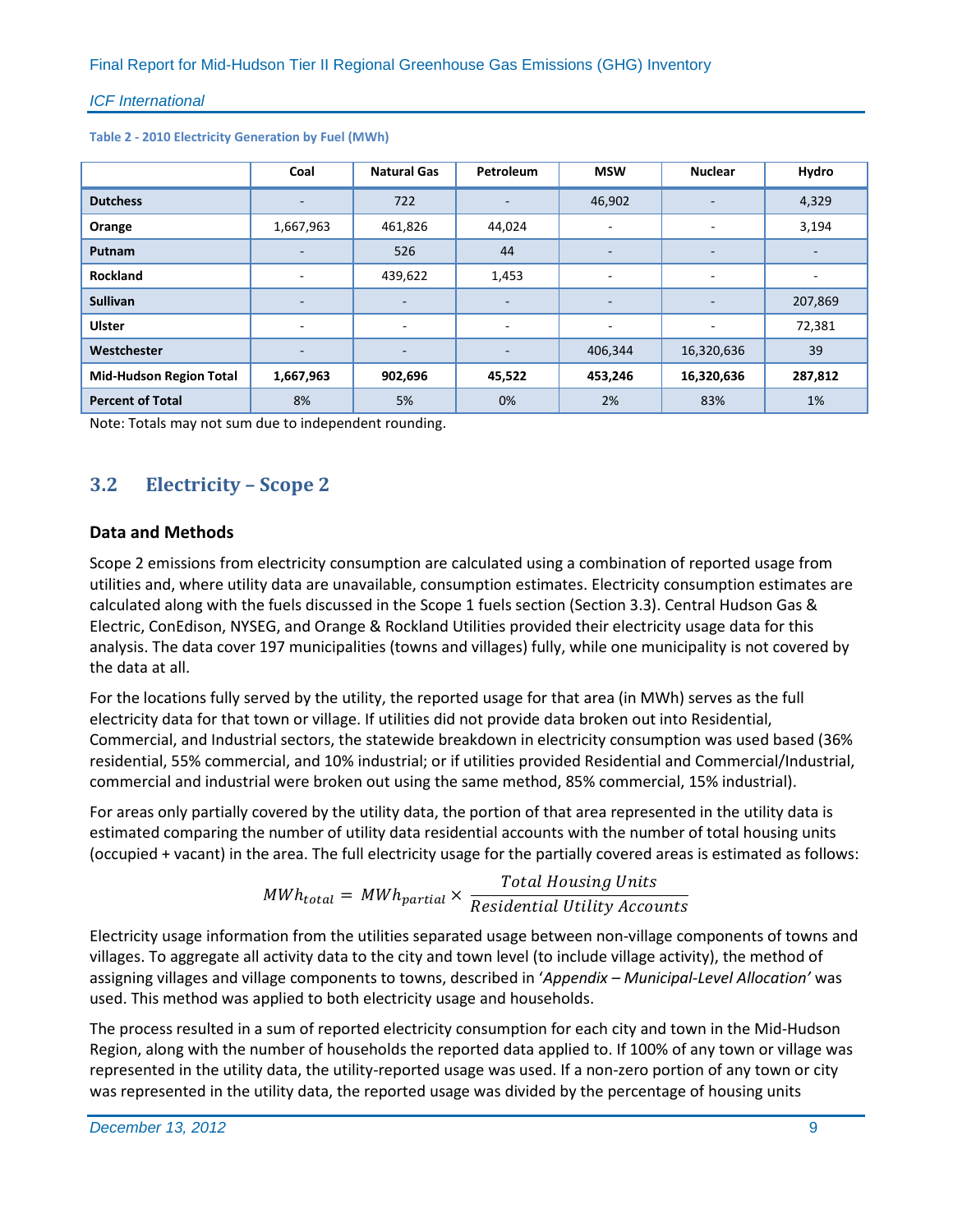represented to estimate total usage. If no utility data were available for the town or city, the electricity usage estimates generated using the methods for Residential, Commercial, and Industrial fuels described in section 3.3 were used.

Electricity usage in MWh was then converted to MMBTU and emissions using the EPA's Emissions & Generation Resource Integrated Database (eGRID) 2009 emission factors for the Upstate New York (NYUP) and New York City/Westchester (NYCW) sub-regions. NYCW emission factors were applied to electricity consumption in Westchester County. The NYUP factor was applied to all other counties. Finally, county-level electricity consumption and emissions estimates were calculated by summing the results for all cities and towns within each county.

### **Results**

Results are displayed along with other stationary fuel consumption i[n Table 3](#page-18-0) and [Table 4](#page-19-1) (see "Scope 2"). Total electricity consumption in the Mid-Hudson Region in 2010 was estimated to be 16.7 million MWh. Westchester County had the largest share of that electricity use, with 42 percent. Total emissions from electricity in the region are  $4,109,338$  MTCO<sub>2</sub>e.

# <span id="page-14-0"></span>**3.3 Fuels – Scope 1**

### **Data & Methods**

 $\overline{a}$ 

Different methods are used to estimate consumption and estimates from natural gas (for all sectors), residential stationary fuels, commercial stationary fuels, and industrial stationary fuels. Each method is described here.

Natural gas consumption was estimated using a combination of reported usage from utilities and, where utility data are unavailable, consumption estimates. Central Hudson Gas & Electric and Orange & Rockland Utilities provided natural gas utility data for the 39 municipalities they serve in the Mid-Hudson Region. The two utilities are the only ones that serve 88 of those municipalities, and partially serve 2 municipalities. As of December 6, 2012, natural gas data have not yet been received from ConEdison as part of the statewide request through the NYGHG Working Group through a regional request.

For locations fully served by the utilities reporting, the reported usage for that area (converted to MMBTU) serves as the full natural gas consumption for that city, town, or village. If no utility data were available for the city, town, or village, the usage estimates were generated for the residential and commercial sectors using the methods for other Scope 1 fuels described below. For industrial natural gas, consumption was estimated using the method described below for other Scope 1 fuels. If a county's total consumption reported in the utility data was greater than the estimated amount, then the utility data was used.

For all Scope 1 stationary fuels other than natural gas, the primary data sources for residential stationary combustion include the US Census Bureau Redistricting data for 2010, the American Community Survey (ACS) 5-year housing characteristic estimate for 2010,<sup>[11](#page-14-1)</sup> and the Energy Information Administration's (EIA) state energy consumption data by sector for New York in 2010.<sup>[12](#page-14-2)</sup> Calculation guidance was provided by the NYGHG Working Group to develop a weighted estimate based on the occupancy of single-family detached (SFD),

<span id="page-14-2"></span><span id="page-14-1"></span>**December 13, 2012** 10 <sup>11</sup> U.S. Census Bureau, 2012. American Fact Finder.<br><sup>12</sup> U.S. Energy Information Administration, 2012. (SEDS) State Energy Data System for New York. [http://205.254.135.7/state/seds/seds-states.cfm?q\\_state\\_a=NY&q\\_state=New%20York](http://205.254.135.7/state/seds/seds-states.cfm?q_state_a=NY&q_state=New%20York)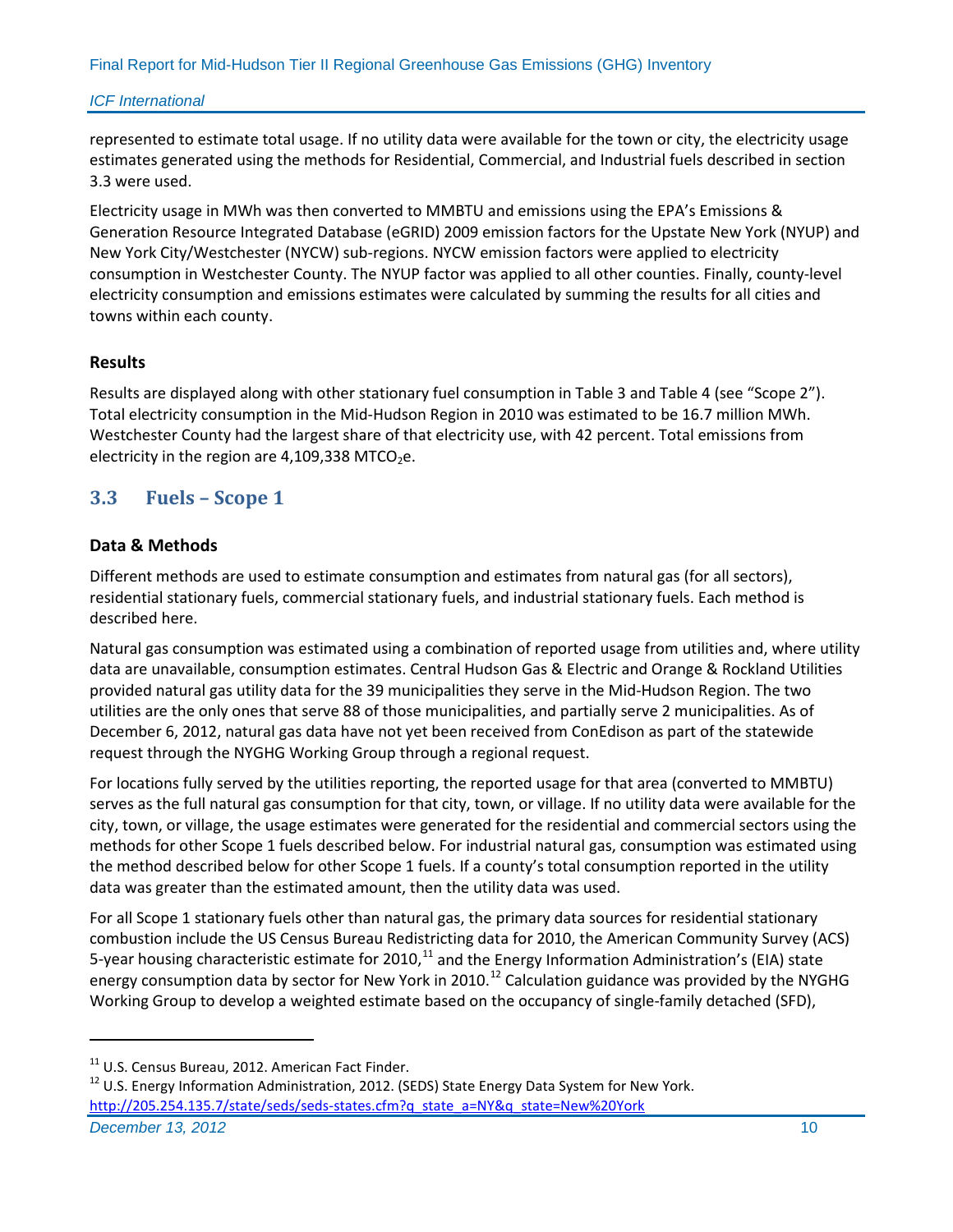single-family attached (SFA), or multi-family (MF) dwellings, energy use per housing unit by different types of dwellings, the average Heating Degree Days (HDD) for each region in the state, and the use of household heating fuels by household count. This method was calculated for all fuels, but electricity and natural gas consumption provided by utilities was preferred. Utility data was used in lieu of the estimation method when available, and is discussed below.

Residential stationary combustion emissions are estimated by first estimating fuel consumption, and then multiplying estimated fuel consumption by fuel-specific emission factors. To estimate consumption, housing data—number of housing units by type (SFD, SFA, or MF) and household heating fuel usage counts (oil, natural gas, propane, electricity, coal or coke, wood, and solar)—from the American Community Survey was collected for each county in the state and for each municipality in the region. Total SFD and SFA housing units were indicated in the data. Total MF housing units were assumed to equal categories for 2 or more units, plus mobile home, boat, RV, van, and other. These counts, which included both occupied and vacant housing units, were multiplied by the percentage of occupied housing units in each municipality to convert the housing units by type to occupied units by type. The heating fuel counts were based only on occupied units.

Next, the occupied housing units were adjusted to account for the difference in energy use per housing unit by dwelling type, as provided by the NYGHG Working Group: a SFD uses 108 MMBTU per year, while a SFA uses 89 MMBTU per year, and a MF uses 54 MMBTU per year. The adjusted housing units for each county were calculated as:

$$
Adjusted \, HU = \frac{108}{108} \times \text{SFDHU} + \frac{89}{108} \times \text{SFAHU} + \frac{54}{108} \times \text{MFHU}
$$

Where:

HU = "housing units", the total number of housing units by county

SFDHU = "single-family detached housing units", the number of single family detached units by county

SFAHU = "single-family attached housing units", the number of single family attached units by county

MFHU = "multi-family housing units", the number of multi-family units by county (defined as 2+ family houses, plus mobile home, boat, RV, van, and other)

The following process was developed to estimate total fuel use by county for fuel oil but has been applied to estimate the other six fuel types:

$$
adjusted\,HU_{oil}=HU_{oil}\times \frac{Adjusted\,HU}{HU}
$$

Where:

HU = "housing units", the total number of housing units by county  $HU<sub>oil</sub>$  = total number of housing units that heat with oil by county

The residential consumption for each county weighted by structure type and county- specific heating degree day (HDD) was calculated as:

$$
Oil Use_{county} = Total Oil Use_{statewide} \times \frac{(Adjusted HU_{oil} \times HDD)_{county}}{(Adjusted HU_{oil} \times HDD)_{statewide}}
$$

**December 13, 2012** 11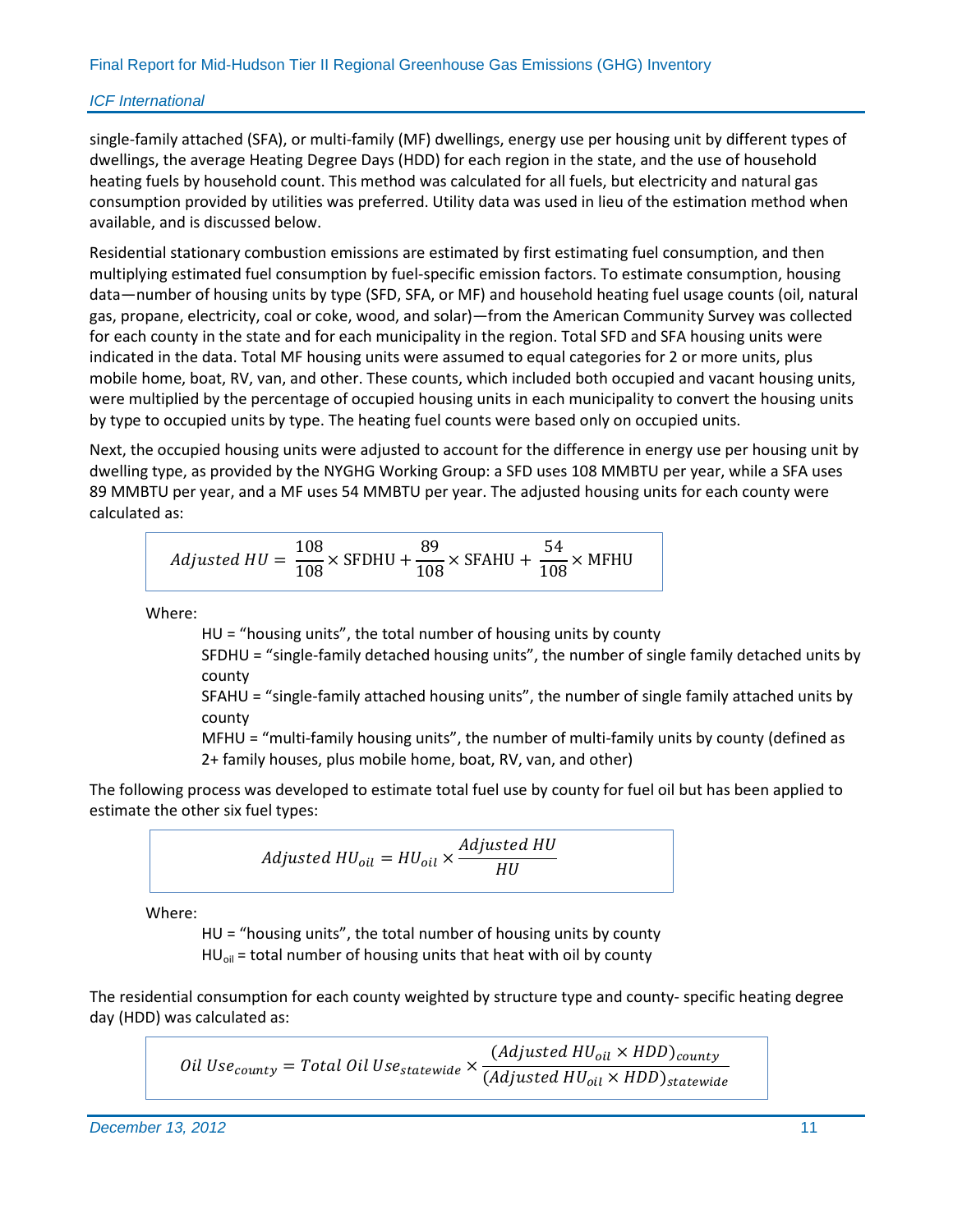Once energy use was established for each fuel as described above, it was multiplied by the emission factors to estimate total emissions. Emission factors for  $CO<sub>2</sub>$ , CH<sub>4</sub>, and N<sub>2</sub>O for each of the seven fuel types have been gathered from guidance based EPA's Mandatory Reporting of Greenhouse Gases program. Total emissions are calculated by gas and are rolled up into a total for each county.

Electricity consumption was applied to all households, rather than to just those using electricity as a heating fuel, to capture the total emissions, and is considered to be Scope 2. HDD weighting was not applied to electricity consumption, since the weighting should only affect the portion that heats with electricity, but that was not identified here. All other fuels considered here are Scope 1.

A modest number of households reported using coal or coke, yet the statewide residential consumption was not available. Energy per housing unit values for fuel oil was used as a proxy to calculate coal or coke to correct for the unreported data.

$$
Coal Use_{county} = Adjusted HU_{coal} \times \frac{Oil Use_{county}}{Adjusted HU_{oil}}
$$

Where:

 $\overline{a}$ 

 $HU<sub>oil</sub> = total number of housing units that heat with oil statewide$  $HU<sub>coal</sub> = total number of housing units that heat with coal statewide$ 

Commercial stationary combustion is estimated using a similar apportionment of the state energy consumption in the commercial sector reported by the EIA in a process similar to that described above for residential stationary combustion. First, the amount of commercial square footage by county was determined by multiplying the total number of commercial-sector jobs in each county (collected from the New York State Data Center and provided by the NYGHG Working Group) times the average square footage per worker per building type (collected from the Commercial Building Energy Consumption Survey and provided by the NYGHG Working Group). These were multiplied by the percentage housing units by fuel type as reported in the ACS served to estimate the amount of space heated by each fuel. Finally, the calculated consumption was weighted by HDD: the consumption of each fuel in each county equaled the commercial building area using that fuel times the regional HDD, divided by the sum of the products of commercial building area times HDD for all counties in the state. These estimates were overwritten with electricity and natural gas consumption data collected from the utilities wherever possible.

The primary data source for industrial stationary combustion is EPA's Greenhouse Gas Reporting Program (GHGRP) data for calendar year 2010.<sup>[13](#page-16-0)</sup> This dataset includes emission information from large facilities (defined as those that emit at least 25,000 MTCO<sub>2</sub>e per year) in nine industry groups, including: power plants, landfills, metals manufacturing, mineral production, petroleum refineries, pulp and paper manufacturing, chemicals manufacturing, government and commercial facilities, and other industrial facilities. These groups cover 29 source categories of emissions. This data is available through a web tool or for download. This project used the most comprehensive dataset available, the full 2010 GHG Dataset. Late in 2012, this EPA dataset will be expanded to include 12 additional industry groups for calendar year 2011.

Total statewide industrial fuel consumption for 2010 from EIA's State Energy Data System, Table CT6 and manufacturing employment in New York State and the Mid-Hudson Region counties were also used to

<span id="page-16-0"></span>**December 13, 2012** 12 <sup>13</sup> Dataset is available at: [http://epa.gov/climatechange/emissions/ghgdata/index.html.](http://epa.gov/climatechange/emissions/ghgdata/index.html)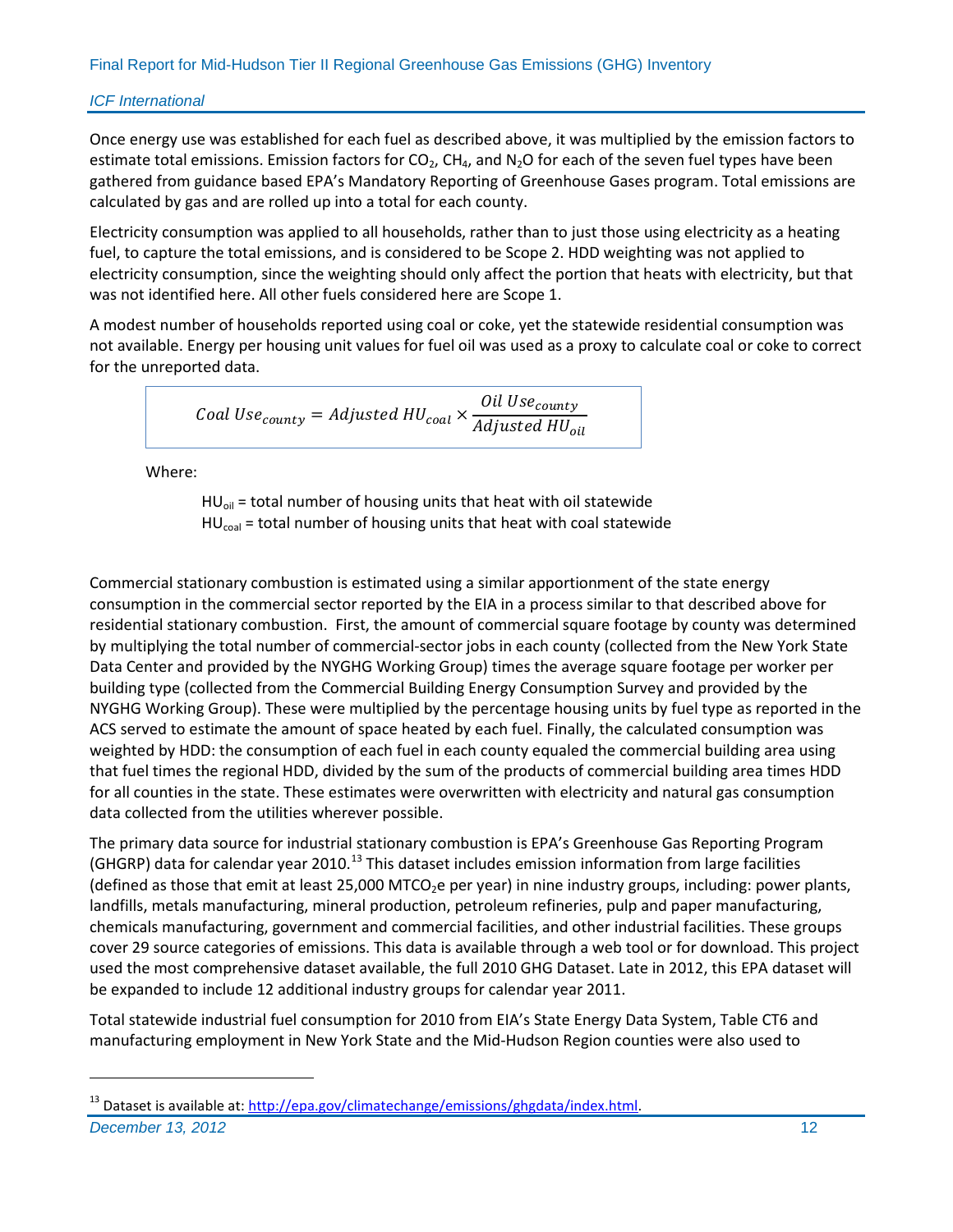supplement the GHGRP dataset. Manufacturing employment data came from the U.S. Census Bureau's 2007 Economic Census, Employment by the North American Industry Classification System (NAICS) Code, codes 31– 33.

Industrial stationary combustion emissions are estimated using a combination of reported direct emissions from the Mid-Hudson Region and a method to allocate statewide industrial fuel consumption to the Mid-Hudson Region counties.

First, data were pulled for known industrial emissions in the Mid-Hudson Region from EPA's GHGRP dataset. To identify industrial facilities located in the Mid-Hudson Region, facilities were filtered by state and county. The process also checked, using the facility city, whether any facilities that did not have county designations were actually located in the Mid-Hudson Region. Finally, non-industrial facilities were removed from the list by NAICS code. Facilities that were removed from consideration were Utilities (with NAICS codes beginning with 22-), Lessors of Real Estate (531120), Solid Waste Landfills (562212), Solid Waste Combustors and Incinerators (562213), and Universities (611310). The result was a set of eight industrial facilities from the GHGRP dataset located in the Mid-Hudson Region.

The same process was completed for New York State, where non-industrial facilities were removed by NAICS code. The result was a final list of 53 industrial facilities in New York State, with NAICS codes related to manufacturing (beginning with 31-, 32-, or 33-) and pipeline transportation of natural gas (486210).

Second, the industrial facilities from EPA's GHGRP dataset were cross-checked with those in the Title V air permit data from the New York State Department of Environmental Conservation. To identify industrial facilities from the Title V dataset located in the Mid-Hudson Region, facilities were filtered by state and county. Non-industrial facilities were then removed from the list based on the listed Standard Industrial Classification (SIC) code, a related set of classification codes. Only facilities with SIC codes for Manufacturing (beginning with 20- to 39-), and Gas Production and Distribution (beginning with 492-) were kept. Facilities that were already included in the EPA's GHGRP were removed. The result was a list of nine additional facilities located in the Mid-Hudson Region. Added to the eight GHGRP facilities, this resulted in a final list of 17 industrial facilities located in the Mid-Hudson Region.

With the list of industrial facilities and their stationary combustion emissions thus finalized, remaining industrial emissions (for example, from smaller industrial sources) are estimated using a process to allocate statewide industrial fuel consumption emissions to the Mid-Hudson Region counties based on industrial employment. Using 2010 industrial fuel consumption data<sup>[14](#page-17-0)</sup> (in trillion BTU) from EIA's State Energy Data System, total New York State emissions, by fuel, were calculated using the default emission factors per MMBTU established by the NYGHG Protocol. The remaining emissions, statewide, were then allocated to the county level by the portion of statewide industrial manufacturing employment in that county (based on employment data by NAICS code from the 2007 Economic Census). Total emissions in each county represent the sum of reported emissions and the allocated emissions.

<span id="page-17-0"></span><sup>&</sup>lt;sup>14</sup> 2010 New York industrial fuel consumption data from EIA's SEDS Table CT6 were used directly with one exception; the fuel type "Other Petroleum Products" was adjusted to remove Asphalt and Road Oil, which are non-energy products. Asphalt and Road Oil makes up about 62% of the Other Petroleum Products category, so 38% of the 52.9 trillion BTU (20.1 trillion BTU) was used to distribute among the Mid-Hudson counties.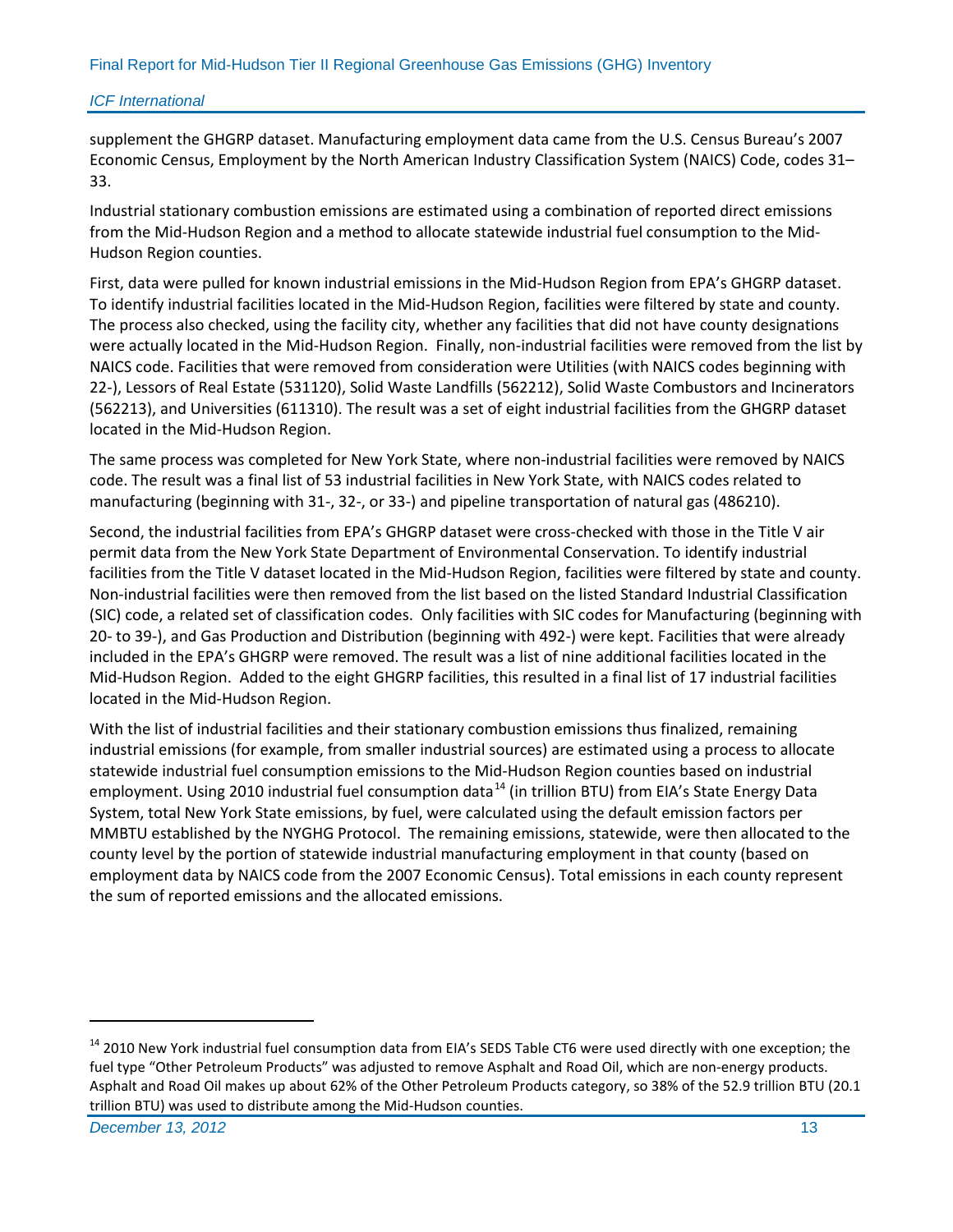*ICF International*

The following process was followed **for each fuel type**:



Currently, statewide industrial stationary combustion emissions are broken down into fuel types using the statewide GHGRP industrial stationary combustion emissions total, apportioned to fuel types based on EIA's statewide fuel consumption data. This method could be improved using fuel-specific emission data from the GHGRP.

# **Results**

<span id="page-18-0"></span>Total emissions from stationary combustion are about 12,162,375 MTCO<sub>2</sub>e. Emissions by end use sector and by fuel are presented in [Table 3](#page-18-0) and [Table 4.](#page-19-1) Natural gas and electricity are the dominant fuels in the region, representing 69% of emissions from stationary combustion.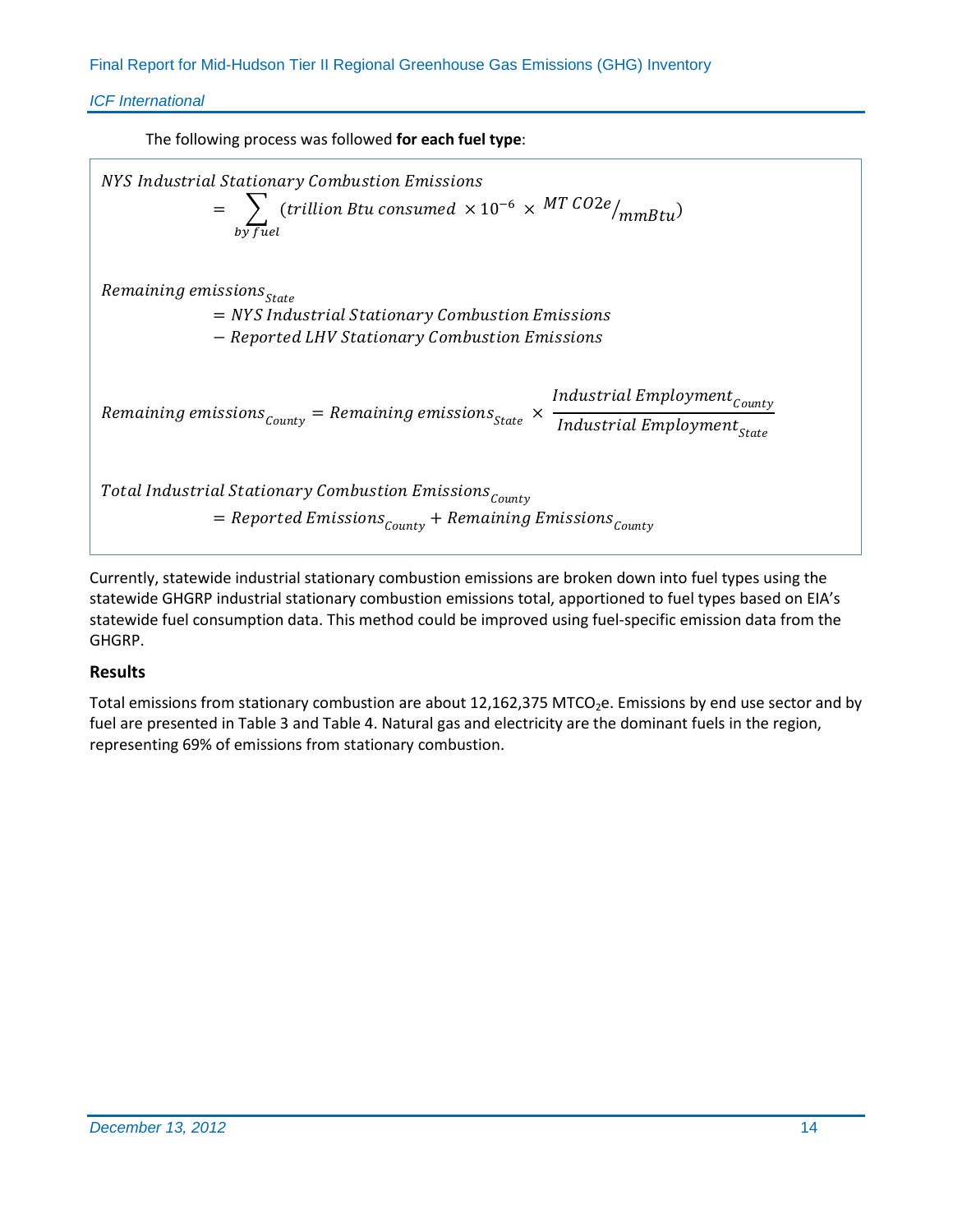|  |  | Table 3 - 2010 Stationary Fuel Consumption GHG Emissions by County (MTCO <sub>2</sub> e) |
|--|--|------------------------------------------------------------------------------------------|
|--|--|------------------------------------------------------------------------------------------|

|                                |                | Emissions (MTCO <sub>2</sub> e) |                   |                   |              |
|--------------------------------|----------------|---------------------------------|-------------------|-------------------|--------------|
| County                         | <b>Scope</b>   | <b>Residential</b>              | <b>Commercial</b> | <b>Industrial</b> | <b>Total</b> |
| <b>Dutchess</b>                | 1              | 449,020                         | 436,741           | 323,686           | 1,209,447    |
|                                | 2              | 230,451                         | 217,156           | 193,993           | 641,600      |
| Orange                         | 1              | 580,673                         | 532,981           | 152,457           | 1,266,111    |
|                                | $\overline{2}$ | 257,596                         | 290,759           | 55,423            | 603,777      |
| Putnam                         | 1              | 151,562                         | 89,045            | 88,234            | 328,841      |
|                                | $\overline{2}$ | 109,322                         | 63,509            | 11,460            | 184,291      |
| <b>Rockland</b>                | 1              | 553,786                         | 292,862           | 283,896           | 1,130,545    |
|                                | $\overline{2}$ | 206,622                         | 242,919           | 42,375            | 491,916      |
| <b>Sullivan</b>                | $\mathbf{1}$   | 125,926                         | 65,803            | 7,033             | 198,762      |
|                                | $\overline{2}$ | 84,923                          | 70,100            | 9,643             | 164,665      |
| <b>Ulster</b>                  | $\mathbf{1}$   | 307,725                         | 222,462           | 82,795            | 612,982      |
|                                | $\overline{2}$ | 143,531                         | 127,457           | 17,495            | 288,483      |
| Westchester                    | 1              | 1,621,317                       | 1,374,545         | 310,486           | 3,306,348    |
|                                | $\overline{2}$ | 793,731                         | 827,019           | 113,856           | 1,734,606    |
| <b>Mid-Hudson Region Total</b> | $\mathbf{1}$   | 3,790,010                       | 3,014,440         | 1,248,587         | 8,053,037    |
|                                | $\overline{2}$ | 1,826,175                       | 1,838,920         | 444,244           | 4,109,338    |
|                                | <b>Total</b>   | 5,616,185                       | 4,853,360         | 1,692,830         | 12,162,375   |

Note: Totals may not sum due to independent rounding.

#### <span id="page-19-1"></span>Table 4 – 2010 Stationary Fuel Combustion GHG Emissions by Fuel (MTCO<sub>2</sub>e)

<span id="page-19-0"></span>

| Fuel                   | <b>Residential</b> | <b>Commercial</b> | <b>Industrial</b> | <b>Total</b> | Percent of<br>Total |
|------------------------|--------------------|-------------------|-------------------|--------------|---------------------|
| Electricity            | 1,826,175          | 1,838,920         | 444,244           | 4,109,338    | 34%                 |
| Natural Gas            | 1,886,714          | 1,613,889         | 751,311           | 4,251,915    | 35%                 |
| Fuel Oil               | 1,727,143          | 1,351,430         | 186,680           | 3,265,253    | 27%                 |
| Propane                | 158,986            | 46,411            | 6,247             | 211,645      | 2%                  |
| Coal or Coke           | 9,419              | 714               | 178,240           | 188,373      | 2%                  |
| <b>Other Petroleum</b> | 0                  | 0                 | 124,394           | 124,394      | 1%                  |
| Wood                   | 7,747              | 1,996             | 1,714             | 11,457       | 0%                  |
| <b>Total</b>           | 5,616,185          | 4,853,360         | 1,692,830         | 12,162,375   | 100%                |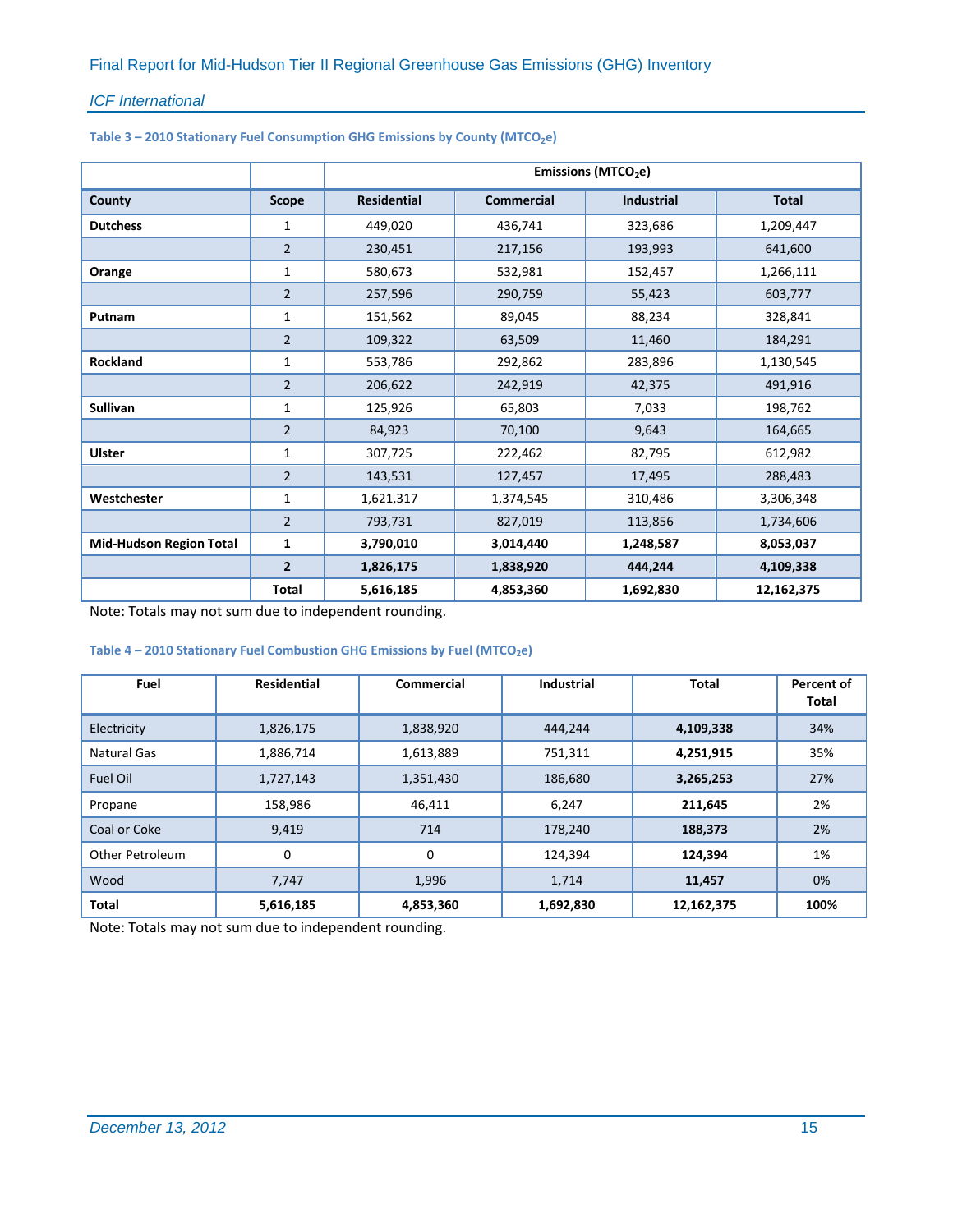# **3.4 Energy Supply**

Emissions that result from energy supply processes are included here. These include electricity transmission and distribution (T&D) losses, natural gas T&D losses, and the use of sulfur hexafluoride (SF<sub>6</sub>) in the utility industry. The following methods are used to calculate emissions from each.

# **Data and Methods**

To estimate losses due to electricity T&D, total electricity consumption (in MWh) is multiplied by a T&D loss factor to determine the quantity of electricity lost during T&D. This analysis used the Eastern regional loss factor from eGRID, 5.28%. The total electricity lost is then multiplied by the electricity emission factors to estimate emissions from electricity T&D.

Natural gas transmission and distribution losses from pipelines are sources of  $CH<sub>4</sub>$ emission. Utilities often report their average annual lost and unaccounted for (LAUF) natural gas to the New York Public Service Commission. Natural gas consumption data were gathered from Central Hudson Gas & Electric and Orange & Rockland Utilities, and was estimated for the remaining utilities. Central Hudson Gas & Electric reports a three year (2005-2008) average LAUF of 1.07%.<sup>[15](#page-20-1)</sup> For utilities that do not report LAUF, the statewide average of 1.8% as documented by National Grid in Public Service Commission reporting will be used. The estimated natural gas consumption for each utility was multiplied by the LAUF and then converted from thousand cubic feet (Mcf) to  $MTCO<sub>2</sub>e$ .

Sulfur hexafluoride ( $SF<sub>6</sub>$ ) is a greenhouse gas that is used as an electrical insulator in electricity T&D equipment.<sup>[16](#page-20-2)</sup> The SF<sub>6</sub> may escape from this equipment and emit into the atmosphere. To estimate these emissions, a national average implied emission factor is used. The emission factor is estimated by dividing 2010 total SF<sub>6</sub> emissions from electricity T&D from the U.S. Greenhouse Gas Inventory<sup>[17](#page-20-3)</sup> by total nationwide retail electricity sales from the EIA.<sup>[18](#page-20-4)</sup> The resultant factor of 0.0031 MTCO<sub>2</sub>e/MWh was applied to total electricity consumption in the Mid-Hudson Region.

# **Results**

 $\overline{a}$ 

<span id="page-20-0"></span>Emissions from energy supply activities in the Mid-Hudson Region were estimated to be 836,500 MTCO<sub>2</sub>e. The emissions from this sector are summarized in [Table 5](#page-20-0) below.

**December 13, 2012** 16

<span id="page-20-1"></span><sup>&</sup>lt;sup>15</sup> Central Hudson Gas & Electric Corporation, Case Nos. 09-E-0588 & 09-G-0589, Response to Staff Information Request No. 17. Natural Gas Losses table.<br>http://www.centralhudson.com/proposal09/directth/Staff%20Gas%20Rates%20Panel%20Exhibits%20(GRP%201-15).pdf

<span id="page-20-2"></span><sup>&</sup>lt;sup>16</sup> U.S. EPA. Inventory of U.S. Greenhouse Gas Emissions and Sinks: 1990-2010. Section 4.23, Electrical Transmission and Distribution.

<span id="page-20-3"></span><sup>&</sup>lt;sup>17</sup> U.S. EPA. *Inventory of U.S. Greenhouse Gas Emissions and Sinks: 1990-2010*. Table 4-1.<br><sup>18</sup> EIA. Summary Electricity Statistics, Table ES-1, "Total Retail Sales."

<span id="page-20-4"></span>

http://www.eia.gov/electricity/annual/xls/tablees1.xls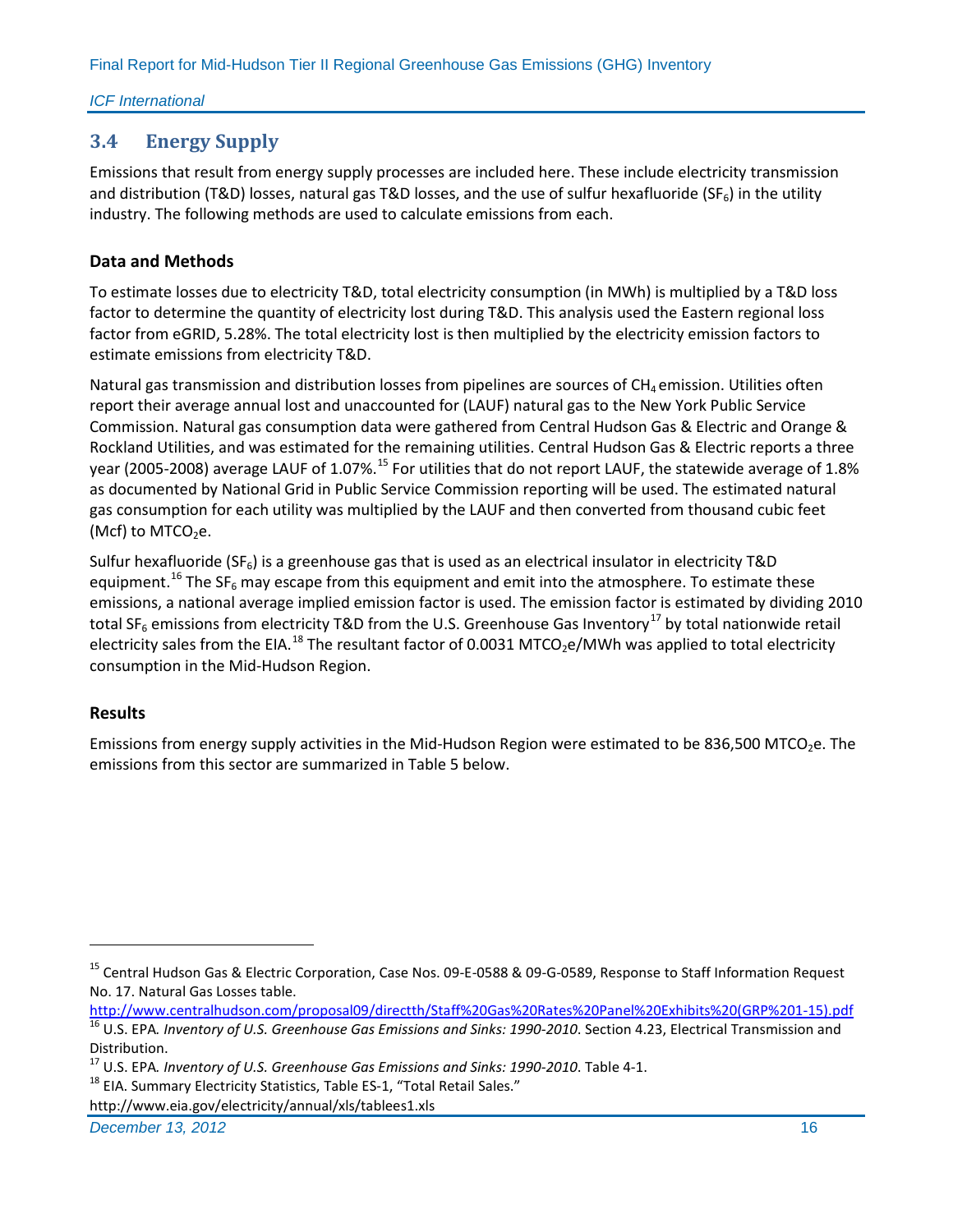| County                            | <b>Electricity T&amp;D</b><br><b>Emissions</b><br>(MTCO <sub>2</sub> e) | <b>Natural Gas T&amp;D</b><br><b>Emissions</b><br>(MTCO <sub>2</sub> e) | Utility SF <sub>6</sub> Emissions<br>(MTCO <sub>2</sub> e) | Total   | Percent of<br>Total |
|-----------------------------------|-------------------------------------------------------------------------|-------------------------------------------------------------------------|------------------------------------------------------------|---------|---------------------|
| <b>Dutchess</b>                   | 33,877                                                                  | 60,996                                                                  | 8,885                                                      | 103,757 | 12%                 |
| Orange                            | 31,879                                                                  | 98,779                                                                  | 8,361                                                      | 139,020 | 17%                 |
| Putnam                            | 9,731                                                                   | 15,337                                                                  | 2,552                                                      | 27,619  | 3%                  |
| <b>Rockland</b>                   | 25,973                                                                  | 135,283                                                                 | 6,812                                                      | 168,068 | 20%                 |
| <b>Sullivan</b>                   | 8,694                                                                   | 1431                                                                    | 2,280                                                      | 12,405  | 1%                  |
| <b>Ulster</b>                     | 15,232                                                                  | 20,518                                                                  | 3,995                                                      | 39,744  | 5%                  |
| Westchester                       | 92,929                                                                  | 233,031                                                                 | 19,925                                                     | 345,886 | 41%                 |
| <b>Mid-Hudson Region</b><br>Total | 218,315                                                                 | 565,374                                                                 | 52,811                                                     | 836,500 | 100%                |

| Table 5 - 2010 Emissions from Energy Supply Activities (MTCO <sub>2</sub> e) |  |  |  |  |
|------------------------------------------------------------------------------|--|--|--|--|
|------------------------------------------------------------------------------|--|--|--|--|

Note: Totals may not sum due to independent rounding.

# <span id="page-21-0"></span>**4. Mobile Energy Consumption**

# <span id="page-21-1"></span>**4.1 On-road**

On-road mobile transportation includes travel by motor vehicles on roads in the Mid-Hudson Region. The combustion of fuel in vehicles results in emissions of  $CO<sub>2</sub>$ , CH<sub>4</sub> and N<sub>2</sub>O. The amount of CO<sub>2</sub> emitted by vehicles depends on the amount of fuel consumed, whereas  $CH_4$  and  $N<sub>2</sub>O$  emissions vary based on control technologies used by vehicles. On-road vehicles include passenger cars, other 2-axle and 4-axle vehicles, single-unit trucks, buses, combination trucks, and motorcycles.

# **Data & Methods**

There are 3 data components needed to estimate mobile energy emissions:

- Types of vehicles on the road ("Vehicle Mix")
- Distance traveled by on-road vehicles ("VMT," vehicle miles traveled)
- Fuel consumption per vehicle type ("Fuel Economy")

*Vehicle Mix.* Data on the on-road vehicle mix for each functional class of road (e.g., rural interstate, urban freeways and expressways) were obtained for each New York State Department of Transportation (NYSDOT) region from NYSDOT's Environmental Science Bureau dataset.<sup>[19](#page-21-2)</sup> The breakdown of vehicle types for each functional class of road was translated to Highway Performance Monitoring System (HPMS) vehicle categories by the NYGHG Working Group.

*Distance.* Data on vehicle miles traveled (VMT) were obtained from NYSDOT modeled data for all counties. County-level VMT data were available by functional class of roadway.

**December 13, 2012** 17

<span id="page-21-2"></span><sup>&</sup>lt;sup>19</sup> NYSDOT Environmental Science Bureau, 2009. Mobile 6.2 CO Emission Factors for project-Level Microscale Analysis, Appendix A. [https://www.dot.ny.gov/divisions/engineering/environmental-analysis/manuals-and](https://www.dot.ny.gov/divisions/engineering/environmental-analysis/manuals-and-guidance/epm/repository/coeftab0.pdf)[guidance/epm/repository/coeftab0.pdf](https://www.dot.ny.gov/divisions/engineering/environmental-analysis/manuals-and-guidance/epm/repository/coeftab0.pdf)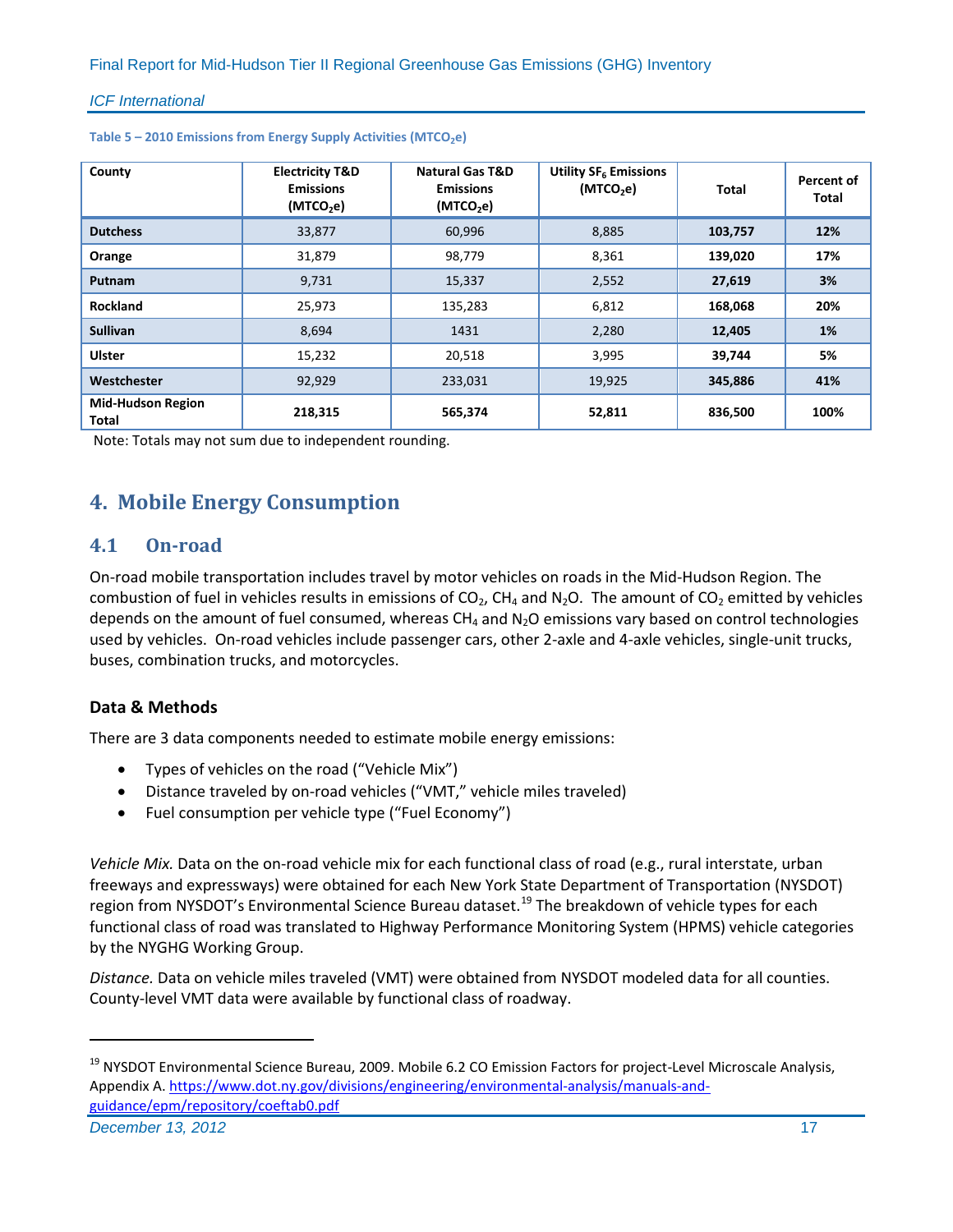*Fuel Economy.* State- or regional-level data on the fuel economy of the Mid-Hudson Region's vehicle fleet were not available. As a proxy, national average fuel economy values by vehicle class were used based on the Federal Highway Administration's *Highway Statistics 2010* series.

*Data quality.* [Table 6](#page-22-0) presents salient characteristics of the data used to estimate emissions from on-road mobile energy consumption. As shown, 2009 is the latest year currently available for all sources.

#### <span id="page-22-0"></span>**Table 6 – On-road Energy Consumption Data Summary**

|                     | Granularity           | Data by functional class | <b>Vintage of Data</b> | <b>Notes</b>                                                                        |
|---------------------|-----------------------|--------------------------|------------------------|-------------------------------------------------------------------------------------|
| <b>VMT</b>          | Counties              | Yes                      | 2009                   |                                                                                     |
| <b>Vehicle Mix</b>  | <b>NYSDOT Regions</b> | Yes                      | 2009                   |                                                                                     |
| <b>Fuel Economy</b> | National data         | <b>No</b>                | 2009                   | Do not have separate<br>fuel economy values<br>for gasoline and diesel<br>vehicles. |

The general methodology for estimating  $CO<sub>2</sub>$  emissions from mobile combustion is:

 $CO<sub>2</sub>$  emissions = Fuel Consumption  $\times$  Emission Factor

Fuel consumption in the Mid-Hudson Region was estimated by determining the distance traveled by different vehicle types and the amount of fuel consumed by each type of vehicle (fuel economy). First, data on total annual distance (VMT) traveled by vehicles within each county was allocated to vehicle types using the NSYDOT dataset on the breakdown of vehicles on NY roads (vehicle mix) by functional class of road. For each vehicle type and functional class, VMT data were multiplied by the average fuel economy of each vehicle type to determine total annual fuel consumption for each vehicle type. Total gasoline and diesel fuel consumption was then multiplied by the  $CO<sub>2</sub>$  emission factor for each fuel, which resulted in an estimate of  $CO<sub>2</sub>$  emissions for the region. In equation form:

$$
CO_2 \text{ emissions } (MT) = \sum VMT_{ab} \times FC_{ab} \times EF_{ab}
$$

Where:

| VMT | = annual vehicle miles traveled (miles/year)                                                                        |
|-----|---------------------------------------------------------------------------------------------------------------------|
| FC  | = fuel consumption per mile traveled (gallons per mile; 1/ fuel economy)                                            |
| EF. | = Emission factor (MTCO <sub>2</sub> /gallon of fuel)                                                               |
| a   | = fuel type (diesel or gasoline)                                                                                    |
| b   | = vehicle type (passenger car, bus, combination truck, motorcycle, single-unit truck,<br>and other 2/4 axle trucks) |
|     | ice from the NYGHG Protocol, it was assumed that 10 percent of gasoline sold in New York is                         |

Based on guidance from the NYGHG Protocol, it was assumed that 10 percent of gasoline sold in New York is comprised of ethanol, so 10% of gasoline consumption was assumed to be ethanol.  $CO<sub>2</sub>$  emissions from ethanol were assumed to be zero, as biogenic  $CO<sub>2</sub>$  is not included in this inventory.

Methane and nitrous oxide make up for less than 2 percent of on-road transportation emissions, and require data on the types of vehicle control technologies in use in the region's on-road vehicle fleet. For the Mid-Hudson Region GHG inventory, per the guidelines of the NYGHG Protocol, non-CO<sub>2</sub> emissions from vehicles were estimated by multiplying  $CO<sub>2</sub>$  emissions by the ratio of  $CH<sub>4</sub>$  and N<sub>2</sub>O emissions from transportation per million tons (MT) of CO<sub>2</sub> emissions (MTCO<sub>2</sub>e/MTCO<sub>2</sub>). This ratio, obtained from the EPA's *Inventory of U.S.*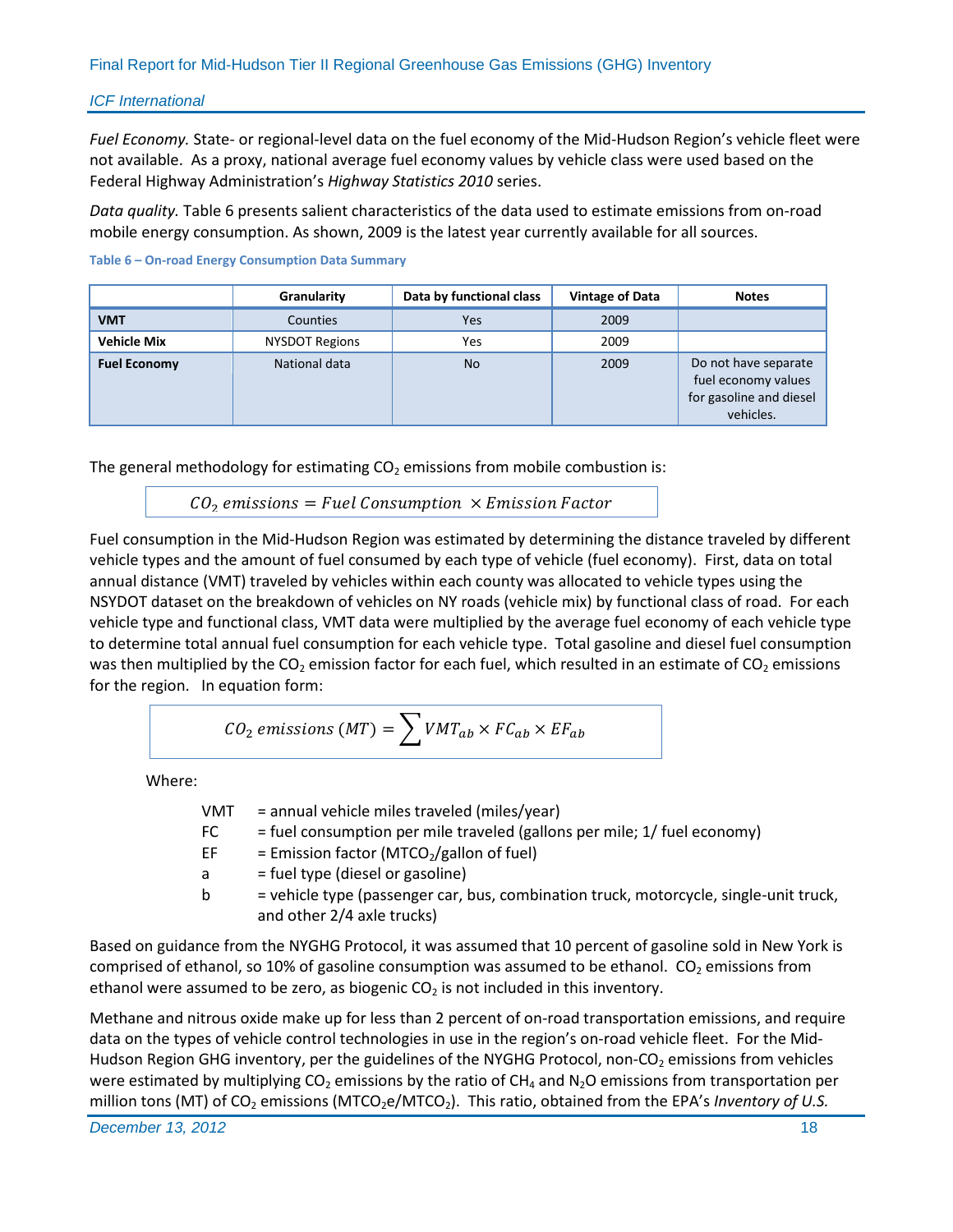*Greenhouse Gas Emissions and Sinks: 1990-2010*, is 0.000994 MTCO<sub>2</sub>e of CH<sub>4</sub> per MTCO<sub>2</sub> and 0.01367 MTCO<sub>2</sub>e of  $N_2O$  per MTCO<sub>2</sub> of on-road transportation emissions.

#### **Results**

Total emissions from on-road mobile combustion in 2009 (proxy for 2010) were approximately 10.3 million MTCO<sub>2</sub>e. On-road emissions by county are presented in [Table 7,](#page-23-0) and consumption by fuel is presented in Table [8.](#page-23-1) Motor gasoline and diesel accounted for 87 percent and 13 percent of on-road emissions, respectively, while motor gasoline, diesel, and ethanol (primarily included through blending with motor gasoline) account for 82 percent, 12 percent, and 6 percent of energy consumption on the basis of BTU. GHG emissions from ethanol are considered to be zero for the purposes of this inventory because they are made of biogenic and not fossil carbon.

| County                         | CO <sub>2</sub> | CH <sub>a</sub> | N <sub>2</sub> O | <b>Total</b> | <b>Percent of Total</b> |
|--------------------------------|-----------------|-----------------|------------------|--------------|-------------------------|
| <b>Dutchess</b>                | 1,235,366       | 1,228           | 16,882           | 1,253,476    | 12%                     |
| Orange                         | 1,959,334       | 1,947           | 26,776           | 1,988,057    | 19%                     |
| Putnam                         | 893,251         | 888             | 12,207           | 906,346      | 9%                      |
| <b>Rockland</b>                | 1,197,627       | 1,190           | 16,366           | 1,215,184    | 12%                     |
| <b>Sullivan</b>                | 386,678         | 384             | 5,284            | 392,347      | 4%                      |
| <b>Ulster</b>                  | 954,426         | 949             | 13,043           | 968,418      | 9%                      |
| Westchester                    | 3,478,105       | 3,457           | 47,531           | 3,529,093    | 34%                     |
| <b>Mid-Hudson Region Total</b> | 10,104,788      | 10,043          | 138,089          | 10,252,920   | 100%                    |

<span id="page-23-0"></span>Table 7 - 2009 On-road GHG Emissions by County (MTCO<sub>2</sub>e)

Note: Totals may not sum due to independent rounding.

#### <span id="page-23-1"></span>**Table 8 - 2010 On-Road Energy Use by County (MMBTU)**

|                                | <b>Energy Consumption (MMBTU)</b> |               |                                                                |              |                         |
|--------------------------------|-----------------------------------|---------------|----------------------------------------------------------------|--------------|-------------------------|
| County                         | <b>Gasoline</b>                   | <b>Diesel</b> | <b>Ethanol</b><br>(included in<br>standard<br>gasoline blends) | <b>Total</b> | <b>Percent of Total</b> |
| <b>Dutchess</b>                | 15,756,710                        | 1,744,447     | 1,177,168                                                      | 18,678,325   | 12%                     |
| Orange                         | 24,213,307                        | 3,505,332     | 1,808,952                                                      | 29,527,591   | 19%                     |
| Putnam                         | 11,243,220                        | 1,403,787     | 839,970                                                        | 13,486,976   | 9%                      |
| <b>Rockland</b>                | 14,723,229                        | 2,215,724     | 1,099,958                                                      | 18,038,911   | 12%                     |
| <b>Sullivan</b>                | 4,720,625                         | 746,810       | 352,673                                                        | 5,820,108    | 4%                      |
| <b>Ulster</b>                  | 12,017,599                        | 1,495,762     | 897,823                                                        | 14,411,183   | 9%                      |
| Westchester                    | 42,133,255                        | 7,029,022     | 3,147,733                                                      | 52,310,011   | 34%                     |
| <b>Mid-Hudson Region Total</b> | 124,807,946                       | 18,140,883    | 9,324,276                                                      | 152,273,104  | 100%                    |
| <b>Percent of Total</b>        | 82%                               | 12%           | 6%                                                             | 100%         |                         |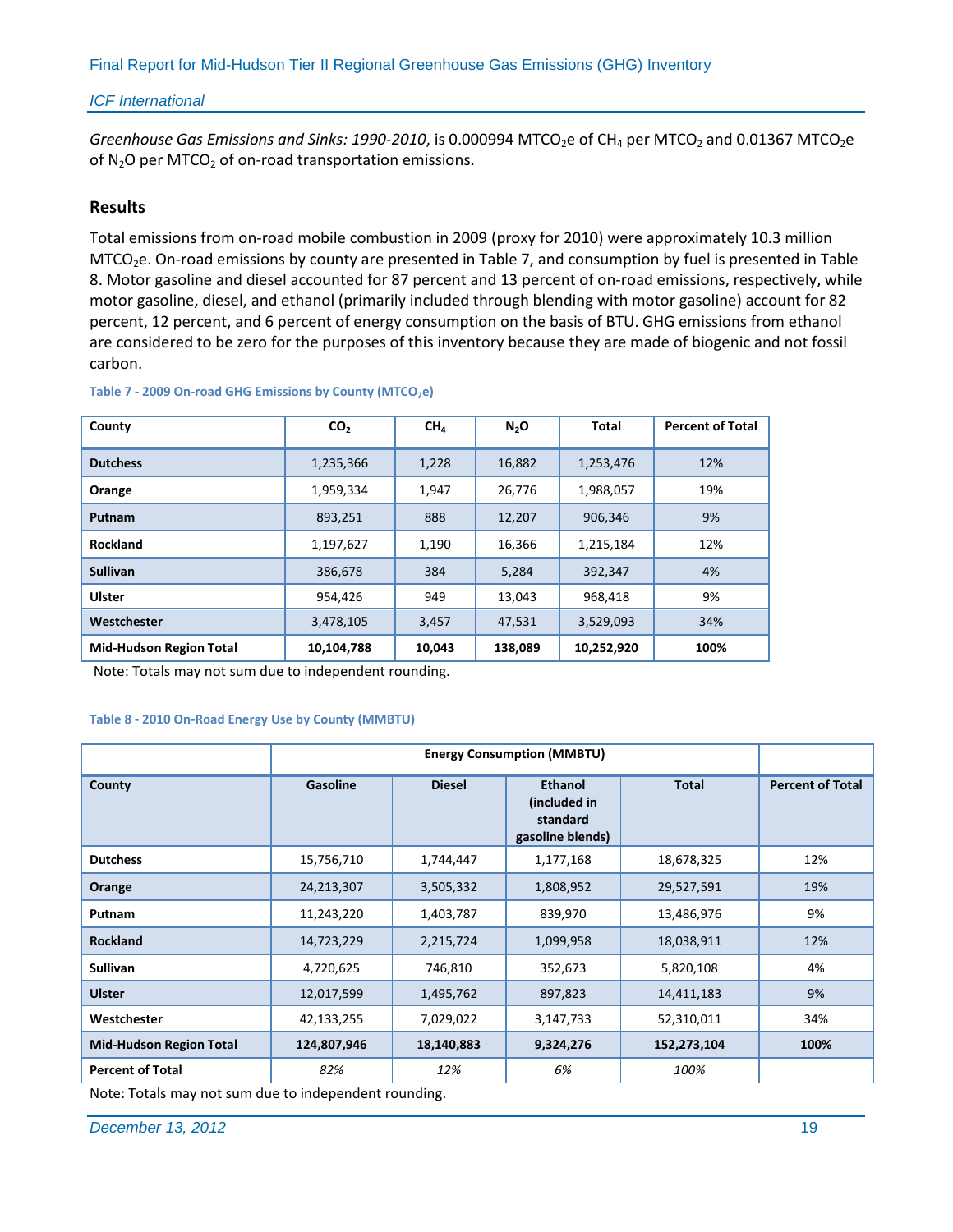# <span id="page-24-0"></span>**4.2 Air**

Airplanes that fly in and out of airports in the Mid-Hudson Region are sources of emissions. This inventory uses the Scope 3 approach to estimate emissions from flight, which apportions national emissions based on the share of national commercial air mileage starting or ending at an airport in the region.

The six regional airports with recorded commercial flight data are Kline Kill Airport (airport code NY1) in Ulster County, Sky Acres Airport (NY5) in Dutchess County, Sullivan County International Airport (MSV) in Sullivan County, Stewart International Airport (SWF) in Orange County, Dutchess County Airport (POU) in Dutchess County, and Westchester County Airport (HPN) in Westchester County.

# **Data & Methods**

The flight dataset is from the U.S. Department of Transportation's Bureau of Transportation Statistics. Data of interest includes the number of performed flights and the distance traveled in 2010. National flight emissions data (114,000,000 MTCO<sub>2</sub>e) is from the U.S. Inventory for [20](#page-24-2)10.<sup>20</sup>

The data was filtered to include only domestic flights from and to the six airports in the Mid-Hudson Region. Total miles traveled in 2010 were calculated for each route by multiplying the number of performed flights with the distance per trip. The total miles of flights from and to each of the six airports were calculated. Flight miles are halved in the emissions calculations because emissions from half the trip are attributed to the origin airport and half are attributed to the destination airport. This ensures that two regions following the same methodology would not double-count emissions. Regional flight emissions were calculated using the following:



# **Results**

 $\overline{a}$ 

Emissions were estimated to be approximately 281,235 MTCO<sub>2</sub>e in 2010 (see [Table 9\)](#page-24-1).

<span id="page-24-1"></span>

| Table 9 - 2010 Air Emissions (MTCO <sub>2</sub> e)       |                           |                         |
|----------------------------------------------------------|---------------------------|-------------------------|
| County                                                   | Total MTCO <sub>2</sub> e | <b>Percent of Total</b> |
| <b>Dutchess</b>                                          | $\overline{2}$            | 0%                      |
| Orange                                                   | 40,044                    | 14%                     |
| Putnam                                                   |                           | 0%                      |
| Rockland                                                 |                           | 0%                      |
| Sullivan                                                 | 4                         | 0%                      |
| Ulster                                                   | 1                         | 0%                      |
| Westchester                                              | 241,184                   | 86%                     |
| <b>Mid-Hudson Region Total</b>                           | 281,235                   | 100%                    |
| Niete: Tetele maarinet arme dus te jodenendent varmeling |                           |                         |

<span id="page-24-2"></span>*December 13, 2012* 20 <sup>20</sup> U.S. EPA*. Inventory of U.S. Greenhouse Gas Emissions and Sinks: 1990-2010*. Table 3-12. <http://www.epa.gov/climatechange/Downloads/ghgemissions/US-GHG-Inventory-2012-Chapter-3-Energy.pdf>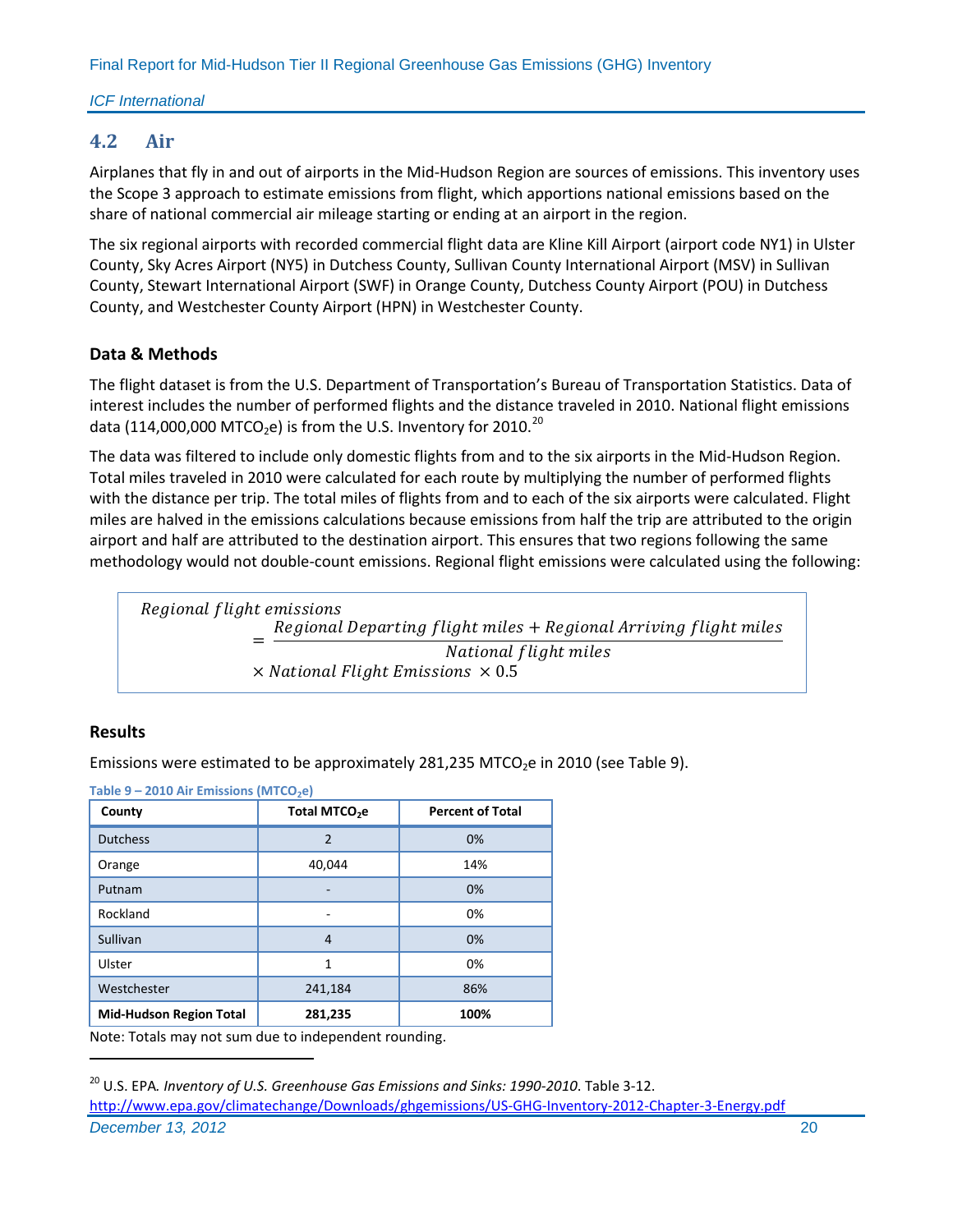#### *ICF International*

# <span id="page-25-0"></span>**4.3 Marine**

The marine transportation sector includes engines used for pleasure craft purposes and commercial marine vehicles on the Hudson River.

# **Data & Methods**

Non-commercial marine off-road vehicle use and emissions data for each of the seven counties in the Mid-Hudson Region in 2007 was obtained using EPA's NONROAD Emissions Model. The model input values were adjusted by New York State Department of Environmental Conservation (NYS DEC). Among other emissions types, the NONROAD model estimates carbon dioxide emissions. The emissions from all off-road vehicles within the pleasure craft classification in each county were summed, and converted to MTCO<sub>2</sub>e from short tons.

Commercial marine emissions for each county were calculated based on carbon monoxide (CO) emissions for the sector reported in the 2008 National Emissions Inventory.<sup>[21](#page-25-2)</sup> The National Emissions Inventory contains CO emissions, by county, for the "Mobile – Commercial Marine Vessels" sector. A ratio of  $CO<sub>2</sub>$  to CO emissions was used to estimate CO<sub>2</sub> emissions from commercial marine vessels. The ratio was based on CO<sub>2</sub> and CO emission factors for low-sulfur fuel oil no. 6. The CO<sub>2</sub>/CO emission factor ratio (25,000 lb CO<sub>2</sub>/10<sup>3</sup> gal over 5 lb CO/10<sup>3</sup> gal)<sup>[22](#page-25-3)</sup> was then multiplied by total CO emissions for each county to get CO<sub>2</sub> emissions for commercial marine vessels.

# **Results**

Emissions were estimated to be approximately  $680,978$  MTCO<sub>2</sub>e in 2010 (using 2007 recreational marine emissions and 2008 commercial marine emissions as proxies).

| County                         | Total MTCO <sub>2</sub> e | <b>Percent of Total</b> |
|--------------------------------|---------------------------|-------------------------|
| <b>Dutchess</b>                | 68,543                    | 10%                     |
| Orange                         | 31,074                    | 5%                      |
| Putnam                         | 26,650                    | 4%                      |
| Rockland                       | 54,978                    | 8%                      |
| Sullivan                       | 9,189                     | 1%                      |
| Ulster                         | 105,874                   | 16%                     |
| Westchester                    | 384,669                   | 56%                     |
| <b>Mid-Hudson Region Total</b> | 680,978                   | 100%                    |

Table 10 – 2010 Marine Equipment Emissions (MTCO<sub>2</sub>e)

<span id="page-25-1"></span>Note: Totals may not sum due to independent rounding.

<span id="page-25-3"></span><span id="page-25-2"></span><sup>21</sup> U.S. EPA, 2009, The National Emissions Inventory[. http://www.epa.gov/ttnchie1/net/2008inventory.html](http://www.epa.gov/ttnchie1/net/2008inventory.html)<br><sup>22</sup> CO<sub>2</sub> and CO emission factors came from EPA's AP 42 emissions factor report, fifth edition, Volume I, Chapter 1.3.<http://www.epa.gov/ttn/chief/ap42/ch01/final/c01s03.pdf>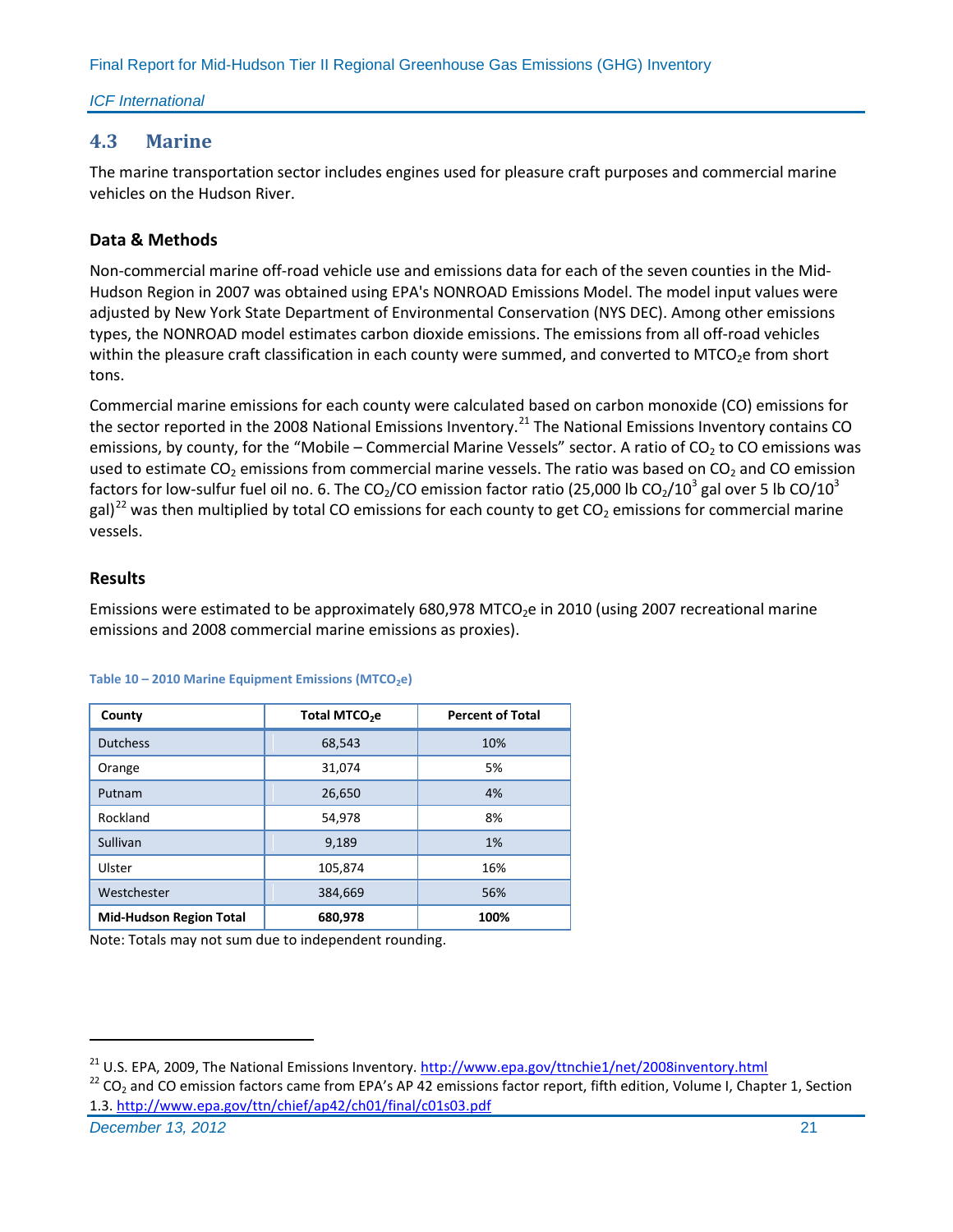#### *ICF International*

# **4.4 Rail**

Emissions from railroad locomotives result from the use of diesel fuel.

# **Data & Methods**

Due to the limited amount of data available in this sector, the NYGHG Working Group elected to use data from the 2002 New York State Locomotive Survey<sup>[23](#page-26-0)</sup> as a proxy for 2010 emissions. The survey collected information on 2002 locomotive fuel use for four categories of locomotives: Class I, Class II/III, commuter/passenger, and switchyard. Class I railroads are large, long-distance line haul railroads and Class II and III railroads consist primarily of regional and local line haul and switching railroads. Yard locomotives move railcars within a particular railway yard.

The survey reported county-level fuel consumption for Class I and system-wide fuel consumption estimates for Class II/III locomotives. The survey also reported county-level fuel consumption estimates from passenger/commuter lines that operate diesel locomotive cars. The Class I rail companies in New York State operate switchyards and the fuel consumption from switchyards in the Mid-Hudson Region could not be separated out from line haul fuel consumption.

The county-level Class I and commuter/passenger fuel consumption estimates were multiplied by the diesel fuel CO<sub>2</sub> emission factor to calculate CO<sub>2</sub> emissions. The fuel consumption estimates were converted by the diesel density factor and multiplied by the emission factors and global warming potentials to calculate  $CH<sub>4</sub>$  and  $N_2O$  emissions.<sup>[24](#page-26-1)</sup> The inventory does not report emission from the Class II/III rail type because the fuel consumption estimates are not reported by county.

# **Results**

 $\overline{a}$ 

Emissions were estimated to be approximately 127,829 MTCO<sub>2</sub>e.

| County                         | CO <sub>2</sub> | CH <sub>4</sub> | $N_2$ O | Total MTCO <sub>2</sub> e | <b>Percent of Total</b> |
|--------------------------------|-----------------|-----------------|---------|---------------------------|-------------------------|
| <b>Dutchess</b>                | 46,930          | 77              | 364     | 47,371                    | 37%                     |
| Orange                         | 27,181          | 45              | 211     | 27,437                    | 21%                     |
| Putnam                         | 20,524          | 34              | 159     | 20,717                    | 16%                     |
| Rockland                       | 10,703          | 18              | 83      | 10,804                    | 8%                      |
| Sullivan                       | 513             |                 | 4       | 518                       | 0%                      |
| Ulster                         | 13,672          | 22              | 106     | 13,800                    | 11%                     |
| Westchester                    | 7,117           | 12              | 55      | 7,184                     | 6%                      |
| <b>Mid-Hudson Region Total</b> | 126,640         | 208             | 982     | 127,829                   | 100%                    |

**Table 11 - 2002 Rail Emissions (MTCO<sub>2</sub>e)** 

<span id="page-26-0"></span><sup>23</sup> *NYSERDA Clean Diesel Technology: Non-Road Field Demonstration Program. Development of the 2002 Locomotive Survey for New York State*[. http://www.nyserda.ny.gov/Publications/Research-and-](http://www.nyserda.ny.gov/Publications/Research-and-Development/~/media/Files/Publications/Research/Environmental/locomotive%20survey%20report%20wit%20appendices.ashx)

[Development/~/media/Files/Publications/Research/Environmental/locomotive%20survey%20report%20wit%20appendic](http://www.nyserda.ny.gov/Publications/Research-and-Development/~/media/Files/Publications/Research/Environmental/locomotive%20survey%20report%20wit%20appendices.ashx) [es.ashx](http://www.nyserda.ny.gov/Publications/Research-and-Development/~/media/Files/Publications/Research/Environmental/locomotive%20survey%20report%20wit%20appendices.ashx)

<span id="page-26-1"></span><sup>&</sup>lt;sup>24</sup> Default factors from EPA's 2012 State Inventory Tool (SIT), Mobile Combustion Module. The SIT's default diesel density factors are from EIA Annual Energy Review 2007. The SIT's default diesel emission factors are from IPCC 1996 Guidelines for National Greenhouse Gas Inventories.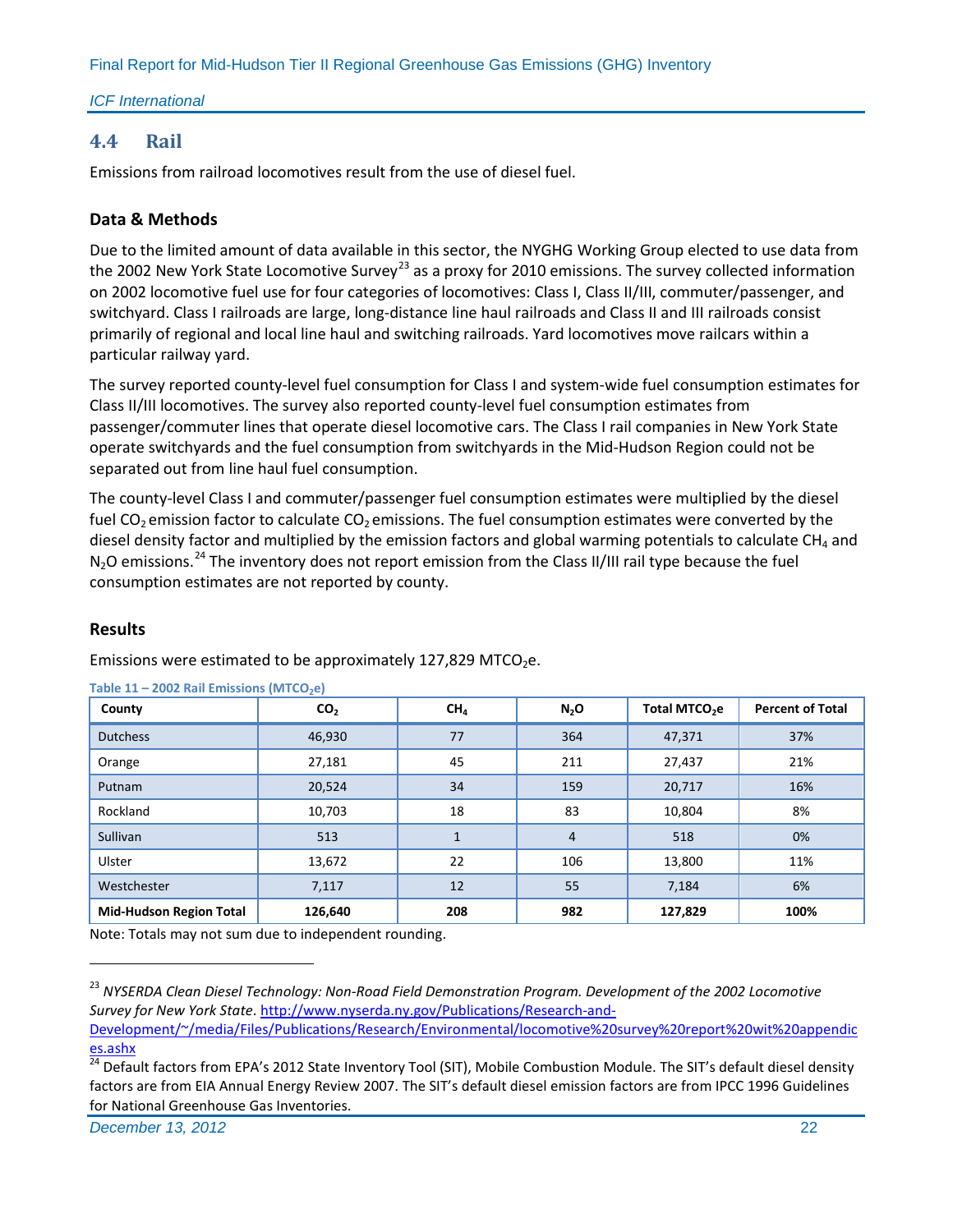#### *ICF International*

# <span id="page-27-0"></span>**4.5 Off-Road**

Emissions from off-road vehicles include engines used for agricultural, construction, lawn and garden, and offroad recreation purposes.

# **Data & Methods**

Off-road vehicle use and emissions data for each of the seven counties in the Mid-Hudson Region in 2007 was obtained using EPA's NONROAD Emissions Model. The model input values were adjusted by NYS DEC. Among other emissions types, the NONROAD model estimates carbon dioxide emissions. The emissions from all off road vehicles, excluding those in the pleasure craft classification, in each county were summed, and converted to MTCO<sub>2</sub>e from short tons. To avoid double counting, the emission of vehicles in the pleasure craft classification is accounted in the marine emission source and is not included in the off-road emission source.

#### **Results**

The 2007 (proxy for 2010) off-road emissions in the Mid-Hudson Region were approximately 843,313 MTCO<sub>2</sub>e. The results of the off-road emissions estimates are shown in [Table 12](#page-27-2) and [Table 13.](#page-27-3)

| County          | Total MTCO <sub>2</sub> e | <b>Percent of Total</b> |
|-----------------|---------------------------|-------------------------|
| <b>Dutchess</b> | 113,231                   | 14%                     |
| Orange          | 117,542                   | 14%                     |
| Putnam          | 36,752                    | 4%                      |
| Rockland        | 102,364                   | 12%                     |
| Sullivan        | 48,117                    | 6%                      |
| Ulster          | 63,346                    | 8%                      |
| Westchester     | 352,960                   | 42%                     |
| Total           | 834.313                   | 100%                    |

<span id="page-27-2"></span>Table 13 – 2007 Off-road Emissions by County (MTCO<sub>2</sub>e)

<span id="page-27-1"></span>Note: Totals may not sum due to independent rounding.

#### <span id="page-27-3"></span>**Table 12 – 2007 Off-road Emissions by Equipment type (MTCO2e)**

| <b>Equipment Type</b>                    | Total MTCO <sub>2</sub> e |
|------------------------------------------|---------------------------|
| <b>Recreational Equipment</b>            | 54,919                    |
| <b>Construction and Mining Equipment</b> | 298,738                   |
| <b>Industrial Equipment</b>              | 133,235                   |
| Lawn and Garden Equipment (Res)          | 64,307                    |
| Lawn and Garden Equipment (Com)          | 123,886                   |
| <b>Agricultural Equipment</b>            | 20,784                    |
| <b>Commercial Equipment</b>              | 135,464                   |
| Logging Equipment                        | 1,420                     |
| Airport Equipment                        | 1,344                     |
| Railroad Equipment                       | 216                       |
| <b>Total</b>                             | 834,313                   |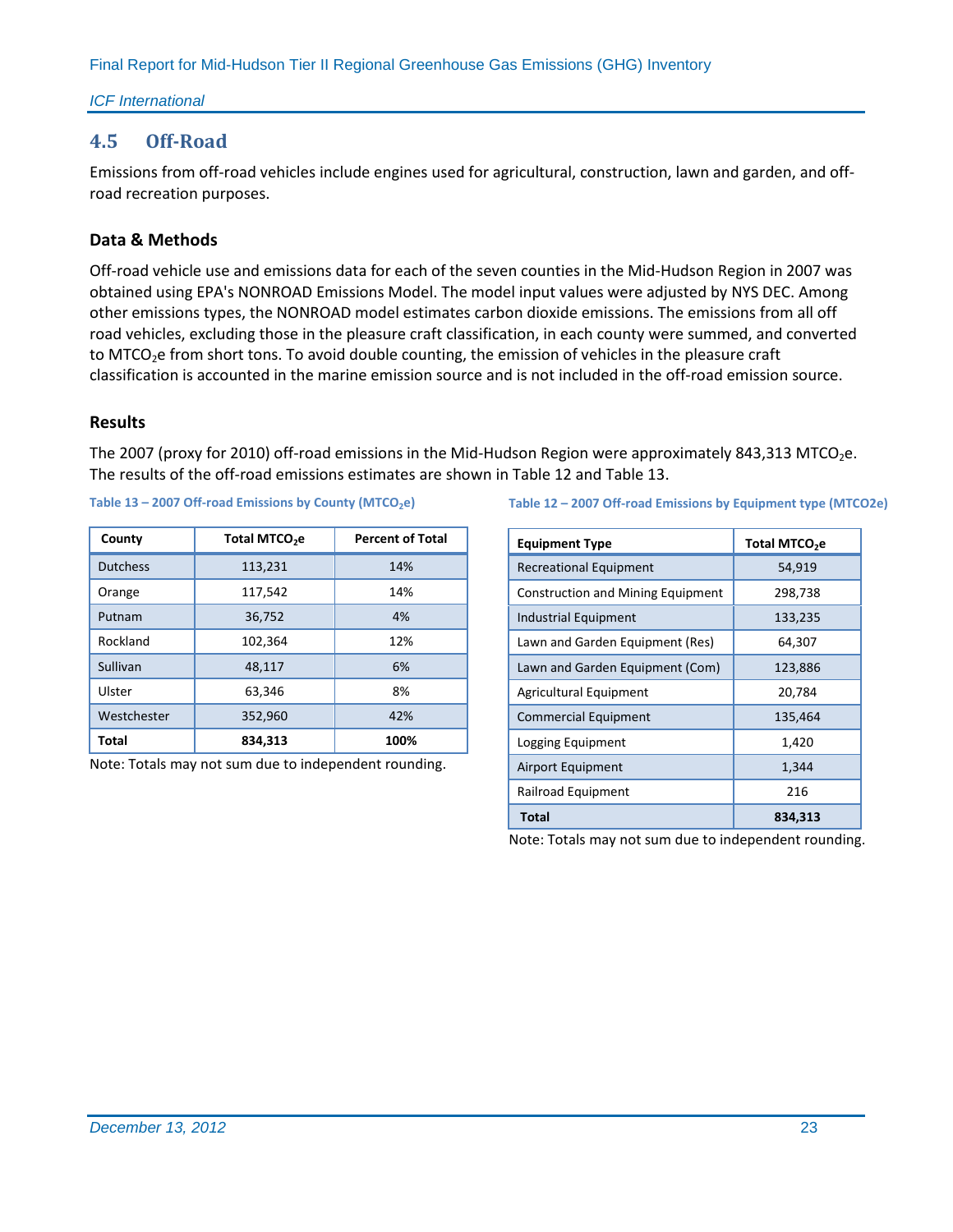*ICF International*

# **5. Waste Management**

The waste management sector encompasses solid waste and wastewater. The organic material in solid waste and wastewater degrade during the decomposition and treatment processes and emit greenhouse gases.

# <span id="page-28-0"></span>**5.1 Solid Waste**

The decomposition of organic matter in solid waste produces methane. For this inventory, both Scope 1 and Scope 3 emissions for solid waste were calculated. Scope 1 represents emissions from landfills located within the region, regardless of where the waste originated. Scope 3 represents emissions from waste generated by the region, regardless of where the wasted is ultimately transported. To avoid double-counting, only Scope 3 emissions are included in the total and Scope 1 emissions from solid waste are reported here for informational purposes.

# **Scope 1**

Scope 1 solid waste accounts for emissions from landfills located within Mid-Hudson Region counties. According to the NYS DEC, there are no active municipal solid waste landfills in the Mid-Hudson Region as of December 30, 2011.**[25](#page-28-1)** However, closed municipal solid waste landfills may still be sources of emissions because waste emits methane for several decades as it decays. Closed municipal solid waste landfill facilities in the region include Al Turi Landfill & Landfill Gas to Energy (LFGTE) Facility and Sullivan County Landfill.

Scope 1 does not include emissions from waste combustion facilities to avoid double-counting. Those facilities, which are also used to generate electricity, are included under electricity generation.

#### *Data & Methods*

Data on emissions from landfills came from EPA's Greenhouse Gas Reporting Program data for calendar year 2010.<sup>[26](#page-28-2)</sup> This dataset includes emission information from large facilities (defined as those that emit >25,000 MTCO<sub>2</sub>e per year) in nine industry groups, including landfills. This data is available through a web tool for download. This project used the most comprehensive dataset available, the full 2010 GHG Dataset.

Methane emissions from landfill processes were reported as solid waste Scope 1 emissions.

#### *Results*

Landfills in the region emitted 39,648 MTCO<sub>2</sub>e in 2010.

# **Scope 3**

 $\overline{a}$ 

Solid waste Scope 3 accounts for emissions from waste generated within the Mid-Hudson Region counties, regardless of where the waste is sent.

#### *Data & Methods*

The NYGHG Working Group provided solid waste data from landfill facilities for the inventory year, which were compiled from NYS DEC 2010 Annual Landfill Facility Reports.<sup>[27](#page-28-3)</sup> The solid waste data was filtered to include

*December 13, 2012* 24

<span id="page-28-1"></span><sup>&</sup>lt;sup>25</sup> NYS DEC Active Municipal Solid Waste Landfills. 12/30/2011.

<span id="page-28-2"></span>[http://www.dec.ny.gov/docs/materials\\_minerals\\_pdf/mswlist.pdf](http://www.dec.ny.gov/docs/materials_minerals_pdf/mswlist.pdf)<br><sup>26</sup> Dataset is available at: http://epa.gov/climatechange/emissions/ghgdata/index.html.

<span id="page-28-3"></span><sup>&</sup>lt;sup>27</sup> Spreadsheet received via email from Shelby C. Egan, NYSERDA on 8/9/2012, 4:32 PM.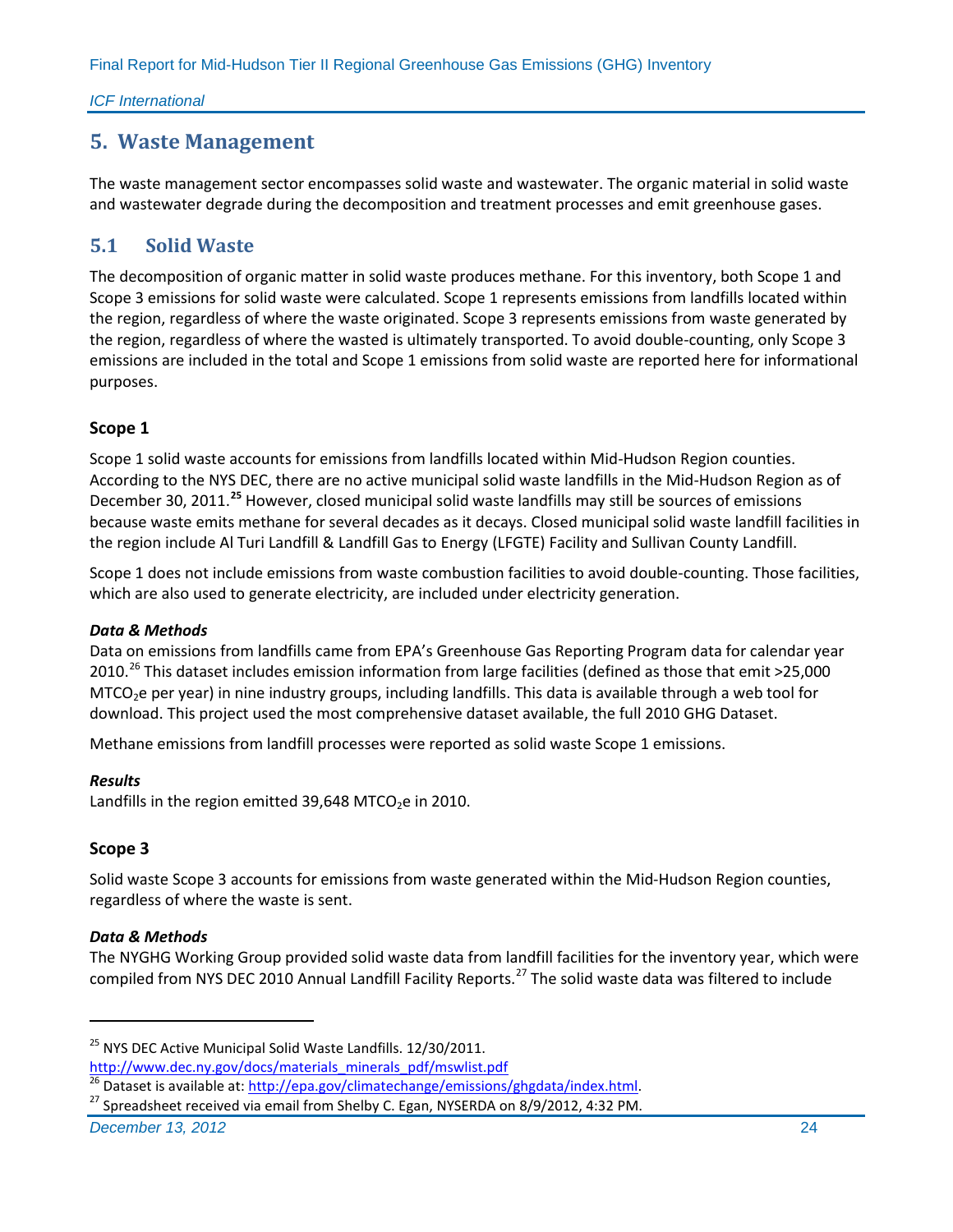landfill facilities that service, or receive waste from, the counties in the Mid-Hudson Region. Landfill gas (LFG) collection acreage, total landfill acreage, and percent alternative daily cover (ADC) data were gathered from NYS DEC 2010 Annual Landfill Facility Reports.<sup>[28](#page-29-1)</sup> Solid waste data from waste combustion facilities that service the counties in the Mid-Hudson Region were gathered from NYS DEC 2010 Annual Municipal Waste Combustion Facility Reports.<sup>[29](#page-29-2)</sup>

The weighted percentage of landfill area with LFG capture and weighted ADC were calculated for each county based on the landfills that accept municipal solid waste (MSW) from each county. For each unique landfill facility that services the Mid-Hudson Region, the percent of land in which gas is collected was calculated by dividing the gas collection acreage with the total landfill acreage. The amount of MSW and construction and demolition waste (C&D) generated by each county that was sent to landfills was calculated by summing the amount of waste from the "service area(s)" of interest, which are the counties in the Mid-Hudson Region. Then, the percentage of land with LFG capture for landfill facilities that collect MSW from each county were weighted by the amount of MSW received from that county. The portion of land with LFG capture for all counties ranged from 97% to 100%. The ADC percent for landfill facilities that collect MSW from each county were also weighted by the amount of MSW received from that county. The inventory assumes no LFG capture and ADC for C&D waste.

Because the data from the Landfill Facility Reports does not include waste handled at transfer stations or waste sent out of state, the inventory estimated total MSW generated by using MSW daily disposal per capita for each county. This also ensured that the assumptions used here are consistent with data used by the Mid-Hudson Regional Sustainability Plan. The Mid-Hudson Region Consortium provided data on MSW disposal per capita, compiled from various sources summarized in [Table 14.](#page-29-0) The daily disposal per capita was multiplied by the counties' population, converted from pounds to tons, and converted from daily waste generation to annual. Using the data from the Working Group and NYS DEC Annual Reports, the percentages of MSW and C&D generated that were landfilled versus combusted in each county were calculated. The amount of waste generated was multiplied by the counties' fraction of waste that is sent to landfills to determine the amount of MSW landfilled. The amount of ADC was also calculated by multiplying the MSW landfilled with the weighted ADC percent for each county. The inventory sums up the amount of C&D generated using the data from the Working Group and DEC Annual Reports because those are the only sources with C&D data.

<span id="page-29-0"></span> $\overline{a}$ 

*December 13, 2012* 25 [ftp://ftp.dec.state.ny.us/dshm/SWMF/MWC/MWC%20Annual%20Reports/MWC%20Annual%20Reports%20-%202010/](ftp://ftp.dec.state.ny.us/dshm/SWMF/MWC/MWC Annual Reports/MWC Annual Reports - 2010/)

<span id="page-29-1"></span><sup>&</sup>lt;sup>28</sup> NYS DEC 2010. Annual Landfill Facility Reports.

[ftp://ftp.dec.state.ny.us/dshm/SWMF/Landfill/Landfill%20Annual%20Reports/Landfill%20Annual%20Reports%20-](ftp://ftp.dec.state.ny.us/dshm/SWMF/Landfill/Landfill Annual Reports/Landfill Annual Reports - 2010/) [%202010/](ftp://ftp.dec.state.ny.us/dshm/SWMF/Landfill/Landfill Annual Reports/Landfill Annual Reports - 2010/)

<span id="page-29-2"></span>NYS DEC 2010. Annual Municipal Waste Combustion Facility Reports.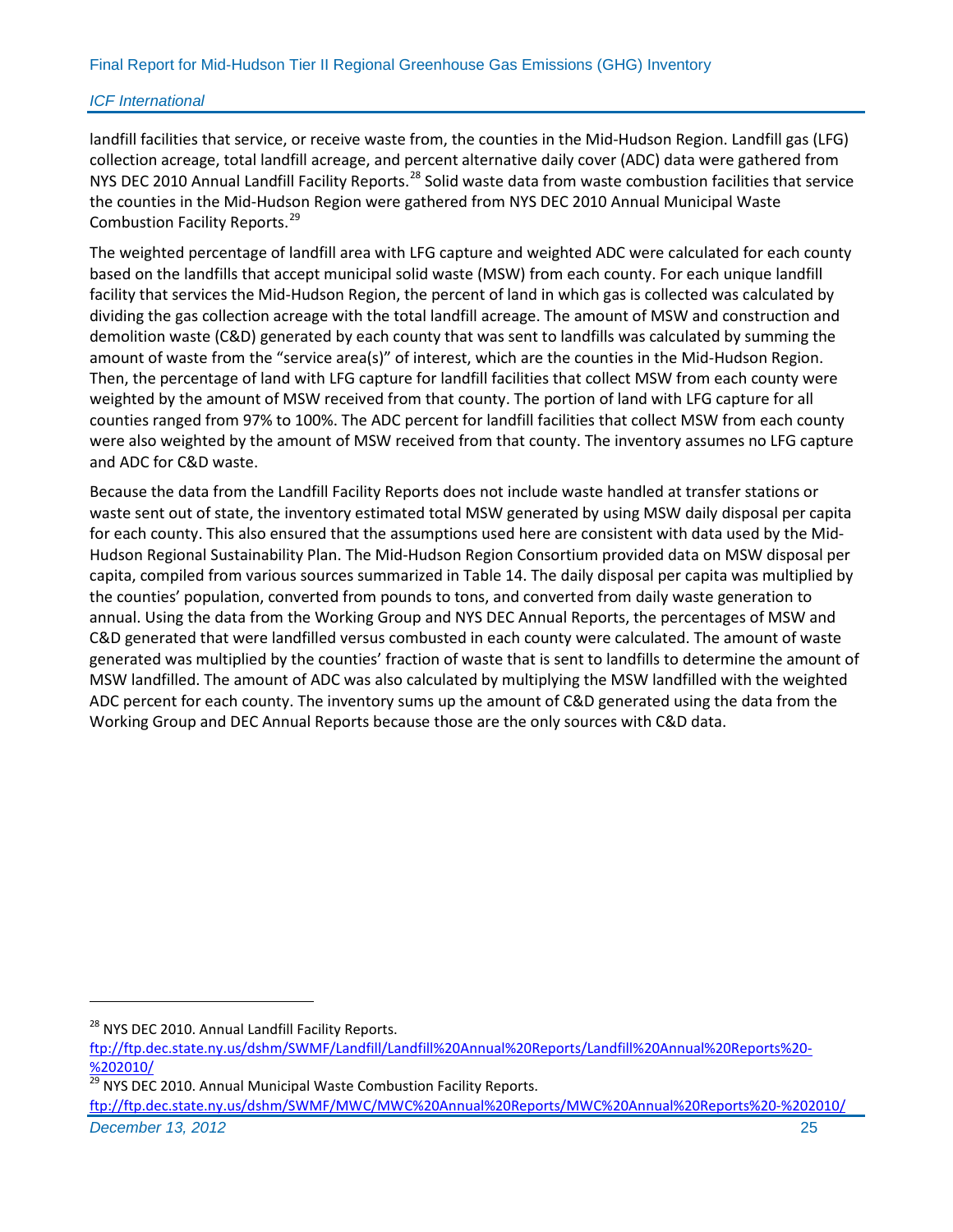| County                    | Population <sup>1</sup> | Per Capita MSW Disposal<br>Rate <sup>2</sup> (lb/person/day) | Recycling Rate <sup>3</sup><br>(%) |
|---------------------------|-------------------------|--------------------------------------------------------------|------------------------------------|
| Dutchess <sup>4</sup>     | 297,488                 | 4.1                                                          | 8%                                 |
| Orange <sup>5</sup>       | 372,813                 | 3.9                                                          | 38%                                |
| Putnam <sup>6</sup>       | 99,710                  | 4.9                                                          | 11%                                |
| Rockland <sup>'</sup>     | 311,687                 | 4.0                                                          | 34%                                |
| Sullivan <sup>8</sup>     | 77,547                  | 4.9                                                          | 3%                                 |
| Ulster <sup>9</sup>       | 182,493                 | 2.8                                                          | 41%                                |
| Westchester <sup>10</sup> | 949,113                 | 3.8                                                          | 52%                                |
| <b>Mid-Hudson Region</b>  | 2,290,851               | $3.9^{11}$                                                   | $37%^{11}$                         |
| <b>New York State</b>     | 19,378,102              | $4.1^{12}$                                                   | $35%^{12}$                         |
| 1 Source: NVS Data Center |                         |                                                              |                                    |

**Table 14 – Waste data from NYSERDA Cleaner, Greener Communities Program**

1. Source: NYS Data Center

2. Note: Per Capita MSW Disposal Rate excluded recycled and C&D materials

3. Note: Recycling Rate includes MSW recycled/composted and C&D materials, but does not include combusted materials.

4. Source: Dutchess County Draft Local Solid Waste Management Plan (LSWMP) 2010

Note: Generation Rate calculated by planning unit using other community and national averages.

5. Source: Orange County LSWMP 2010, Table 4-3, Pg. 4-3

6. Source: Putnam County Materials Generation and Recovery 2010 Data provided by Planning Unit

7. Source: Rockland County 2011 LSWMP, Table 4-3, Pg. 4-3

8. Source: Sullivan County 1992 LSWMP, Table 1, Pg. 32 and 175 of 868

9. Source: Ulster County 2009 report data [\(http://www.ucrra.org/recycling/graphstats.htm](http://www.ucrra.org/recycling/graphstats.htm) 2009 Data)

10. Source: Westchester County 2011 Annual Report

11. Note: Weighted average based on county populations.

12. Source: NYS DEC 2010, *Beyond Waste Plan.* Pg. 93

The California Air Resources Board's Landfill Emissions Tool Version 1.3 was used to calculate Scope 3 emissions. The tool implements the mathematically exact first-order decay (FOD) model of the 2006 IPCC guidelines. The methodology of the FOD model is available in the Local Government Operations Protocol.<sup>[30](#page-30-0)</sup>

The tool is used to calculate emissions the waste generated in 2010 will emit over its lifetime in a landfill. First, the number of years for which waste generated during the inventory year will be releasing methane was calculated. The half-life of landfilled waste was calculated through the following equation:  $k = \ln(2)/\text{half-life in}$ years. K is determined based on the amount of annual rainfall in the county, and an average rainfall of greater than 40 inches per year was assumed for all counties in the Mid-Hudson Region. Given the rainfall assumption, k= 0.057. The half-life was multiplied by four half-lives to determine T, the number of years for which waste deposited during the inventory year will be releasing methane.

NYS DEC completed a revised solid waste plan, *Beyond Waste: A Sustainable Material Management Strategy*, which includes data on composition of waste discarded in 2008, and is categorized by rural, suburban, and urban settings.<sup>[31](#page-30-1)</sup> NY State-specific solid waste discard composition data was used to find the fractions of waste types which contain anaerobically degradable carbon (ANDOC). For the municipal solid waste (MSW) component, the inventory assumes the waste composition from suburban settings for Dutchess, Orange, Putnam, Rockland, and Westchester Counties and from rural communities for Sullivan and Ulster Counties. For

<span id="page-30-0"></span><sup>30</sup> Local Government Operations Protocol. Version 1.1. 2010.

<span id="page-30-1"></span>*December 13, 2012* 26 [http://www.arb.ca.gov/cc/protocols/localgov/pubs/lgo\\_protocol\\_v1\\_1\\_2010-05-03.pdf](http://www.arb.ca.gov/cc/protocols/localgov/pubs/lgo_protocol_v1_1_2010-05-03.pdf)<br><sup>31</sup> NYS DEC 2010. *Beyond Waste: A Sustainable Material Management Strategy*. Table H-4: New York State MSW Composition. [http://www.dec.ny.gov/docs/materials\\_minerals\\_pdf/fbeyondwastegi.pdf](http://www.dec.ny.gov/docs/materials_minerals_pdf/fbeyondwastegi.pdf)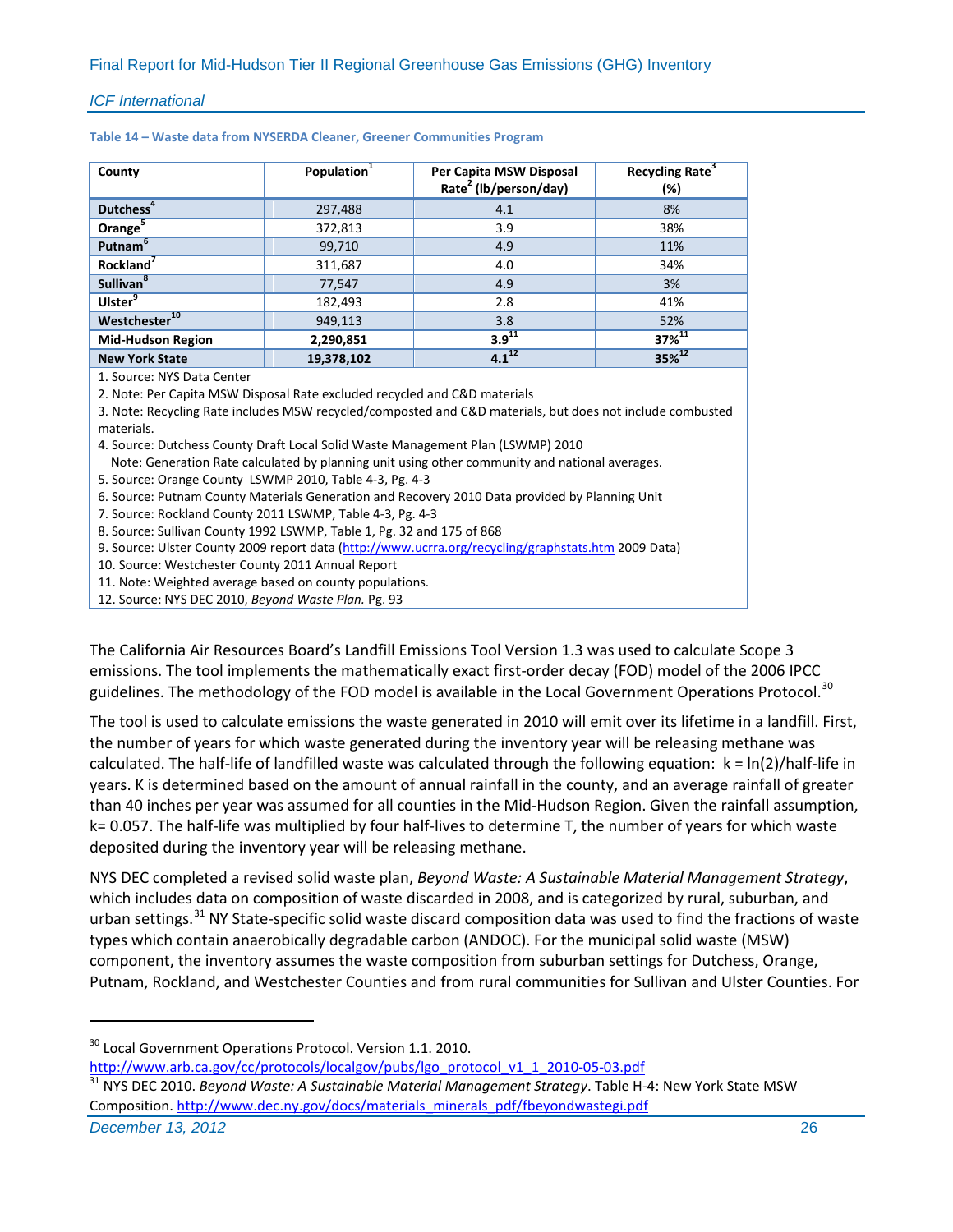the purposes of the solid waste analysis, NYS DEC defines rural as communities in the state with a population density of less than 325 people per square mile and suburban areas as communities with a population density between 325 and 5,000 people per square mile. The inventory assumes the waste composition for the construction and demolition (C&D) waste emission analysis is 100 percent C&D.

The county and NY State-specific information was used to replace the California-specific default data in the tool. In the "Landfill Model Inputs tab," the state/country input was set to "US-Other" and the k value was set to 0.057. The amount of solid waste generated in the inventory year was entered into the tool's "Landfill Model Inputs tab" T years prior to the inventory year. The NY State-specific waste in place fractions were entered into the "Landfill Specific ANDOC Values" tab of the tool. The new % ANDOC value was entered into the "Landfill Model Inputs" tab to replace the default numbers. The amount of ADC was entered into the tool for MSW estimates and assumes the daily cover is composed of greenwaste and compost. The default % ANDOC value for daily cover that was calculated by the tool was used. The inventory assumes no ADC for C&D waste.

The sum of methane emission results over T years represents the total amount of methane expected to be released by inventory year waste generated and deposited in a landfill without a LFG collection system. The methane emissions for MSW waste then were adjusted for a LFG collection system. The EPA default LFG collection efficiency of 75 percent was assumed because the weighted percent of land with LFG collection per county, ranging from 97 to 100 percent, indicates comprehensive LFG systems.<sup>[32](#page-31-1)</sup> The sum of methane emissions was multiplied by 100 percent minus the default LFG collection efficiency to determine methane emissions from MSW generated and deposited in a landfill without a LFG collection system. The inventory assumes no LFG collection for C&D waste. Carbon dioxide emission outputs from the solid waste tool are considered biogenic and are not included in the inventory emissions.

#### *Results*

Results indicate that total emissions from municipal solid waste generation in the Mid-Hudson Region were estimated to be 324,372 MTCO<sub>2</sub>e in 2010. Emissions from construction and demolition generation in the region were 25,832 MTCO<sub>2</sub>e in 2010. Total solid waste Scope 3 emissions were 350,204 MTCO<sub>2</sub>e in 2010, as detailed i[n Table 15.](#page-31-0)

| County                         | MSW CH <sub>4</sub> emissions<br>(MTCO <sub>2</sub> e) | $C&D CH4$ emissions<br>(MTCO <sub>2</sub> e) | Total $CH4$ emissions<br>(MTCO <sub>2</sub> e) | <b>Percent of Total</b> |
|--------------------------------|--------------------------------------------------------|----------------------------------------------|------------------------------------------------|-------------------------|
| <b>Dutchess</b>                | 22,657                                                 | 227                                          | 22,883                                         | 7%                      |
| Orange                         | 104,404                                                | 1,728                                        | 106,133                                        | 30%                     |
| Putnam                         | 7,609                                                  |                                              | 7,609                                          | 2%                      |
| Rockland                       | 88,824                                                 | 8,066                                        | 96,890                                         | 28%                     |
| <b>Sullivan</b>                | 24,497                                                 | 932                                          | 25,430                                         | 7%                      |
| <b>Ulster</b>                  | 32,368                                                 | 3,835                                        | 36,203                                         | 10%                     |
| Westchester                    | 44,014                                                 | 11,044                                       | 55,057                                         | 16%                     |
| <b>Mid-Hudson Region Total</b> | 324,372                                                | 25,832                                       | 350,204                                        | 100%                    |

<span id="page-31-0"></span>

| Table 15 - 2010 Municipal Solid Waste Generation Emissions (MTCO <sub>2</sub> e) |  |
|----------------------------------------------------------------------------------|--|
|----------------------------------------------------------------------------------|--|

Note: Totals may not sum due to independent rounding.

*December 13, 2012* 27

<span id="page-31-1"></span><sup>&</sup>lt;sup>32</sup> EPA, 2008. AP 42, Fifth Edition, Volume I, Chapter 2: Solid Waste Disposal. <http://www.epa.gov/ttn/chief/ap42/ch02/final/c02s04.pdf>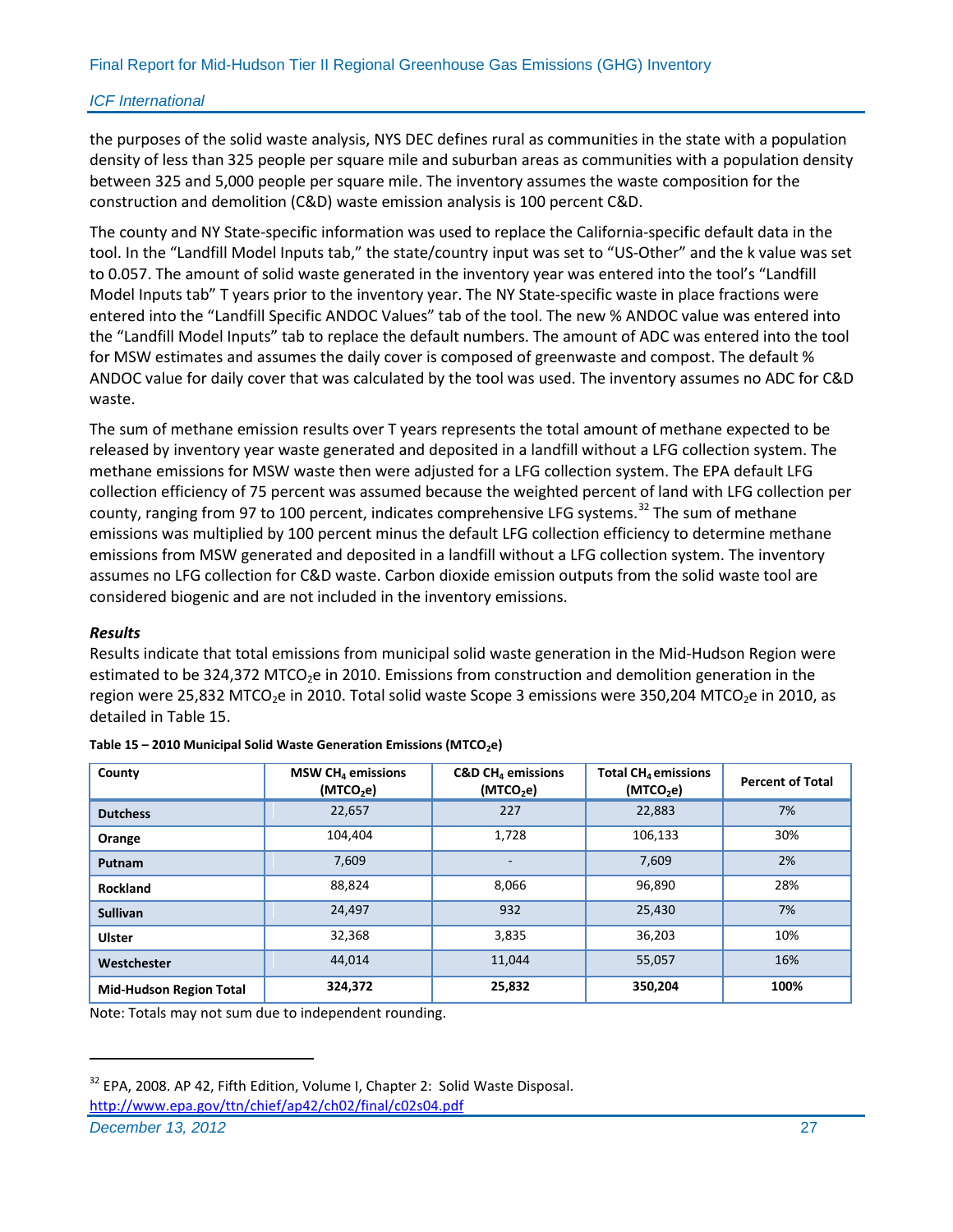# <span id="page-32-0"></span>**5.2 Wastewater**

When organic waste material in wastewater degrades during the wastewater treatment processes, it emits both methane and nitrous oxide. Methane is emitted during anaerobic digestion of wastewater, and nitrous oxide is emitted when nitrogen components in wastewater degrade. The amount of methane and nitrous oxide emitted from wastewater depends on the type of wastewater treatment processes used, such as septic systems, centralized wastewater treatment plants (WWTPs), and anaerobic digesters.

# **Data & Methods**

Wastewater emissions are calculated based on the population served by wastewater treatment processes. Population data in the Mid-Hudson Region were obtained from the NYS Data Center.<sup>[33](#page-32-1)</sup>

Wastewater emissions were calculated using EPA's State Inventory Tool (SIT). Methane emissions from municipal wastewater treatment were calculated by multiplying the population served by municipal WWTPs, from the Census 2010 population data for the region, by the annual per-capita 5-day biological oxygen demand (BOD<sub>5</sub>) rate times the emission factor of CH<sub>4</sub> emitted per quantity of BOD<sub>5</sub>. Default values for New York State in the SIT were used.

|                                   |          | $CH_4$ Emissions (MT) = Population x Per capita BOD <sub>5</sub> $\left(\frac{kg}{day}\right)$ x $\frac{Days}{year}$ x $\frac{MT}{ka}$ x EF $\left(\frac{GgCH_4}{GaBOD_{\pi}}\right)$ |
|-----------------------------------|----------|---------------------------------------------------------------------------------------------------------------------------------------------------------------------------------------|
|                                   |          | x % of WW anaerobically digested                                                                                                                                                      |
| Where:                            |          |                                                                                                                                                                                       |
| Population                        | =        | Population served by municipal WWTPs.                                                                                                                                                 |
| Per capita BOD <sub>5</sub>       | $=$      | 5-day biochemical oxygen demand per capita. Default value is<br>0.09 kg BOD5/day.                                                                                                     |
| EF                                | $=$      | Emission factor of $CH_4$ emitted per quantity of BOD <sub>5</sub> . Default<br>value is 0.6 Gg $CH4/Gg BOD5$ .                                                                       |
| % of WW anaerobically<br>digested | $\equiv$ | Fraction of wastewater BOD <sub>5</sub> that is anaerobically digested.<br>Default value is 16.25%.                                                                                   |

Nitrous oxide emissions form municipal wastewater treatment were calculated by multiplying the population served by the percent of the population using centralized wastewater treatment (not septic systems), times the amount of direct  $N_2O$  emissions from wastewater treatment per person per year.

<span id="page-32-1"></span>*December 13, 2012* 28 <sup>33</sup> New York State Data Center, Census 2010. Revised2000to2009SubcountyTotals\_Population.xls, <http://www.empire.state.ny.us/NYSDataCenter/Census2010.html>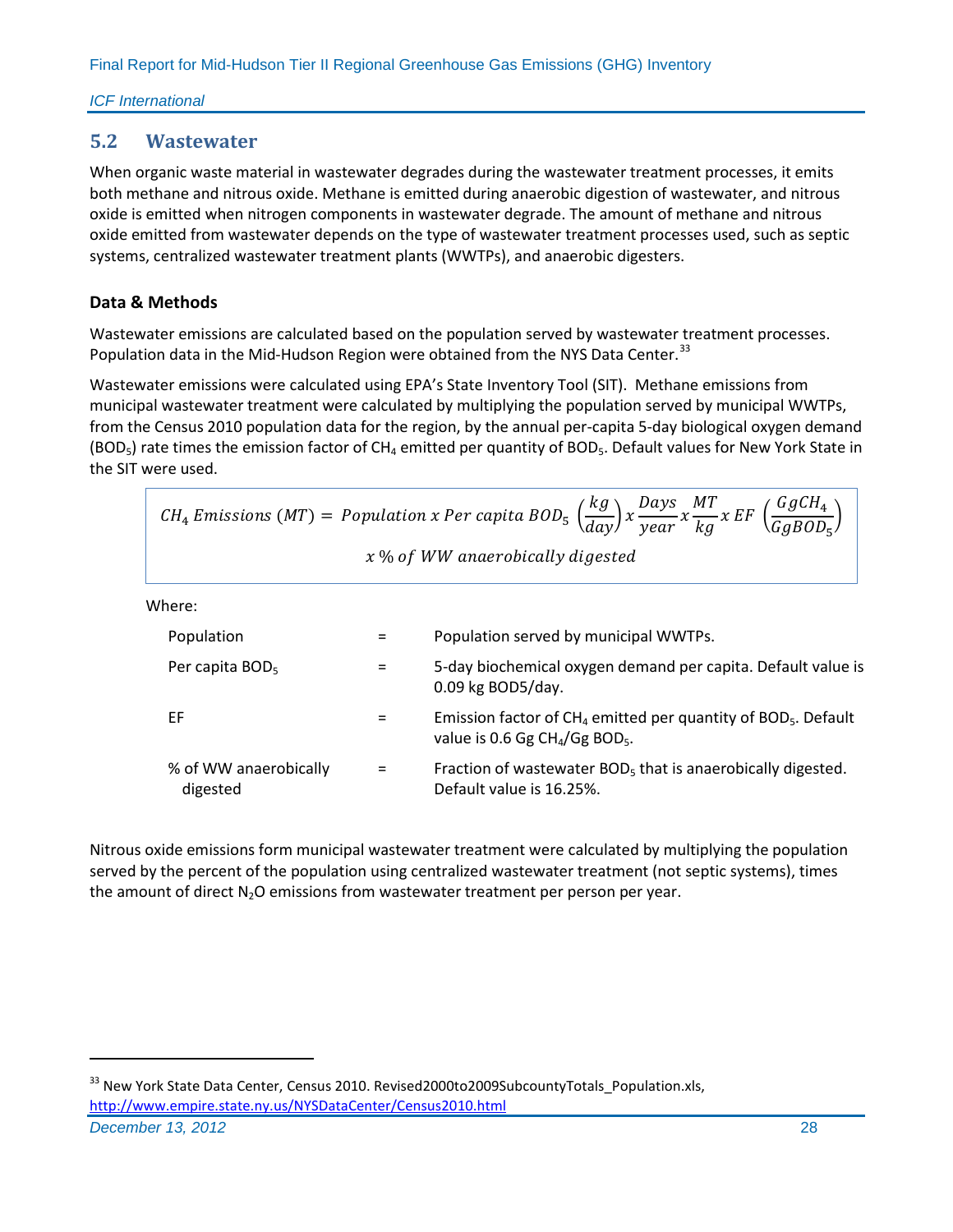*ICF International*

$$
N_2O \text{ Emissions (MT)} = Population x \text{ Fraction of population not on septic}
$$
\n
$$
x \text{ Direct } N_2O \text{ emissions from WWT}\left(\frac{gN_2O}{year}\right)x\frac{MT}{g}
$$
\nWhere:

\nPopulation = Population served by municipal WWTPs.

| Fraction of population not<br>on septic              | $=$      | Percent of population that is served by centralized WWTPs as<br>opposed to septic systems. The default value for New York<br>State is 79%. |
|------------------------------------------------------|----------|--------------------------------------------------------------------------------------------------------------------------------------------|
| Direct N <sub>2</sub> O emissions from<br><b>WWT</b> | $\equiv$ | The amount of $N_2O$ emitted from WWTPs. Default value is 4.0<br>grams $N_2O$ per person per year.                                         |

Nitrous oxide emissions from wastewater biosolids were calculated using the following equation:

N in Domestic Wastewater  
\n= Population x Protein 
$$
\left(\frac{kg}{year}\right)_{x} Frac(npr) \left(\frac{kg N}{kg protein}\right)_{x} Fraction nonconsumption N x \left(\frac{MT}{kg}\right)
$$
  
\n $N_2O$  Emissions (MT)  
\n= N in Domestic WW (MT)  
\n- Direct N Emissions from Domestic WW (MT) x (1  
\n- % of Biosolids used as fertilizer) x EF  $\left(\frac{kgN_2O-N}{kgsewageN_{produced}}\right)_{x} \left(\frac{N_2O}{N_2}\right)$ 

Where:

| Population                                 |          | Population served by municipal WWTPs.                                                                                                      |
|--------------------------------------------|----------|--------------------------------------------------------------------------------------------------------------------------------------------|
| Protein                                    |          | Available protein per person per year (kg/person/year).<br>Default value is 42.6 kg/person/year. <sup>34</sup>                             |
| Fraction of population not<br>on septic    | $\equiv$ | Percent of population that is served by centralized WWTPs as<br>opposed to septic systems. The default value for New York<br>State is 79%. |
| Direct $N_2O$ emissions from<br><b>WWT</b> | $=$      | The amount of $N_2O$ emitted from WWTPs. Default value is 4.0<br>grams $N_2O$ per person per year.                                         |

*December 13, 2012* 29

<span id="page-33-0"></span><sup>&</sup>lt;sup>34</sup> Inventory of U.S. Greenhouse Gas Emissions and Sinks, 1990-2010. Tables 8 to 14.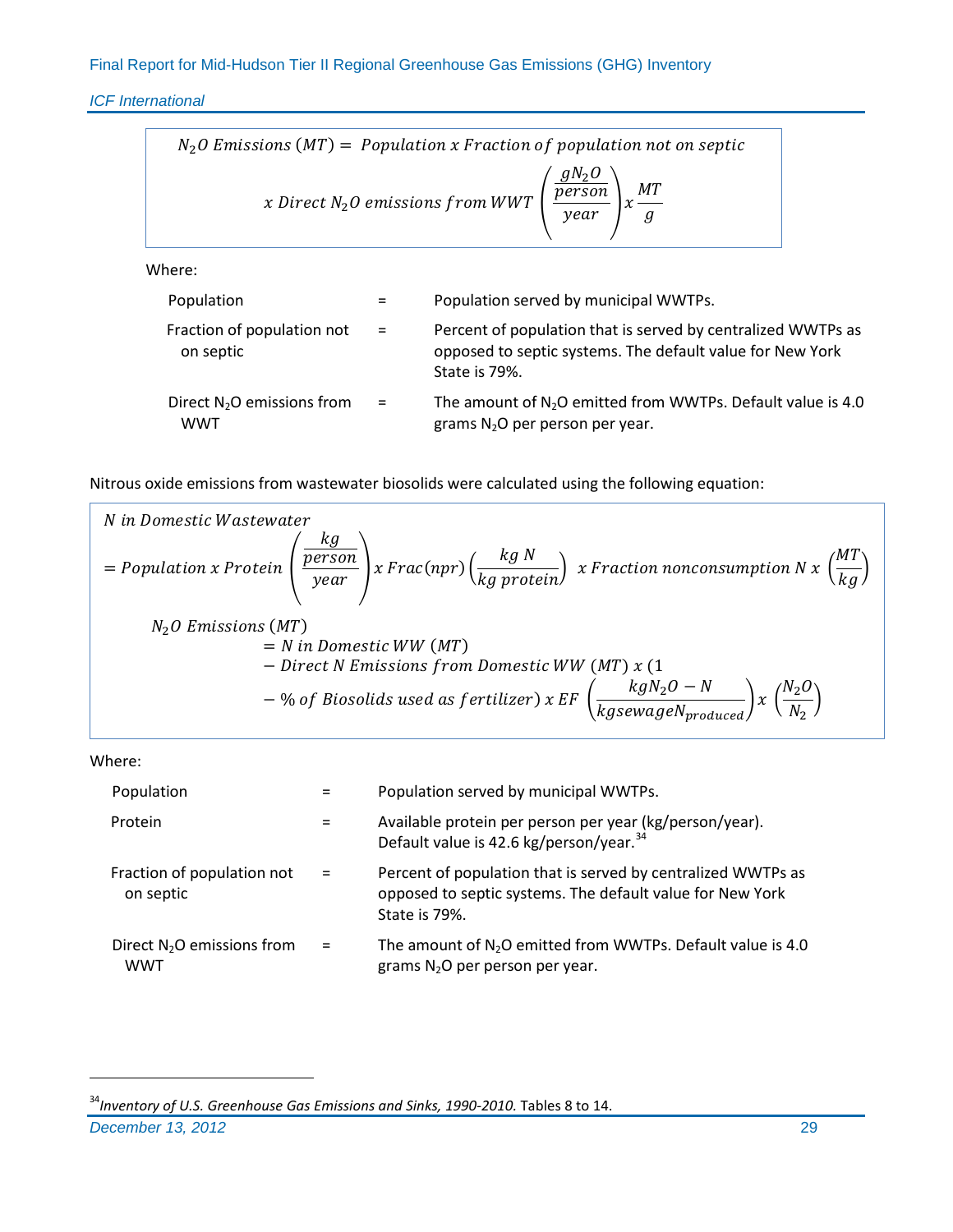#### **Results**

Wastewater treatment emissions are approximately 222,873 MTCO<sub>2</sub>e. [Table 16](#page-34-1) lists wastewater treatment emissions by county.

<span id="page-34-1"></span>

|  |  | Table 16 - 2010 Wastewater Treatment Emissions (MTCO <sub>2</sub> e) |  |  |  |
|--|--|----------------------------------------------------------------------|--|--|--|
|--|--|----------------------------------------------------------------------|--|--|--|

| County                         | CO <sub>2</sub>          | CH <sub>4</sub> | N <sub>2</sub> O | <b>Total</b> | <b>Percent of Total</b> |
|--------------------------------|--------------------------|-----------------|------------------|--------------|-------------------------|
| <b>Dutchess</b>                | -                        | 20,009          | 8,933            | 28,942       | 13%                     |
| Orange                         | ۰                        | 25,076          | 11,195           | 36,270       | 16%                     |
| Putnam                         |                          | 6,707           | 2,994            | 9,701        | 4%                      |
| Rockland                       | ۰                        | 20,964          | 9,359            | 30,323       | 14%                     |
| <b>Sullivan</b>                | -                        | 5,216           | 2,329            | 7,544        | 3%                      |
| <b>Ulster</b>                  | $\overline{\phantom{0}}$ | 12,275          | 5,480            | 17,754       | 8%                      |
| Westchester                    | -                        | 63,838          | 28,500           | 92,338       | 41%                     |
| <b>Mid-Hudson Region Total</b> |                          | 154,083         | 68,789           | 222,873      | 100%                    |

Note: Totals may not sum due to independent rounding.

# <span id="page-34-0"></span>**6. Industrial Processes**

Industrial process emissions are those produced as by-products of non-energy-related industrial activities. In the Mid-Hudson Region, the primary industrial actor in the region is Revere Smelting and Refining Corporation, a lead manufacturer.

# **Data & Methods**

Industrial process emissions for the Mid-Hudson Region were estimated for two emission sources to cover the industrial process emissions in the Mid-Hudson Region. These sources are:  $CO<sub>2</sub>$ , CH<sub>4</sub>, and N<sub>2</sub>O from general industrial activity as reported by large facilities and hydrofluorocarbon (HFC) emissions from ozone depleting substances (ODS) substitutes.

Data on industrial activity from large facilities came from EPA's Greenhouse Gas Reporting Program (GHGRP) data for calendar year 2010.<sup>[35](#page-34-2)</sup> This dataset includes emission information from large facilities (defined as those that emit > 25,000 MTCO<sub>2</sub>e per year) in nine industry groups, including: power plants, landfills, metals manufacturing, mineral production, petroleum refineries, pulp and paper manufacturing, chemicals manufacturing, government and commercial facilities, and other industrial facilities. These groups cover 29 source categories of emissions. This data is available through a web tool or for download. This project used the most comprehensive dataset available, the full 2010 GHG Dataset. In 2012, this EPA dataset will be expanded to include 12 additional industry groups for calendar year 2011.

To calculate emissions from ODS substitutes, the Mid-Hudson Region developed an implied emission factor based on total national ODS substitute emissions and population. National ODS substitute emissions came

**December 13, 2012** 30

<span id="page-34-2"></span><sup>35</sup> Dataset is available at: [http://epa.gov/climatechange/emissions/ghgdata/index.html.](http://epa.gov/climatechange/emissions/ghgdata/index.html)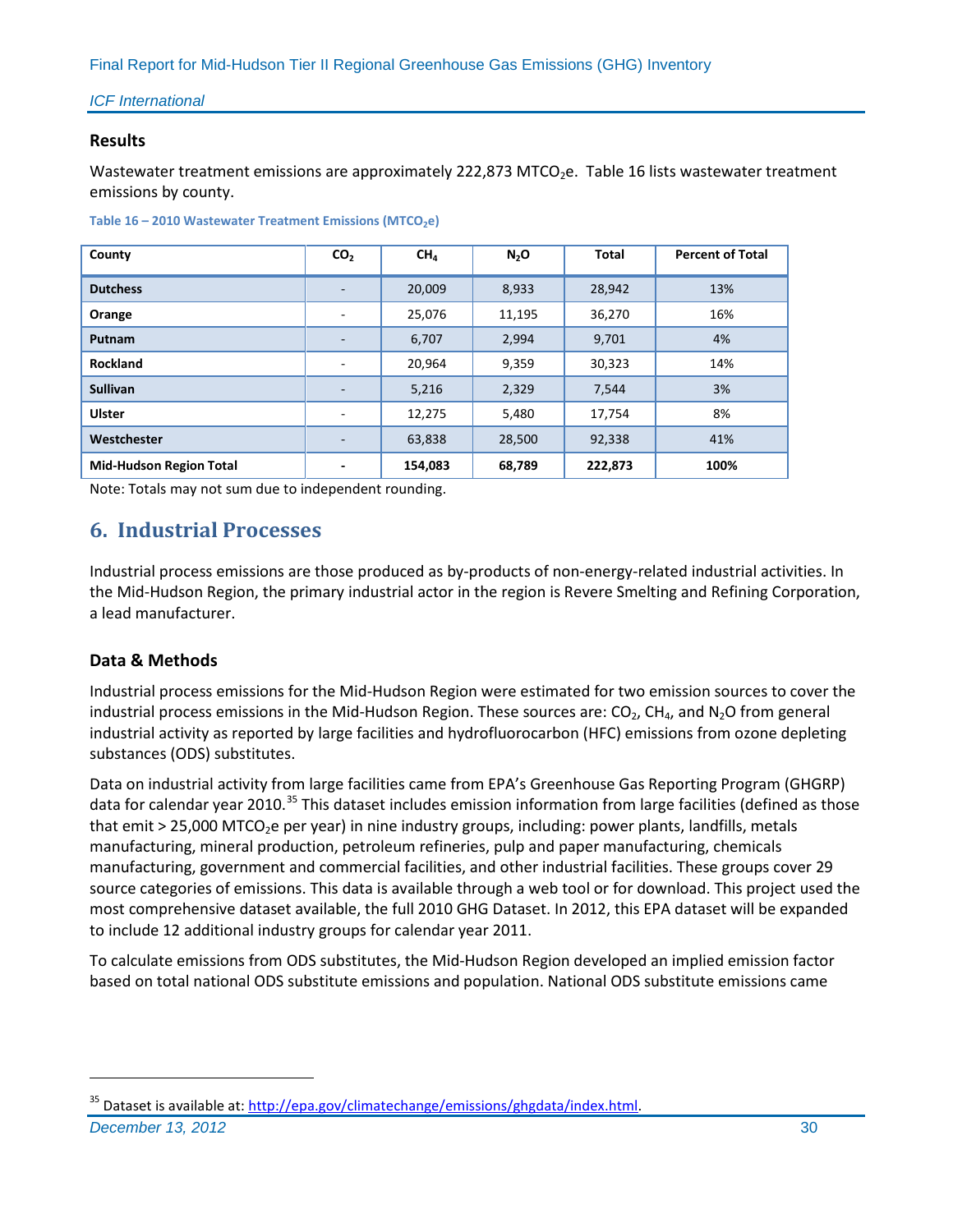from Table 4-1 of EPA's national GHG inventory.<sup>[36](#page-35-1)</sup> Total 2010 U.S. population was collected from the U.S. Census Bureau.[37.](#page-35-2)

*Industrial Facility Emissions -* The primary data source is EPA's GHGRP data for calendar year 2010. To identify facilities located in the Mid-Hudson Region, the full dataset of facilities was filtered by state and county. The process also checked, using the facility city, whether any facilities that did not have county designations were actually located in the Mid-Hudson Region. The final result was one facility located in the Mid-Hudson Region. The inventory only includes emissions from lead production under Industrial Processes. Stationary combustion, electricity production, and landfill emissions are included elsewhere in the inventory.

*ODS Substitute Emissions -* To supplement the GHGRP data, emissions were also calculated for ODS substitutes, a key industrial process emissions source category not covered in the EPA dataset. The Mid-Hudson Region used an implied per capita emissions factor based on the national greenhouse gas inventory for 2010.<sup>[38](#page-35-3)</sup> Equipment that use ODS Substitutes are widely distributed throughout all households and businesses. Total 2010 ODS substitution emissions (114.6 Tg CO<sub>2</sub>e) were divided by total 2010 U.S. population (308,745,538<sup>39</sup>) to derive an implied per capita emission factor. This implied emission factor was multiplied by the population of each of the municipalities in the Mid-Hudson Region to estimate emissions from this industrial process source category.

#### **Results**

 $\overline{a}$ 

Industrial process emissions are approximately 885,115 MTCO<sub>2</sub>e. The results are shown i[n Table 17,](#page-35-0) by county. Other potential sources are excluded from this table based on the difficulty of collecting the data and the relatively low importance of these sources in the U.S. Inventory.

|                                | <b>Lead Production</b> | <b>ODS Substitution</b> | <b>Total</b> | <b>Percent of Total</b> |
|--------------------------------|------------------------|-------------------------|--------------|-------------------------|
| <b>Dutchess County</b>         | 0                      | 110,421                 | 110,421      | 12%                     |
| <b>Orange County</b>           | 34,798                 | 138,381                 | 173,179      | 20%                     |
| <b>Putnam County</b>           | 0                      | 37,010                  | 37,010       | 4%                      |
| <b>Rockland County</b>         | 0                      | 115,692                 | 115,692      | 13%                     |
| <b>Sullivan County</b>         | 0                      | 28,784                  | 28,784       | 3%                      |
| <b>Ulster County</b>           | 0                      | 67,738                  | 67,738       | 8%                      |
| <b>Westchester County</b>      | 0                      | 352,291                 | 352,291      | 40%                     |
| <b>Mid-Hudson Region Total</b> | 34,798                 | 850,317                 | 885,115      | 100%                    |

#### <span id="page-35-0"></span>Table 17 - 2010 Industrial Process GHG Emissions by Industrial Activity (MTCO<sub>2</sub>e)

<span id="page-35-1"></span><sup>&</sup>lt;sup>36</sup> U.S. EPA. Inventory of U.S. Greenhouse Gas Emissions and Sinks: 1990-2010. Table 4-1. [http://www.epa.gov/climatechange/Downloads/ghgemissions/US-GHG-Inventory-2012-Chapter-4-Industrial-](http://www.epa.gov/climatechange/Downloads/ghgemissions/US-GHG-Inventory-2012-Chapter-4-Industrial-Processes.pdf)

<span id="page-35-2"></span>[Processes.pdf.](http://www.epa.gov/climatechange/Downloads/ghgemissions/US-GHG-Inventory-2012-Chapter-4-Industrial-Processes.pdf)<br><sup>37</sup> U.S. Census Bureau. 2012. State and County QuickFacts – USA. [http://quickfacts.census.gov/qfd/states/00000.html.](http://quickfacts.census.gov/qfd/states/00000.html)<br><sup>38</sup> U.S. EPA. Inventory of U.S. Greenhouse Gas Emissions and Sinks: 1990-2010. Table 4-1

<span id="page-35-3"></span>[http://www.epa.gov/climatechange/Downloads/ghgemissions/US-GHG-Inventory-2012-Chapter-4-Industrial-](http://www.epa.gov/climatechange/Downloads/ghgemissions/US-GHG-Inventory-2012-Chapter-4-Industrial-Processes.pdf)[Processes.pdf.](http://www.epa.gov/climatechange/Downloads/ghgemissions/US-GHG-Inventory-2012-Chapter-4-Industrial-Processes.pdf)<br><sup>39</sup> U.S. Census Bureau. 2012. State and County QuickFacts – USA. [http://quickfacts.census.gov/qfd/states/00000.html.](http://quickfacts.census.gov/qfd/states/00000.html)

<span id="page-35-4"></span>**December 13, 2012** 31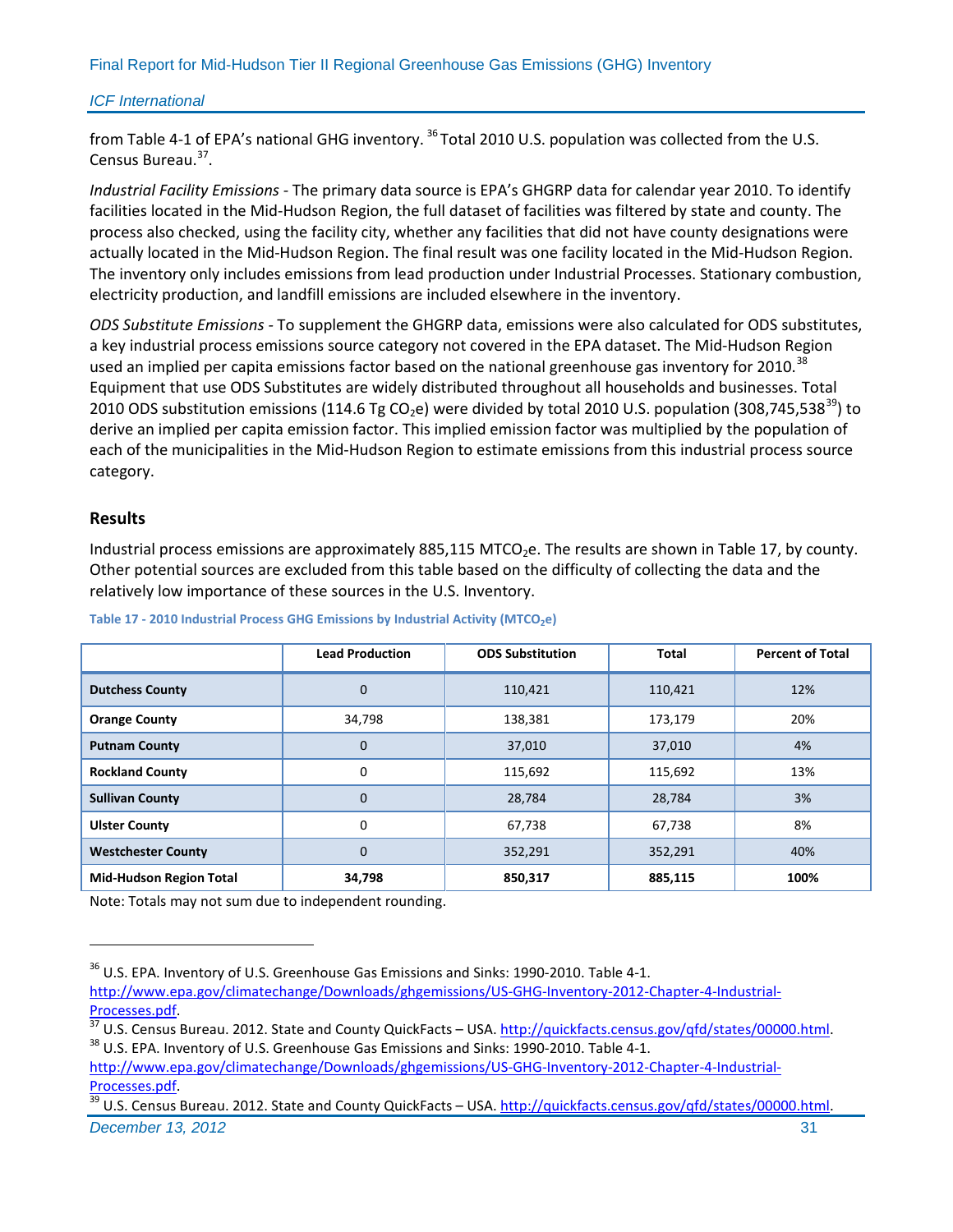# <span id="page-36-0"></span>**7. Agriculture**

The agriculture sector of the Mid-Hudson Regional inventory includes non-carbon dioxide emissions from enteric fermentation in domestic livestock, livestock manure management, and agricultural soil management (including fertilizer application). Carbon dioxide emissions are not included as they are assumed to be biogenic and don't represent an anthropogenic emission source.

According to the Mid-Hudson Region's Strategic Economic Development Plan, the percentage of land that is farmed in each county is 20% in Dutchess, 16% in Orange, 4% in Putnam, 3% in Westchester, and 11% in Ulster. The percentage of farmland in Rockland is negligible, and the figures for Sullivan County are not available.<sup>[40](#page-36-1)</sup> The primary agricultural industry in the region is dairy industry, along with other livestock production. The primary crops in the region are corn (for grain and silage), forage, oats, and soybean.

# **Data & Methods**

Data on 2010 livestock populations and crop productions were available for New York State on the county-level from USDA's National Agricultural Statistics Service (NASS).<sup>[41](#page-36-2)</sup> Livestock populations for 2010 included beef cows, milk cows, and all cattle (including calves). Calf populations were calculated by assuming that calves account for 17.4% of the total non-dairy cattle/cow population. Data for crop production in the Mid-Hudson Region counties covered corn for grain, hay alfalfa, other dry hay, oats, soybeans, and winter wheat.

Data from EPA's Regional GHG Inventory Guidance on livestock population percentage breakdowns in New York State was also used to allocate dairy cattle and beef cattle populations into sub-categories. The subcategories for dairy cattle are dairy cows and dairy replacement heifers.<sup>[42](#page-36-3)</sup> The subcategories for beef cattle are beef cows, beef replacement heifers, heifer stockers, steer stockers, feedlot heifers, feedlot steer, and bulls. $43$ 

Fertilizer sales data came from the New York State Department of Agriculture and Markets dataset of total fertilizer and nutrients by county for calendar year 2010. For each county, the dataset included total fertilizer sales, broken into single, multi-nutrient, and other; Total N, P205, and K20 in multiple-nutrient fertilizer, and total N, P205, and K20 in all fertilizer.

County-level emissions for agriculture were calculated using EPA's State Inventory Tool (SIT), using default emission factors for New York State. To calculate emissions from enteric fermentation and manure management, the tool requires population information for each livestock subcategory. Total county milk cow population and beef cow population from NASS were multiplied by the percentage breakdowns from EPA's Regional GHG Inventory Guidance to derive subcategory populations. The tool then multiplies the number of animals by a per-head enteric  $CH_4$  emission factor to estimate total enteric fermentation emissions for each county. The tool multiplies the subcategory populations by New York defaults for Typical Animal Mass (TAM), volatile solids (VS), and methane conversion factors for different manure management systems to estimate

<span id="page-36-4"></span><span id="page-36-3"></span><sup>43</sup> From Table A-25 of EPA's Regional GHG Inventory Guidance. Beef cow population percentages by state, 2006.

**December 13, 2012** 32

<span id="page-36-1"></span><sup>40</sup> *Mid-Hudson Regional Economic Development Council Strategic Plan.* 

<span id="page-36-2"></span>[http://regionalcouncils.ny.gov/themes/nyopenrc/rc-files/midhudson/MHREDCSPFINAL11\\_12\\_11.pdf.](http://regionalcouncils.ny.gov/themes/nyopenrc/rc-files/midhudson/MHREDCSPFINAL11_12_11.pdf) 41 USDA. 2012. National Agricultural Statistics Service, QuickStats. Data downloaded for All livestock items and All crops; Location: New York / All Counties[. http://www.nass.usda.gov/QuickStats/.](http://www.nass.usda.gov/QuickStats/) Calf population in NYS is 17.38% of total cattle population and because calf data are not split out at the county level, assumed 17.38% applies to county level, as well.<br><sup>42</sup> From Table A-24 of EPA's Regional GHG Inventory Guidance. Dairy cow population percentages by st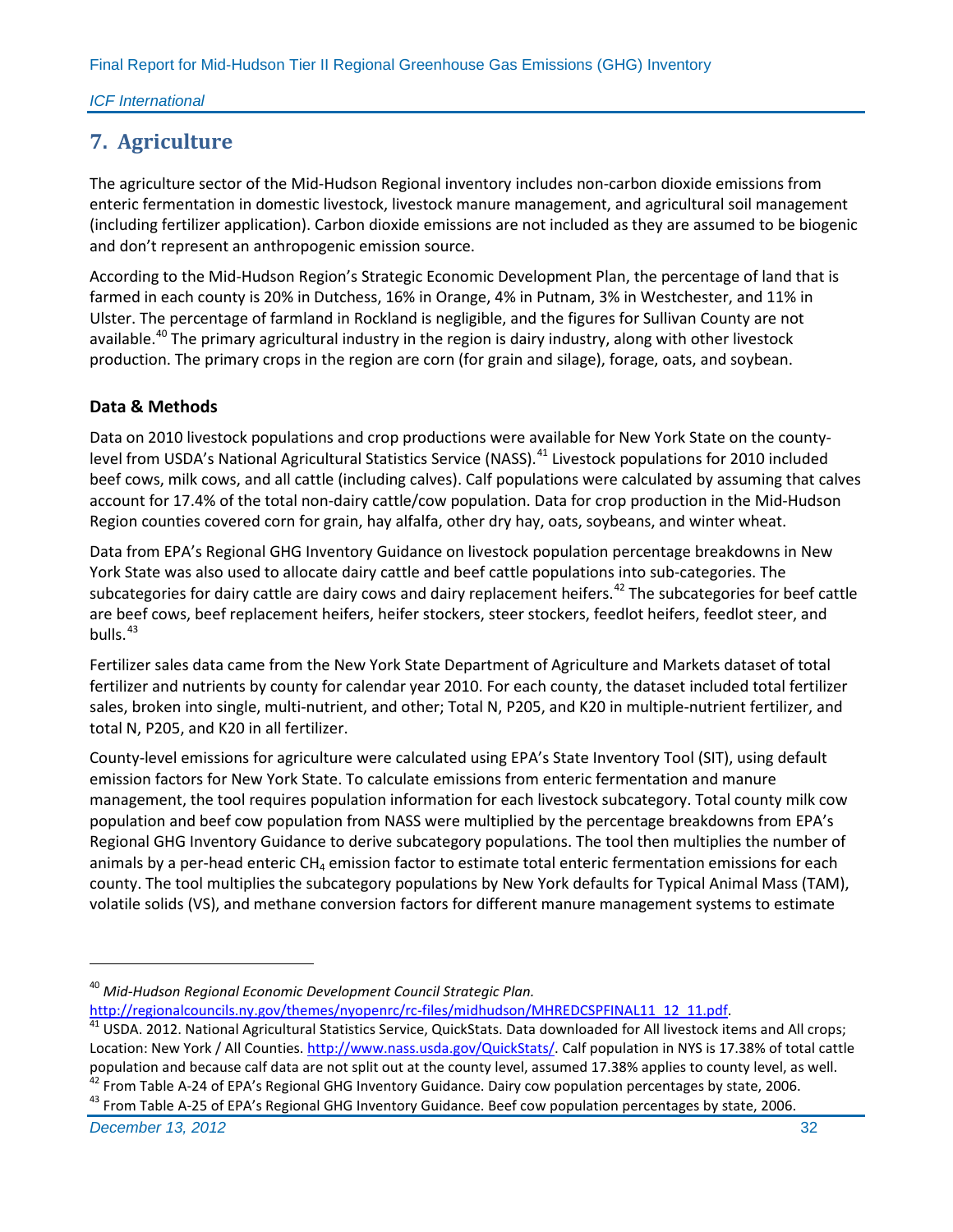$CH<sub>4</sub>$  emissions from manure management and by TAM, K-Nitrogen factors, and nitrogen emission factors for different manure management systems to estimate  $N_2O$  emissions from manure management.

To calculate emissions from management of agricultural soils, the SIT follows three steps. The tool first calculates emissions from plant residues, and allows input of crop production data for 21 crop types. Five of these crop types are grown in the Mid-Hudson Region: Alfalfa (pulled from NASS as "Hay Alfalfa (Dry)"), corn for grain, wheat, oats, and soybeans. The tool multiplies these production amounts by a series of factors, including residue dry matter fraction, fraction residue applied, and nitrogen content of residue to calculate the amount of nitrogen returned to soils and the amount of nitrogen fixed by crops.

The second step of calculating emissions from agricultural soil management estimates emissions from plant fertilizer application. The tool uses the total amounts of fertilizer nitrogen by type (synthetic fertilizers, dried blood, compost, dried manure, activated sewage sludge, other sewage sludge, tankage, or other organic amendments) to estimate direct and indirect N<sub>2</sub>O emissions from fertilizer applications. For each county, the total N in all fertilizer types from the New York State dataset was entered into the tool under "Synthetic Fertilizer" to estimate fertilizer emissions.

Finally, the SIT calculates agricultural soil emissions from animals and runoff. This step uses the livestock population data entered under enteric fermentation and manure management and New York state default distributions of livestock management systems (e.g. managed systems, pasture, and daily spread) along with built-in emission factors to estimate  $N_2O$  emissions.

#### **Results**

Agriculture emissions are approximately 149,887 MTCO<sub>2</sub>e. Emissions are shown in [Table 18.](#page-37-0) Orange County, with the highest population of dairy and beef cows, has the largest emissions in the region, accounting for 27 percent of agriculture emissions.

|                                | <b>Enteric</b><br><b>Fermentation</b> | <b>Manure</b><br><b>Management</b> | <b>Agricultural Soils</b> | <b>Total</b> | <b>Percent of Total</b> |
|--------------------------------|---------------------------------------|------------------------------------|---------------------------|--------------|-------------------------|
| <b>Dutchess County</b>         | 16,432                                | 2,690                              | 13,192                    | 32,315       | 24%                     |
| <b>Orange County</b>           | 21,003                                | 4,673                              | 15,111                    | 40,787       | 30%                     |
| <b>Putnam County</b>           | 8,176                                 |                                    | 3,785                     | 12,844       | 9%                      |
| <b>Rockland County</b>         | 8,176                                 | 882                                | 6,163                     | 15,222       | 11%                     |
| <b>Sullivan County</b>         | 12,221                                | 2,315                              | 5,347                     | 19,883       | 15%                     |
| <b>Ulster County</b>           | 8,389                                 | 1,052                              | 6,205                     | 15,645       | 2%                      |
| <b>Westchester County</b>      | 372                                   |                                    | 12,801                    | 13,193       | 9%                      |
| <b>Mid-Hudson Region Total</b> | 74,769                                | 12,515                             | 62,603                    | 149,887      | 100%                    |

#### <span id="page-37-0"></span>Table 18 - 2010 Agriculture GHG Emissions by Source (MTCO<sub>2</sub>e)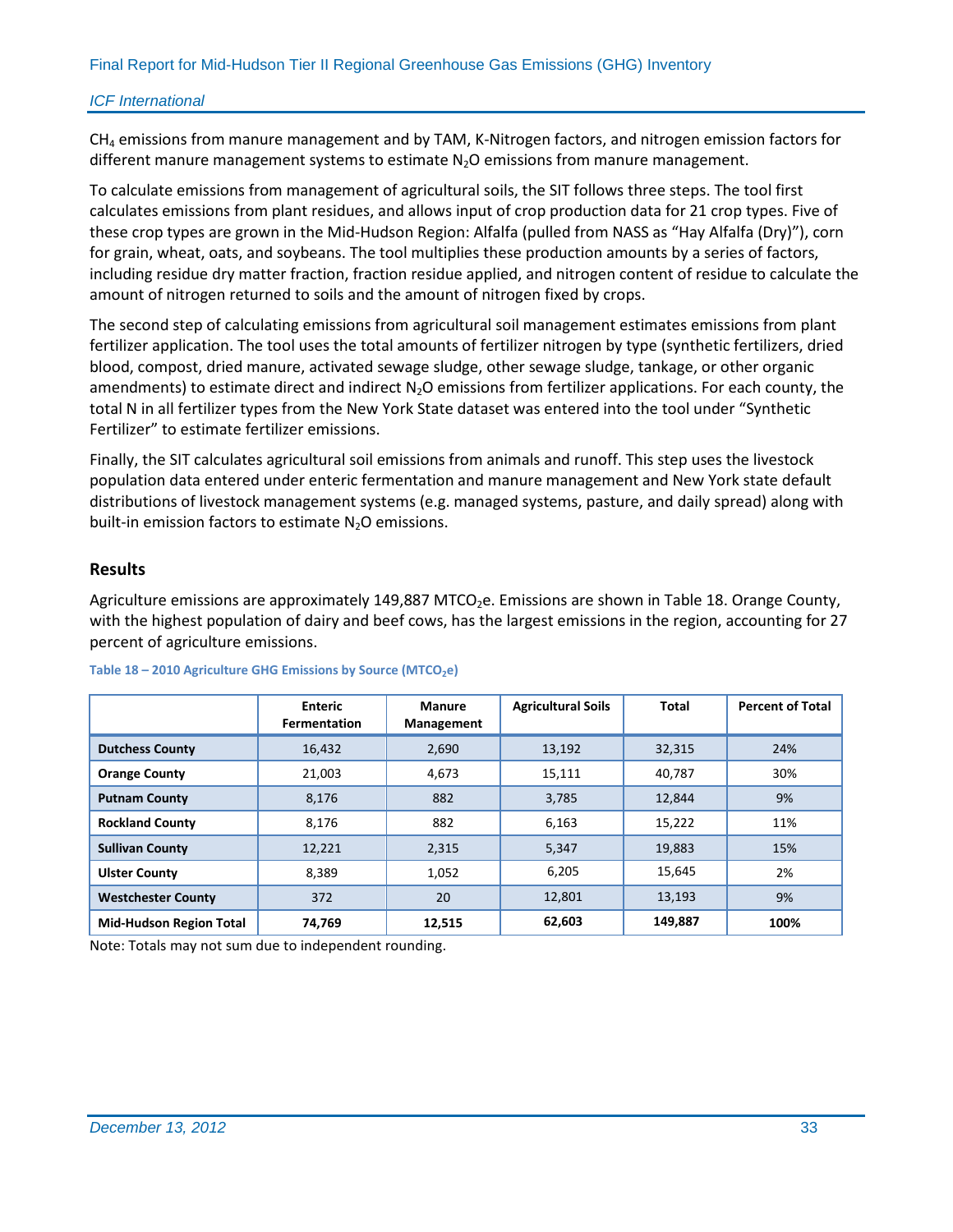# <span id="page-38-0"></span>**8. Land Use, Land-Use Change and Forestry**

Land Use, Land-Use Change and Forestry (LULUCF) measures changes to forest carbon stocks. This measurement reflects the impact of changes in land use on the capacity of forests in the Mid-Hudson Region to store (or "sequester") carbon in their trees, forest litter, and soils. Forest carbon sequestration is the process by which atmospheric carbon dioxide is taken up by trees through photosynthesis and stored as carbon in biomass (trunks, branches, foliage, and roots) and soils. This source is considered "optional" under the guidance of the NYGHG Working Group. However, it is included here due to the importance of forest resources to the region.

### **Data & Methods**

 $\overline{a}$ 

Two datasets were collected to calculate net emissions from LULUCF: (1) the acres of forested land by county in 2005 and 2010 and (2) the carbon sequestration rates for forests in the region.

The acres of forested land were retrieved from the U.S. Forest Service's Forest Inventory and Analysis database via the Forest Inventory Data Online (FIDO) website.<sup>[44](#page-38-1)</sup> Data were originally pulled by county by forest-type group for 1993, 2005 and 2010. The three data samples revealed some inconsistencies in the identification of specific forest-type groups. However, the differences between the total forested area per county demonstrated reasonable changes in acreage. Therefore, to minimize the influence of data sample errors, the calculations were based on the total forested area for each county, and not forest-type groups.

To minimize another source of potential data collection error, the 2005 and 2010 sample years were selected. This decision was based on the fact that the average annual change was more likely to be similar over a shorter time frame and that data collection methodology is more likely to have changed between the 1993 and 2010 data collection than the 2005 and 2010 samples.

The second set of data, the carbon sequestration rates for forested land in the eight counties was retrieved from the Carbon OnLine Estimator (COLE).<sup>[45](#page-38-2)</sup> The composite rate for "All" forest-type groups in the Mid-Hudson Region counties was selected. This is a weighted rate that reflects the distribution of forest-type groups in the region. Only some of the forest-type groups had specific sequestration rates. This composite rate was used for all forest-types in the counties.

Calculations estimated the average annual rate of change for carbon sequestration in the counties. The methodology included a four step calculation:

- (1) Subtracted the 2005 acres of forest per county from the 2010 acres of forest per county.
- (2) Divided the change by five (years) to get the annual rate of change in acres.
- (3) Converted acres of forest to hectares.
- (4) Multiplied the annual rate of change in hectares by the composite carbon sequestration rate.

<span id="page-38-2"></span>**December 13, 2012** 34 Planning Assessment data.<http://www.ncasi2.org/COLE/> Retrieved August 31, 2012.

<span id="page-38-1"></span><sup>&</sup>lt;sup>44</sup> US Forest Service, FIA Program: Forest Inventory Data Online. http://apps.fs.fed.us/fido/ Retrieved August 31, 2012.<br><sup>45</sup> Carbon OnLine Estimator (COLE) data are based on USDA Forest Service Forest Inventory & Analysi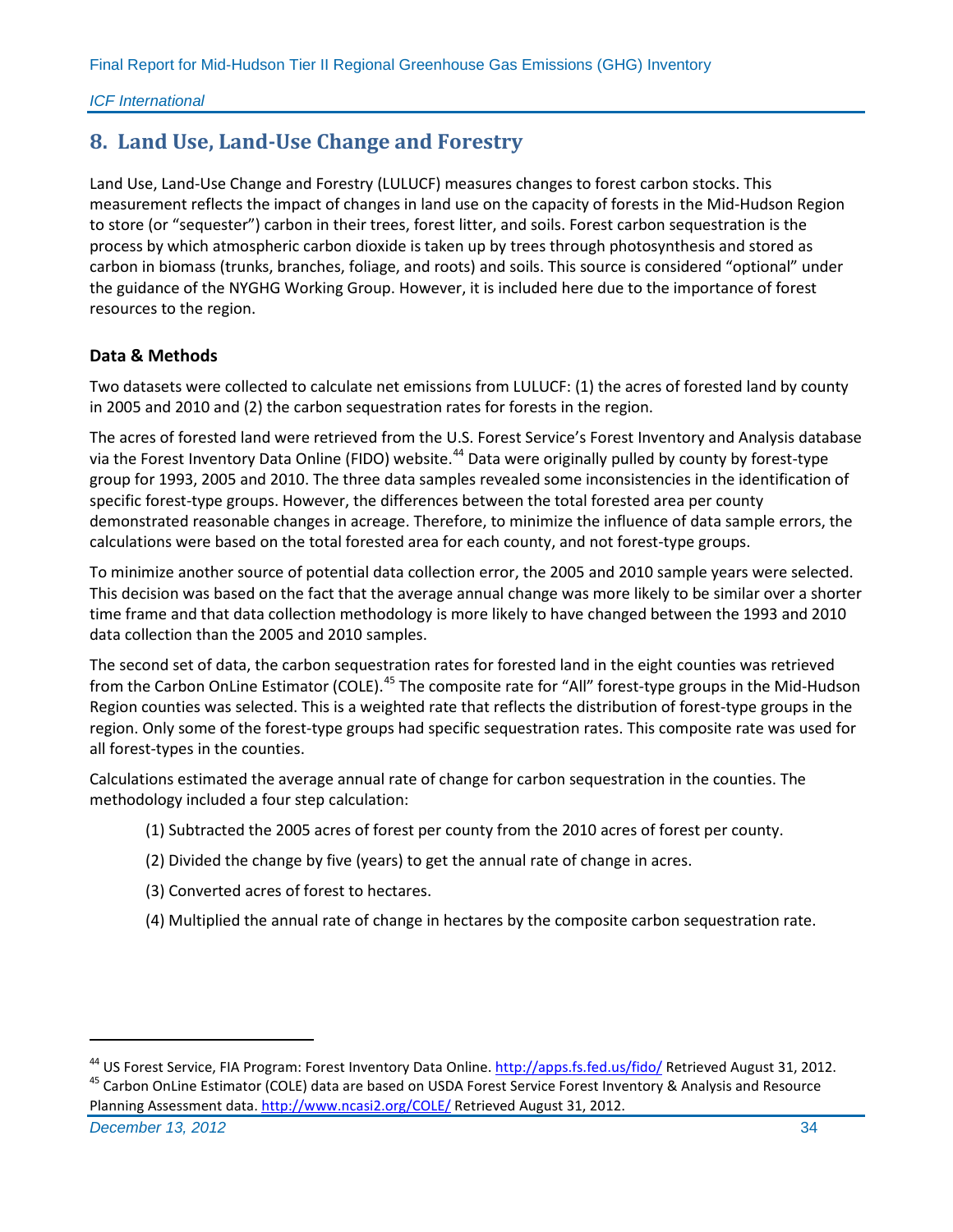#### **Results**

Land use changes in the Mid-Hudson Region in 2010 resulted in a net emission (decrease in sequestration) of 5,254,734 MTCO<sub>2</sub>e. Results by county are shown i[n Table 19.](#page-39-0) Dutchess, Putnam, Sullivan, and Ulster Counties showed net emissions from LULUCF while Orange, Rockland, and Westchester Counties had net carbon sequestration from LULUCF. This inventory does not include urban tree canopy in the LULUCF calculations. The best available method for calculating urban tree canopy at the county level uses a regional percentage of urban tree canopy that is uniformly applied to all urbanized areas. Without county- or city-specific rates, this calculation reflects the rate of urbanization without incorporating the impact of local tree planting projects. In addition, while urban land appears to have increased in the Mid-Hudson Region between 2005 and 2010, including urban tree sequestration rates would inaccurately reflect an increase in sequestration based on a regional average. As a result, urban tree canopy was excluded from this calculation.

<span id="page-39-0"></span>**Table 19 - 2010 Net Change in Forest Carbon Stocks (MTCO<sub>2</sub>e)** 

|                                | <b>Total Net Change in Forest</b><br>Carbon Stocks (MTCO <sub>2</sub> e) |
|--------------------------------|--------------------------------------------------------------------------|
| <b>Dutchess County</b>         | 1,825,360                                                                |
| <b>Orange County</b>           | (1,359,459)                                                              |
| <b>Putnam County</b>           | 653,119                                                                  |
| <b>Rockland County</b>         | (703, 539)                                                               |
| <b>Sullivan County</b>         | 4,817,816                                                                |
| <b>Ulster County</b>           | 833,305                                                                  |
| <b>Westchester County</b>      | (811, 868)                                                               |
| <b>Mid-Hudson Region Total</b> | 5,254,734                                                                |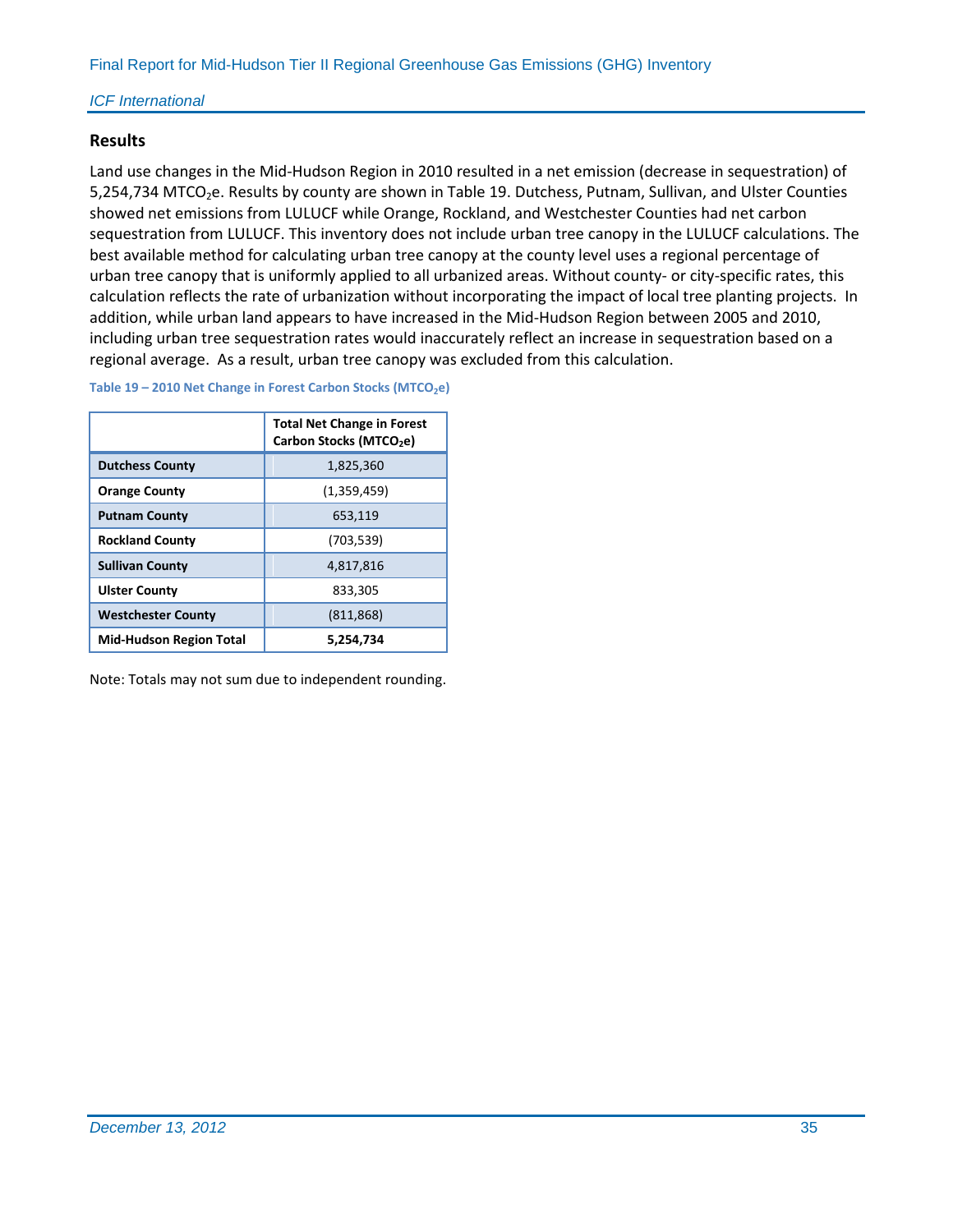# <span id="page-40-0"></span>**Appendix – Municipal-Level Allocation**

# <span id="page-40-1"></span>**A.1 Introduction**

In addition to the regional GHG inventory presented above, this analysis included a municipal-level allocation of regional emissions. The inventory team allocated the region's emissions to individual towns, cities, and villages based on the available data. This effort is intended to provide municipalities with baseline information about their community-level GHG emissions. Because it was not feasible to develop ground-up GHG inventories for each of the region's 198 cities, towns, and villages, the allocation process was driven by readily available demographic and geographic data. A detailed, ground-up inventory would likely provide more reliable results for any one community, but these estimates serve as a useful resource for those communities unable to complete their own GHG inventories. The challenges and limitations of this process are described below, followed by a description of the methods for each sector. The results are presented in county tables at the end of this report, and may also be viewed in the inventory spreadsheet that accompanies this report.

# <span id="page-40-2"></span>**A.2 Challenges**

### **Data Limitations and Unallocated Portion**

As expected at the outset of this process, it was not practical to fully allocate all emissions from each sector in the region. The team allocated those sources where available local-level activity data could be used to reasonably approximate the spatial distribution of emissions. In cases where no such data were available, regional emissions were not allocated to the local level. Specifically, emissions from rail, marine, aviation, and LULUCF have not been allocated to the municipal level for this inventory. It would be possible to allocate sources such as aviation based on a survey of passenger air travel habits by municipality, but conducting such a survey was beyond the scope of this analysis.

<span id="page-40-3"></span>Furthermore, only a subset of industrial emissions and a subset of off-road emission were allocated, as discussed below. The percentage not allocated by sector is shown below i[n Table 20.](#page-40-3) Furthermore, Scope 1 emissions from electricity generation—which was calculated for informational purposes but not included in the regional total—were not included in the municipal allocation.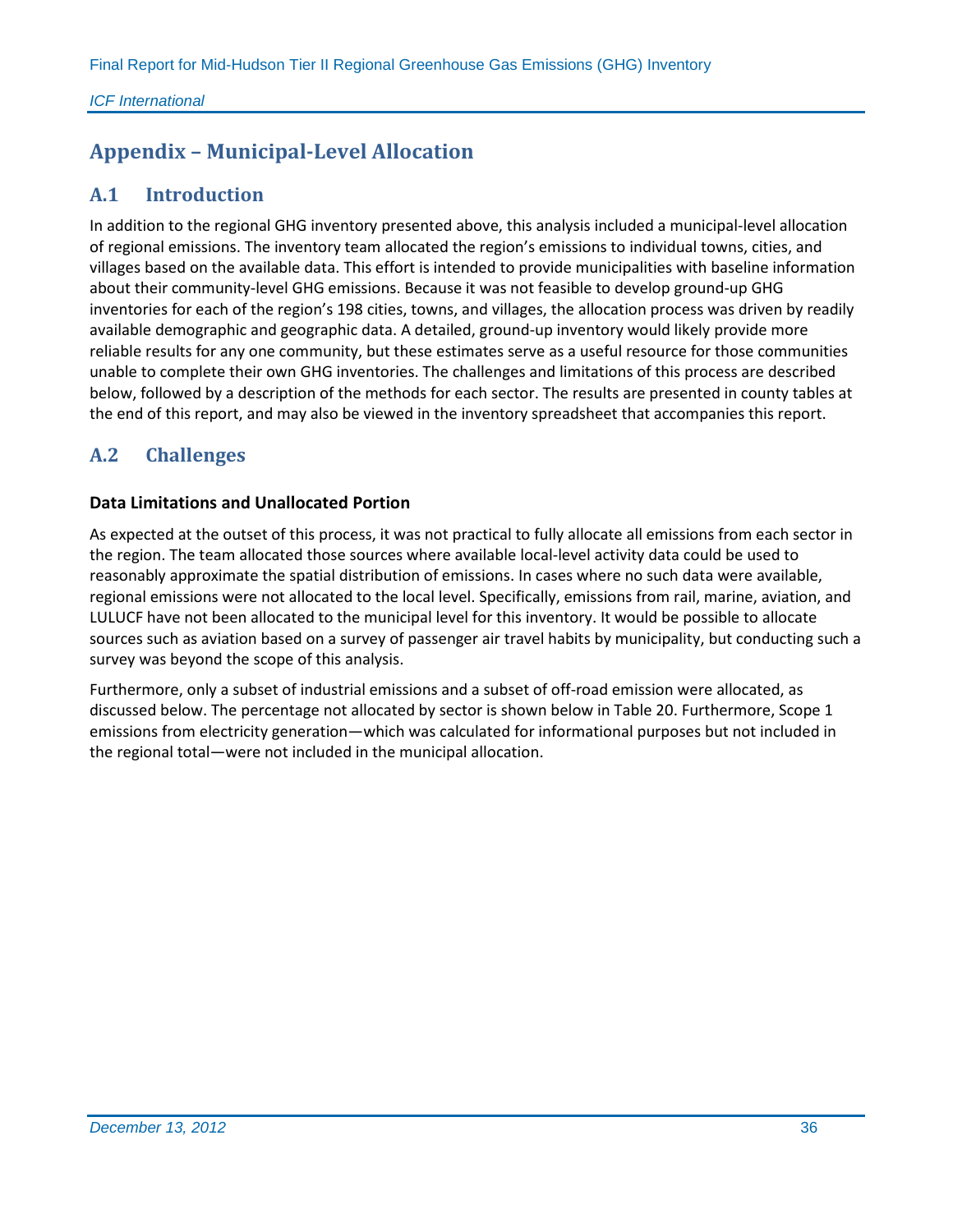**Table 20 – Percentage of Emissions Not Allocated, by Sector**

| Category                             | <b>Allocated to Municipalities?</b> | <b>Percentage Not Allocated</b> |  |  |
|--------------------------------------|-------------------------------------|---------------------------------|--|--|
| <b>Stationary Energy Consumption</b> |                                     | 6%                              |  |  |
| Residential                          | Yes                                 | N/A                             |  |  |
| Commercial                           | Yes                                 | N/A                             |  |  |
| <b>Industrial</b>                    | Partially                           | 41%                             |  |  |
| <b>Energy Supply</b>                 | Partially                           | 11%                             |  |  |
| <b>Mobile Energy Consumption</b>     |                                     | 10%                             |  |  |
| On-Road                              | Yes                                 | N/A                             |  |  |
| Air                                  | <b>No</b>                           | 100%                            |  |  |
| <b>Marine</b>                        | <b>No</b>                           | 100%                            |  |  |
| Rail                                 | No                                  | 100%                            |  |  |
| Off-Road                             | Partially                           | 19%                             |  |  |
| <b>Waste Management</b>              |                                     | N/A                             |  |  |
| Solid Waste                          | Yes                                 | N/A                             |  |  |
| <b>Wastewater Treatment</b>          | Yes                                 | N/A                             |  |  |
| <b>Industrial Processes</b>          | Yes                                 | N/A                             |  |  |
| <b>Agriculture</b>                   | Yes                                 | N/A                             |  |  |
| <b>LULUCF</b>                        | <b>No</b>                           | 100%                            |  |  |
| <b>Across All Sectors</b>            |                                     | 8%                              |  |  |

#### **Including Villages**

Although village populations are also included within town population estimates, the inventory has allocated to the village level, where possible. Because there is overlap between towns and villages, these allocations should not be viewed additively. For example, three villages could be part of one town; the emissions allocated to each village should not be viewed as mutually exclusive from the town, but are also included in the town's emissions estimates. However, there is value in understanding emissions from each village for facilitating planning activities to target reducing emissions from specific sectors and locales.

# <span id="page-41-0"></span>**A.3 Methods by Sector**

#### **Stationary Energy Consumption**

#### *Electricity – Scope 1*

Electricity generation emissions are not allocated to the municipal level, as they are not counted in county emission totals.

#### *Electricity – Scope 2*

Electricity consumption emissions are calculated at the municipal level initially and then added up to the county level. See Section 3.2 for methodology details.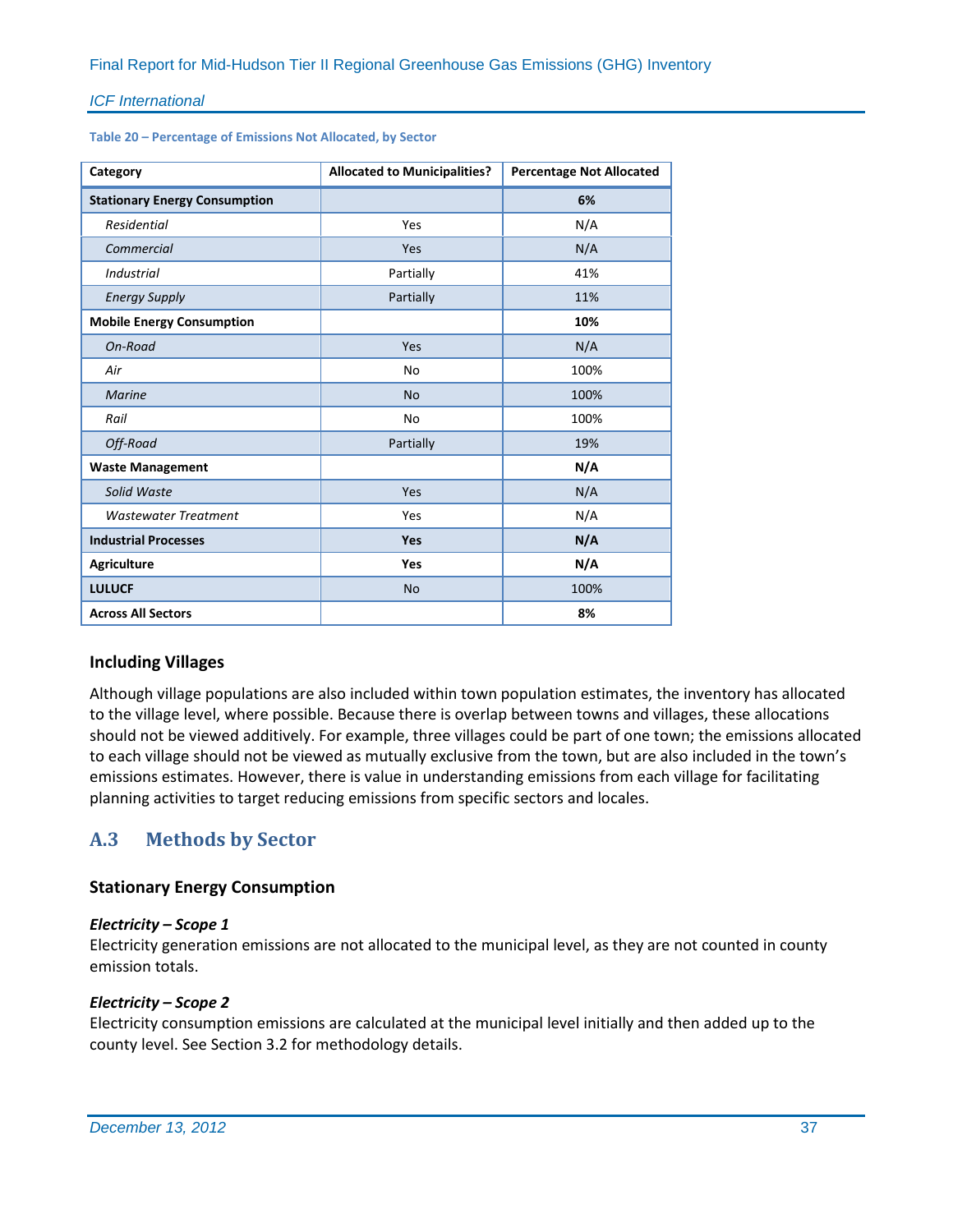### *Fuels – Scope 1*

Residential fuel consumption at the municipal level is calculated using the same methodology described in the main inventory text, based on Census data for housing units, heating fuel use, and statewide residential fuel consumption. Utility data for each municipality, if available, override these estimates. See Section 3 for details.

Commercial fuel consumption at the municipal level is calculated using the same methodology described in the main inventory text, based on Census data for housing units, heating fuel use, and statewide commercial fuel consumption. Utility data for each municipality, if available, override these estimates. See Section 3 for details.

Industrial fuel consumption at the municipal level is based on reported data from three sources: EPA's Greenhouse Gas Reporting Program industrial facilities, the New York State Department of Environmental Conservation (NYS DEC) Title V facilities database, and utility data. Industrial stationary combustion emissions from any facilities within a municipality are assigned to that municipality. For natural gas combustion, utility data overrides GHGRP/Title V facilities data if both are available. The estimated data used to account for consumption not covered by these three sources was not allocated due to the lack of sufficient local level data.

# *Energy Supply*

Electricity and natural gas transmission and distribution emissions at the municipal level are calculated using the same methodology as at the county level. Electricity and natural gas consumption for each municipality is multiplied by a transmission and distribution loss factor and converted to emissions.  $SF<sub>6</sub>$  emissions are also calculated in the same manner for municipalities as for counties, using municipal-level electricity consumption multiplied by the  $SF_6$  loss rate in MTCO<sub>2</sub>e per MWh. See Section 3.4 for details.

# **Transportation**

For the transportation sector, on-road motor vehicle activity, as well as off-road terrestrial vehicle activity, has been allocated to the town level. However, due to lack of data and solid methodological options, rail, marine, and air subsectors have not been similarly allocated. See the discussion on data limitations and unallocated portions for more information.

#### *On-Road Transportation*

On-road emissions in Mid-Hudson Region were allocated to municipalities based on the number of occupied housing units (households) in cities, towns, and villages adjusted based on the journey-to-work mode preference. Household data were obtained from the American Communities Survey 5-year estimates on selected housing characteristics, as were journey-to-work percentages. First, the weighted proportion of commuters driving alone was calculated for each municipality and each county:

Weighted drive alone %
$$
= Drive\ alone\ % +\frac{two-person\ Carpool\ %}{2} +\frac{three-person\ Carpool\ %}{3}
$$

$$
+\frac{four-or-more\ person\ Carpool\ %}{4}
$$

Next, the weighted proportion of commuters driving alone was normalized by dividing by the county-wide average for each county to provide a "journey-to-work factor" (JTWF, in the equation below). Municipal onroad emissions were estimated by multiplying the county-level emission estimates by a weighting based on the number of households within each municipality and the prevalence of vehicle use for commuting relative to the rest of the county: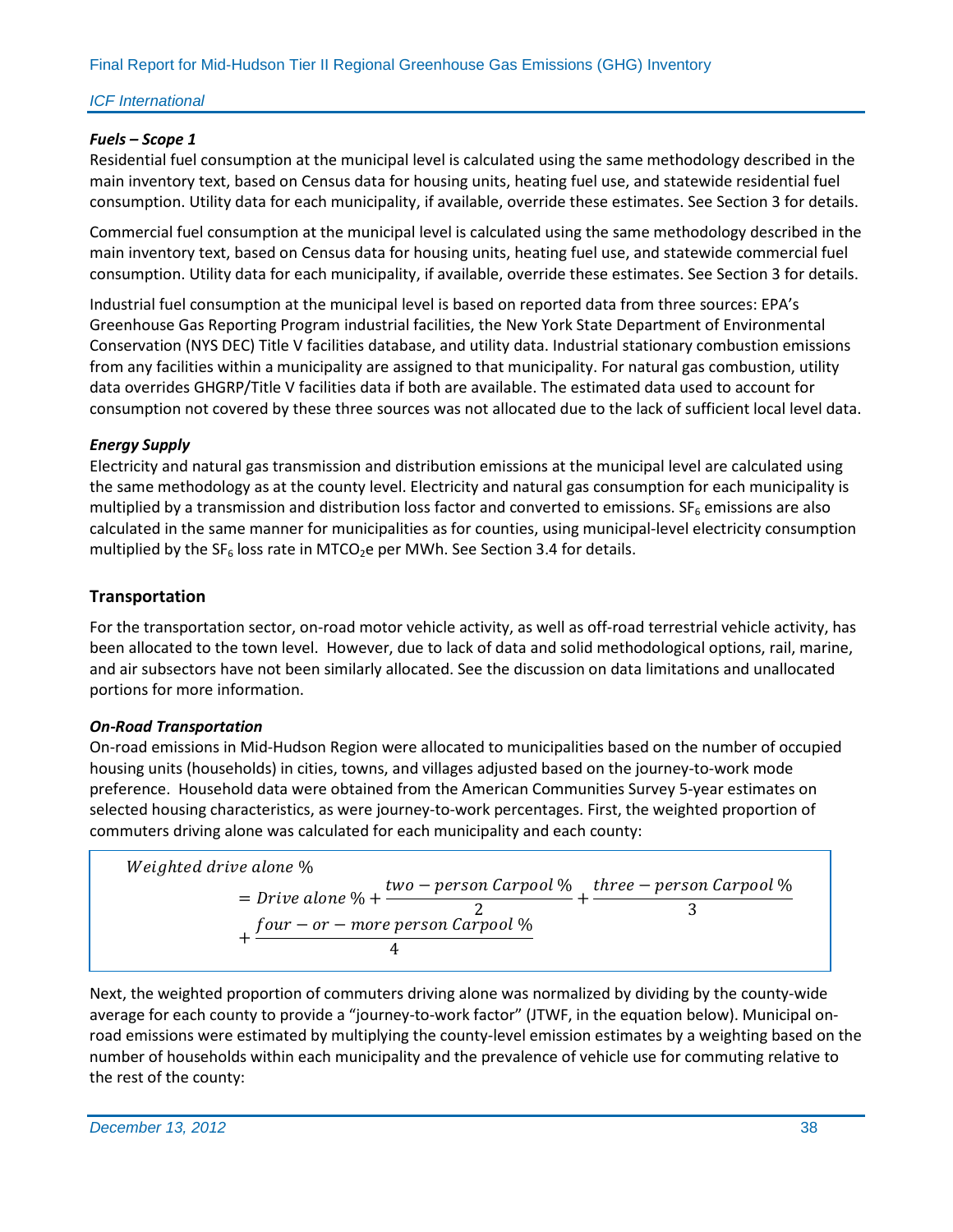$E$ missions $_{Municipality}= E$ missions $_{Country} \times$  $(\#Households \times JTWF)_{Municipality}$  $\sum (\# Households \times JTWF)$ All Munipalities in a County

### *Off-Road Transportation*

The methodologies for allocating off-road emissions to the municipal level varied by equipment type. Emissions from recreational and logging equipment were allocated based on the inverse of population density, assuming that these types of equipment are more common in areas with more space available per person. The population density was normalized to the county average by dividing the inverse of the log of the each municipality's population density by the inverse of the log of the county's population density. The normalized population density was multiplied by the municipality's 2010 population. This was divided by the sum of the products of the population and normalized density of towns and cities to find the proportion of population density with respect to the county. The proportion was multiplied with the county's emissions from recreational and logging equipment. The net result of this weighting is that usage was weighted by population, but given a higher weighting in places with low population density, and a lower weighting in places with high population density.

Emissions from construction and mining equipment were allocated based on population. The municipalities' population proportions within their respective county were multiplied by the county's emissions from construction and mining equipment.

Residential and commercial lawn and garden equipment took into account the number of single family housing units. The number of total single family detached and attached housing units within the municipality was divided by the total within their respective county. The housing unit proportion was multiplied with the county's emission from residential and commercial lawn and garden equipment. This calculation was based on the activity factors used in the EPA model used to generate these estimates.

Emissions from commercial equipment were allocated based on allocations from the commercial fuel source. The commercial fuel emission from each municipality was divided by the total emissions from their respective county. The commercial fuel proportion was multiplied with the county's emission from commercial equipment.

Emissions from industrial, airport, agricultural, and railroad equipment, which represent 19% of off-road emissions in the region, were not allocated at the municipal level due to lack of available data or methodology

#### **Waste Management**

#### *Solid Waste*

Scope 1 solid waste emissions were allocated to municipalities based on location of the landfill facilities. Scope 1 emissions are not included in the allocation *totals* for waste, however, to avoid double-counting while Scope 3 emissions were allocated to municipalities based on Census-derived populations. The towns, cities, and villages' population proportions within each of their respective counties were multiplied by the county's overall Scope 3 per-capita emissions.

#### *Wastewater*

Wastewater emissions were calculated using EPA's State Inventory Tool. Methane emissions from municipal wastewater treatment were calculated by multiplying the population served by municipal WWTPs, from the Census 2010 population data for each municipality, by the annual per-capita 5-day biological oxygen demand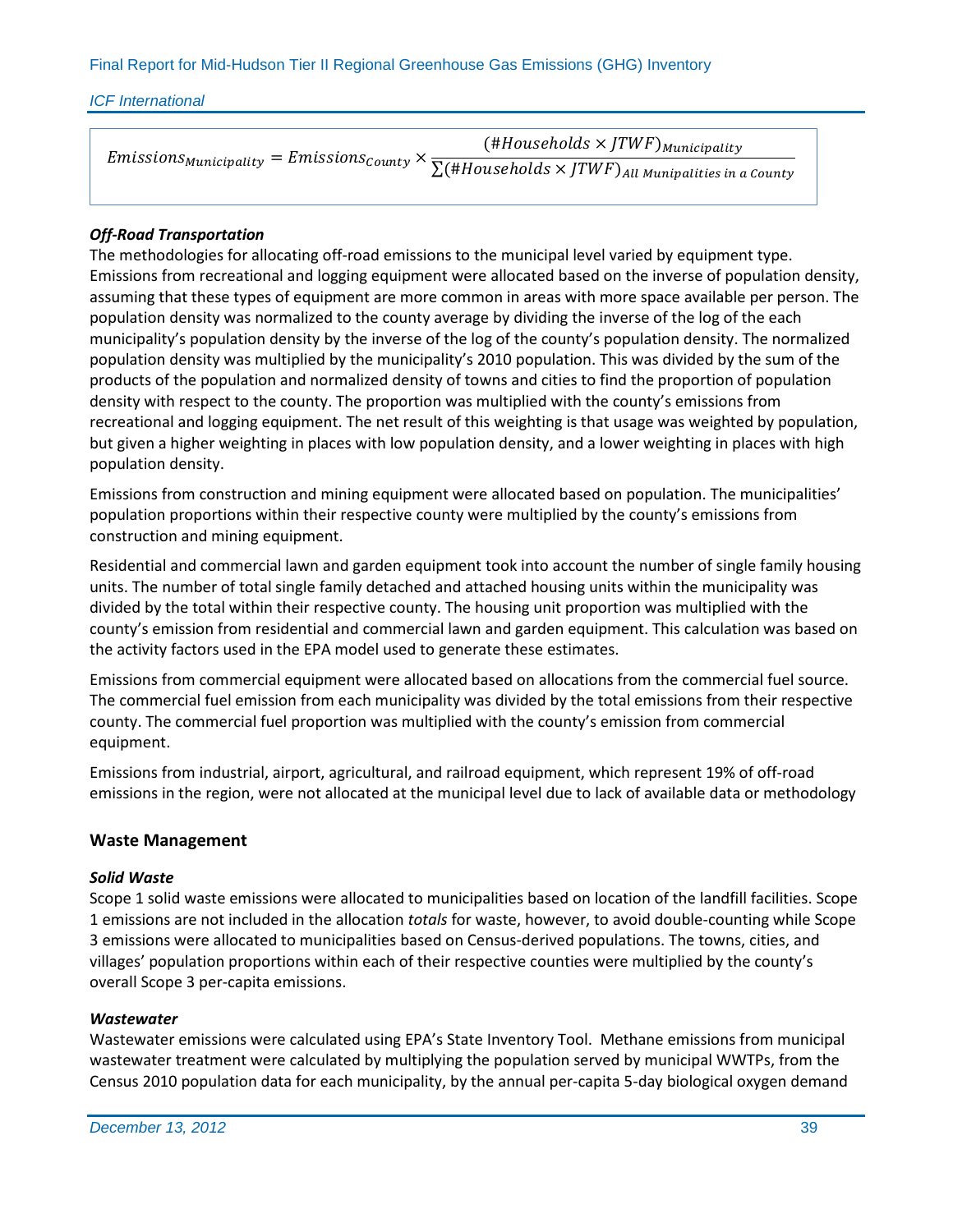(BOD5) rate times the emission factor of  $CH_4$  emitted per quantity of BOD<sub>5</sub>. Default values for New York State in the SIT were used. See Section 5.2 for more information.

#### **Industrial Processes**

Industrial process emissions at the municipal level are calculated using the same methodology as calculating emissions at the county level (see Section 6). Industrial process emissions from the single facility in the region, the Revere Smelting and Refining Corp. facility located in Middletown, New York, are assigned to that city. Emissions from ODS substitution are assigned to municipalities based on population and the implied per capita ODS emission factor.

### **Agriculture**

Emissions from the agricultural sector are apportioned to the municipal level using GIS-based land use data from the USDA's National Agricultural Statistics Service.<sup>[46](#page-44-1)</sup> The dataset provides land area by crop type throughout the United States. Using this dataset, the area of each land use type within the Mid-Hudson Region municipalities was determined.

To apportion emissions, first, the relevant land use types were determined. For Ag Soils, the land uses for the crop types grown in the Mid-Hudson Region and calculated in the State Inventory Tool were used. These crop types are Alfalfa, Corn, Winter Wheat, Oats, Soybeans, and Dry Beans. The sum of the land area for each of these crops for each municipality was considered its "Ag Soils Land Area."

For livestock emissions (Manure Management and Enteric Fermentation in the SIT), land area categorized as "Pasture/Grass" was used to determine the "Livestock Land Area."

Finally, total agricultural emissions (Ag Soils Emissions plus Livestock emissions) for each municipality were determined using the equations below:

*Ag Soils Emissions<sub>Municipal</sub>* = Emissions<sub>County</sub> × 
$$
\frac{Ag Soils Land Area_{Municipal}}{Ag Soils Land Area_{County}}
$$
  
Livestock Emissions<sub>Municipal</sub> = Emissions<sub>county</sub> × 
$$
\frac{Livestock Land Area_{Municipal}}{Livestock Land Area_{County}}
$$

# <span id="page-44-0"></span>**A.4 Results**

Emissions for each municipality by sector are presented in Tables 21 through 27, organized by county.

<span id="page-44-1"></span><sup>&</sup>lt;sup>46</sup> USDA National Agricultural Statistics Service Cropland Data Layer. 2010 Published crop-specific data layer. Available at <http://nassgeodata.gmu.edu/CropScape>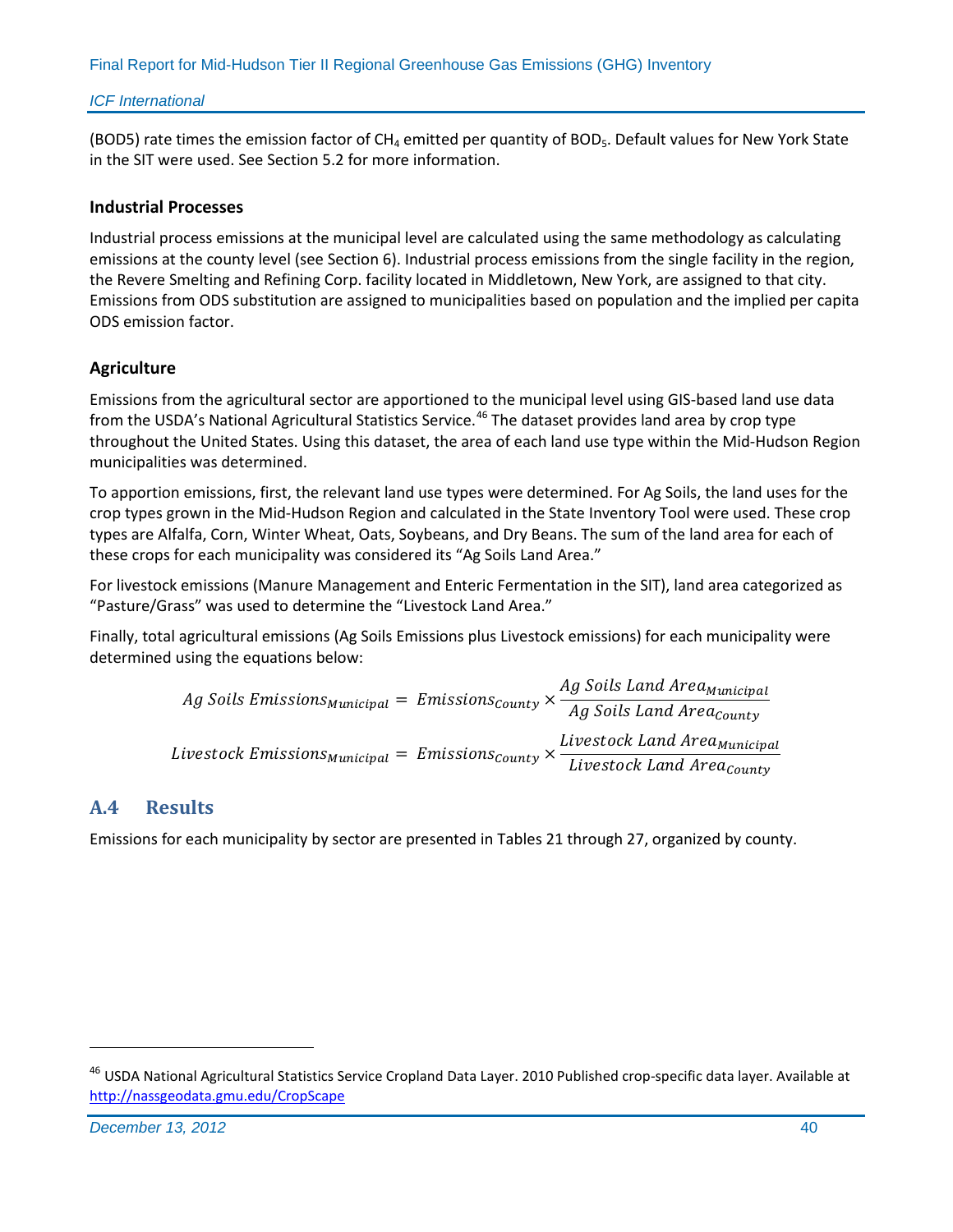#### Table 21 – Dutchess County; Total Emissions by Municipality and Sector, MTCO<sub>2</sub>e

|                        |      |                    | <b>Stationary Energy</b> |                   | <b>Mobile</b> | Solid  | Wastewater       | Industrial       |                    | <b>Energy</b> |           |
|------------------------|------|--------------------|--------------------------|-------------------|---------------|--------|------------------|------------------|--------------------|---------------|-----------|
| <b>Municipality</b>    | Type | <b>Residential</b> | Commercial               | <b>Industrial</b> | <b>Energy</b> | Waste  | <b>Treatment</b> | <b>Processes</b> | <b>Agriculture</b> | <b>Supply</b> | Total     |
| Amenia                 | Town | 10,381             | 7,745                    | 325               | 21,244        | 341    | 432              | 1,647            | 3,120              | 686           | 45,919    |
| Beacon                 | City | 29,946             | 45,715                   | 94,060            | 69,485        | 1,195  | 1,512            | 5,768            | 87                 | 4,590         | 252,359   |
| Beekman                | Town | 30,204             | 16,726                   | 695               | 53,723        | 1,125  | 1,422            | 5,427            | 1,051              | 1,847         | 112,220   |
| Clinton                | Town | 12,421             | 5,935                    | 64                | 19,026        | 332    | 420              | 1,601            | 1,669              | 563           | 42,029    |
| Dover                  | Town | 21,322             | 15,075                   | 2,502             | 44,306        | 669    | 846              | 3,229            | 1,257              | 1,550         | 90,756    |
| <b>East Fishkill</b>   | Town | 77,942             | 44,038                   | 161,970           | 124,358       | 2,233  | 2,824            | 10,775           | 1,179              | 15,677        | 440,996   |
| Fishkill               | Town | 46,886             | 66,909                   | 330               | 104,720       | 1,701  | 2,151            | 8,206            | 335                | 6,010         | 237,247   |
| <b>Hyde Park</b>       | Town | 49,217             | 37,014                   | 203               | 98,406        | 1,659  | 2,099            | 8,007            | 530                | 2,667         | 199,803   |
| La Grange              | Town | 39,239             | 23,575                   | 519               | 68,817        | 1,210  | 1,530            | 5,839            | 1,830              | 1,946         | 144,505   |
| Milan                  | Town | 6,656              | 3,245                    | $\mathbf{1}$      | 12,008        | 182    | 231              | 880              | 966                | 316           | 24,485    |
| North East             | Town | 8,097              | 5,858                    | 189               | 13,915        | 233    | 295              | 1,125            | 13                 | 531           | 30,256    |
| Pawling                | Town | 23,868             | 14,951                   | 2,995             | 38,760        | 651    | 823              | 3,141            | 1,064              | 1,683         | 87,937    |
| <b>Pine Plains</b>     | Town | 6,918              | 3,913                    | 26                | 12,098        | 190    | 241              | 918              | 2,644              | 368           | 27,316    |
| <b>Pleasant Valley</b> | Town | 22,968             | 11,717                   | 668               | 46,789        | 744    | 941              | 3,590            | 1,321              | 965           | 89,704    |
| Poughkeepsie           | City | 61,270             | 88,475                   | 1,728             | 145,067       | 2,518  | 3,185            | 12,151           | $\mathbf 0$        | 7,941         | 322,336   |
| Poughkeepsie           | Town | 90,650             | 155,145                  | 60,265            | 186,459       | 3,334  | 4,217            | 16,087           | 341                | 16,566        | 533,064   |
| Red Hook               | Town | 25,088             | 19,802                   | 31                | 40,038        | 871    | 1,101            | 4,201            | 1,582              | 1,687         | 94,401    |
| Rhinebeck              | Town | 19,851             | 17,277                   | 204               | 34,324        | 581    | 734              | 2,802            | 1,071              | 1,487         | 78,331    |
| Stanford               | Town | 11,825             | 6,163                    | 5                 | 19,445        | 294    | 372              | 1,419            | 4,079              | 563           | 44,164    |
| <b>Union Vale</b>      | Town | 12,777             | 6,315                    | 13                | 23,035        | 375    | 474              | 1,810            | 2,153              | 634           | 47,586    |
| Wappinger              | Town | 58,452             | 48,796                   | 12,887            | 126,987       | 2,081  | 2,631            | 10,040           | 540                | 5,535         | 267,948   |
| Washington             | Town | 13,495             | 9,508                    | 71                | 23,344        | 365    | 461              | 1,760            | 5,483              | 873           | 55,360    |
| <b>Allocated Total</b> |      | 679,471            | 653,897                  | 339,750           | 1,326,356     | 22,883 | 28,942           | 110,421          | 32,315             | 74,686        | 3,268,722 |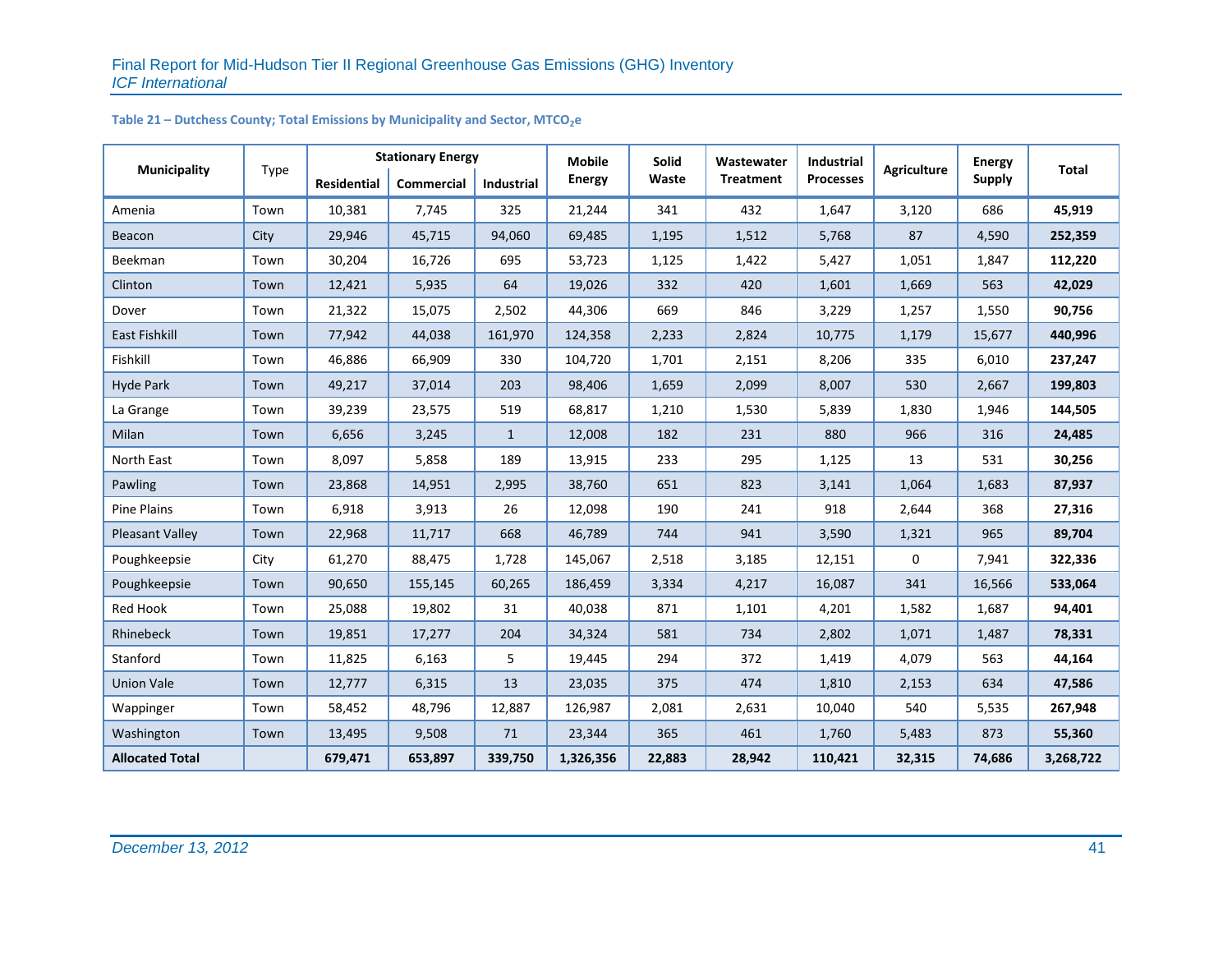| <b>Municipality</b>     |                                            | <b>Stationary Energy</b> |                   |                   | <b>Mobile</b> | <b>Solid</b> | Wastewater       | <b>Industrial</b> | <b>Agriculture</b> | <b>Energy</b> | Total  |
|-------------------------|--------------------------------------------|--------------------------|-------------------|-------------------|---------------|--------------|------------------|-------------------|--------------------|---------------|--------|
|                         | Type                                       | <b>Residential</b>       | <b>Commercial</b> | <b>Industrial</b> | Energy        | Waste        | <b>Treatment</b> | <b>Processes</b>  |                    | <b>Supply</b> |        |
|                         | Village emissions, included in town totals |                          |                   |                   |               |              |                  |                   |                    |               |        |
| <b>Fishkill</b>         | Village                                    | 3,328                    | 6,531             | 238               | 12,368        | 167          | 211              | 806               | 0                  | 504           | 24,153 |
| Millbrook               | Village                                    | 3,940                    | 3,907             | 2                 | 8,296         | 112          | 141              | 539               | 258                | 312           | 17,507 |
| <b>Millerton</b>        | Village                                    | 2,041                    | 1,877             | 186               | 3,622         | 74           | 93               | 356               | 13                 | 178           | 8,439  |
| Pawling                 | Village                                    | 5,289                    | 4,959             | 2,912             | 11,172        | 181          | 228              | 871               | 0                  | 596           | 26,208 |
| <b>Red Hook</b>         | Village                                    | 5,098                    | 4,203             | 17                | 9,799         | 151          | 191              | 728               | 0                  | 324           | 20,511 |
| Rhinebeck               | Village                                    | 6,742                    | 7,891             | 36                | 14,018        | 204          | 258              | 986               | 0                  | 604           | 30,739 |
| Tivoli                  | Village                                    | 2,542                    | 1,596             | $\overline{2}$    | 4,884         | 86           | 109              | 415               | 29                 | 171           | 9,834  |
| <b>Wappingers Falls</b> | Village                                    | 9,435                    | 11,051            | 102               | 28,821        | 425          | 537              | 2,050             | 4                  | 914           | 53,339 |

#### Table 22 – Dutchess County; Total Emissions by Municipality and Sector, MTCO<sub>2</sub>e, Continued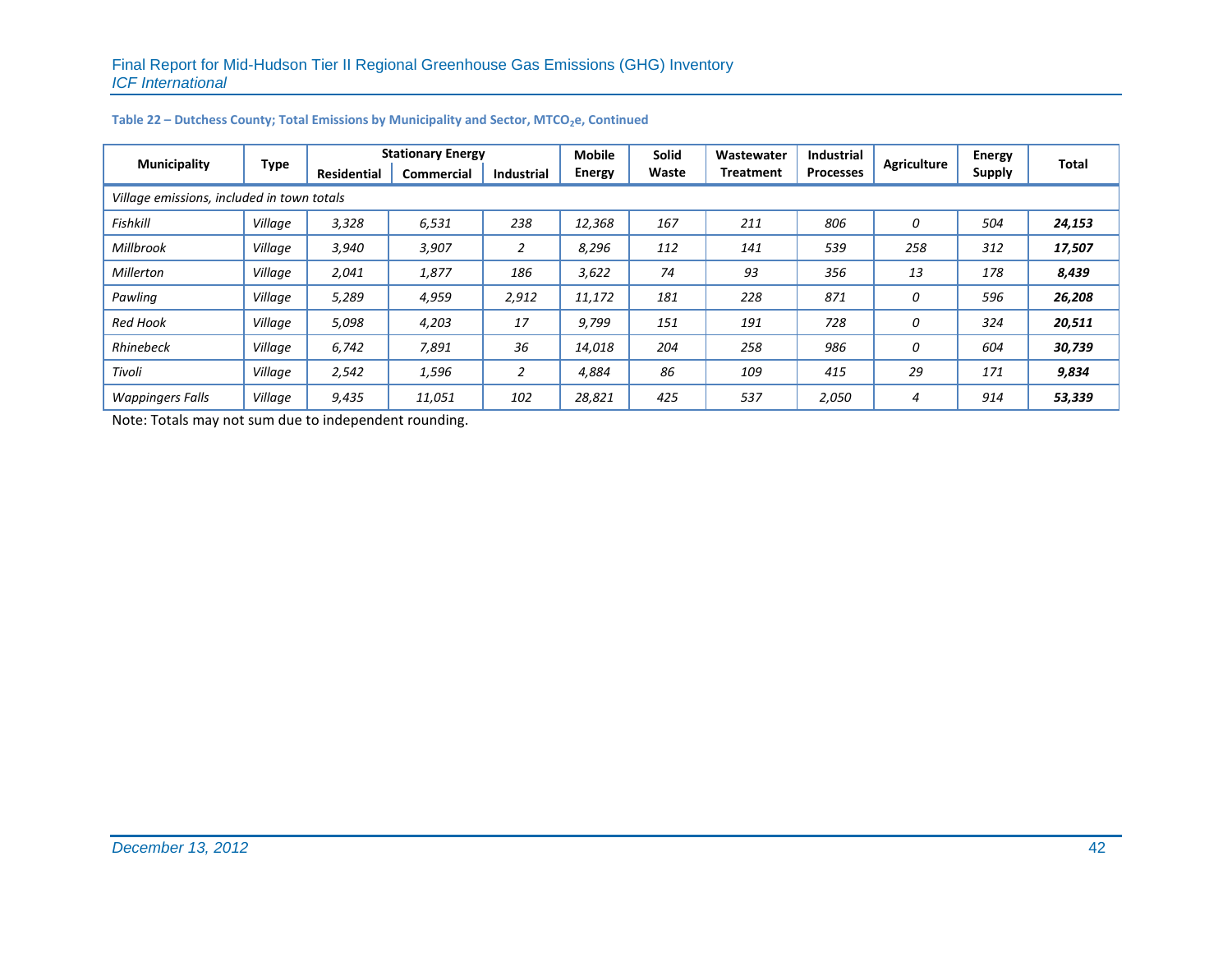| <b>Municipality</b>    | <b>Type</b> | <b>Residential</b> | <b>Stationary Energy</b><br>Commercial | <b>Industrial</b> | <b>Mobile</b><br><b>Energy</b> | Solid<br>Waste | Wastewater<br><b>Treatment</b> | Industrial<br><b>Processes</b> | <b>Agriculture</b> | <b>Energy</b><br><b>Supply</b> | Total     |
|------------------------|-------------|--------------------|----------------------------------------|-------------------|--------------------------------|----------------|--------------------------------|--------------------------------|--------------------|--------------------------------|-----------|
| <b>Blooming Grove</b>  | Town        | 50,623             | 22,597                                 | 1,753             | 113,534                        | 5,132          | 1,754                          | 6,692                          | 2,144              | 4,797                          | 209,025   |
| Chester                | Town        | 28,884             | 29,318                                 | 4,667             | 73,704                         | 3,411          | 1,166                          | 4,447                          | 1,351              | 4,478                          | 151,425   |
| Cornwall               | Town        | 32,477             | 19,786                                 | 533               | 84,790                         | 3,600          | 1,230                          | 4,694                          | 802                | 2,506                          | 150,419   |
| Crawford               | Town        | 23,585             | 16,327                                 | 151               | 57,801                         | 2,652          | 906                            | 3,458                          | 2,431              | 1,845                          | 109,155   |
| Deerpark               | Town        | 20,651             | 16,761                                 | 2,789             | 54,893                         | 2,249          | 769                            | 2,933                          | 676                | 2,419                          | 104,140   |
| Goshen                 | Town        | 33,156             | 45,662                                 | 6,118             | 68,537                         | 3,896          | 1,332                          | 5,080                          | 5,148              | 7,311                          | 176,241   |
| Greenville             | Town        | 11,066             | 5,866                                  | 55                | 27,784                         | 1,314          | 449                            | 1,713                          | 909                | 729                            | 49,887    |
| Hamptonburgh           | Town        | 14,000             | 4,789                                  | 155               | 26,840                         | 1,583          | 541                            | 2,064                          | 2,445              | 603                            | 53,021    |
| Highlands              | Town        | 10,857             | 63,198                                 | 3,783             | 12,281                         | 3,556          | 1,215                          | 4,637                          | 371                | 5,277                          | 105,175   |
| Middletown             | City        | 59,053             | 77,208                                 | 14,316            | 147,781                        | 7,996          | 2,732                          | 45,223                         | 47                 | 14,765                         | 369,121   |
| Minisink               | Town        | 12,644             | 3,233                                  | 177               | 26,487                         | 1,278          | 437                            | 1,667                          | 3,255              | 744                            | 49,922    |
| Monroe                 | Town        | 77,811             | 42,896                                 | 5,792             | 144,233                        | 11,362         | 3,883                          | 14,815                         | 339                | 10,715                         | 311,847   |
| Montgomery             | Town        | 51,000             | 43,484                                 | 5,692             | 143,207                        | 6,435          | 2,199                          | 8,391                          | 4,471              | 4,965                          | 269,844   |
| <b>Mount Hope</b>      | Town        | 14,791             | 6,280                                  | 509               | 38,275                         | 1,998          | 683                            | 2,605                          | 734                | 520                            | 66,395    |
| New Windsor            | Town        | 56,196             | 47,323                                 | 29,427            | 168,378                        | 7,186          | 2,456                          | 9,370                          | 1,856              | 7,184                          | 329,376   |
| Newburgh               | City        | 43,256             | 65,379                                 | 3,812             | 120,512                        | 8,218          | 2,808                          | 10,714                         | $\mathbf 0$        | 6,853                          | 261,553   |
| Newburgh               | Town        | 75,772             | 70,661                                 | 40,562            | 193,481                        | 8,484          | 2,899                          | 11,062                         | 1,771              | 9,780                          | 414,472   |
| Port Jervis            | City        | 22,211             | 24,204                                 | 4,289             | 57,285                         | 2,513          | 859                            | 3,277                          | 12                 | 4,982                          | 119,632   |
| Tuxedo                 | Town        | 11,067             | 5,927                                  | 741               | 23,000                         | 1,032          | 353                            | 1,345                          | 320                | 1,035                          | 44,819    |
| Wallkill               | Town        | 56,079             | 122,792                                | 23,624            | 180,536                        | 7,808          | 2,668                          | 10,180                         | 1,950              | 17,487                         | 423,124   |
| Warwick                | Town        | 87,891             | 53,993                                 | 7,080             | 210,032                        | 9,128          | 3,120                          | 11,902                         | 6,067              | 9,628                          | 398,840   |
| Wawayanda              | Town        | 16,964             | 11,237                                 | 1,689             | 42,498                         | 2,068          | 707                            | 2,697                          | 3,145              | 1,731                          | 82,737    |
| Woodbury               | Town        | 28,235             | 24,816                                 | 2,245             | 63,796                         | 3,232          | 1,105                          | 4,214                          | 543                | 3,986                          | 132,171   |
| <b>Allocated Total</b> |             | 838,269            | 823,741                                | 159,959           | 2,079,664                      | 106,133        | 36,270                         | 173,179                        | 40,787             | 124,338                        | 4,382,339 |

# Table 23 – Orange County; Total Emissions by Municipality and Sector, MTCO<sub>2</sub>e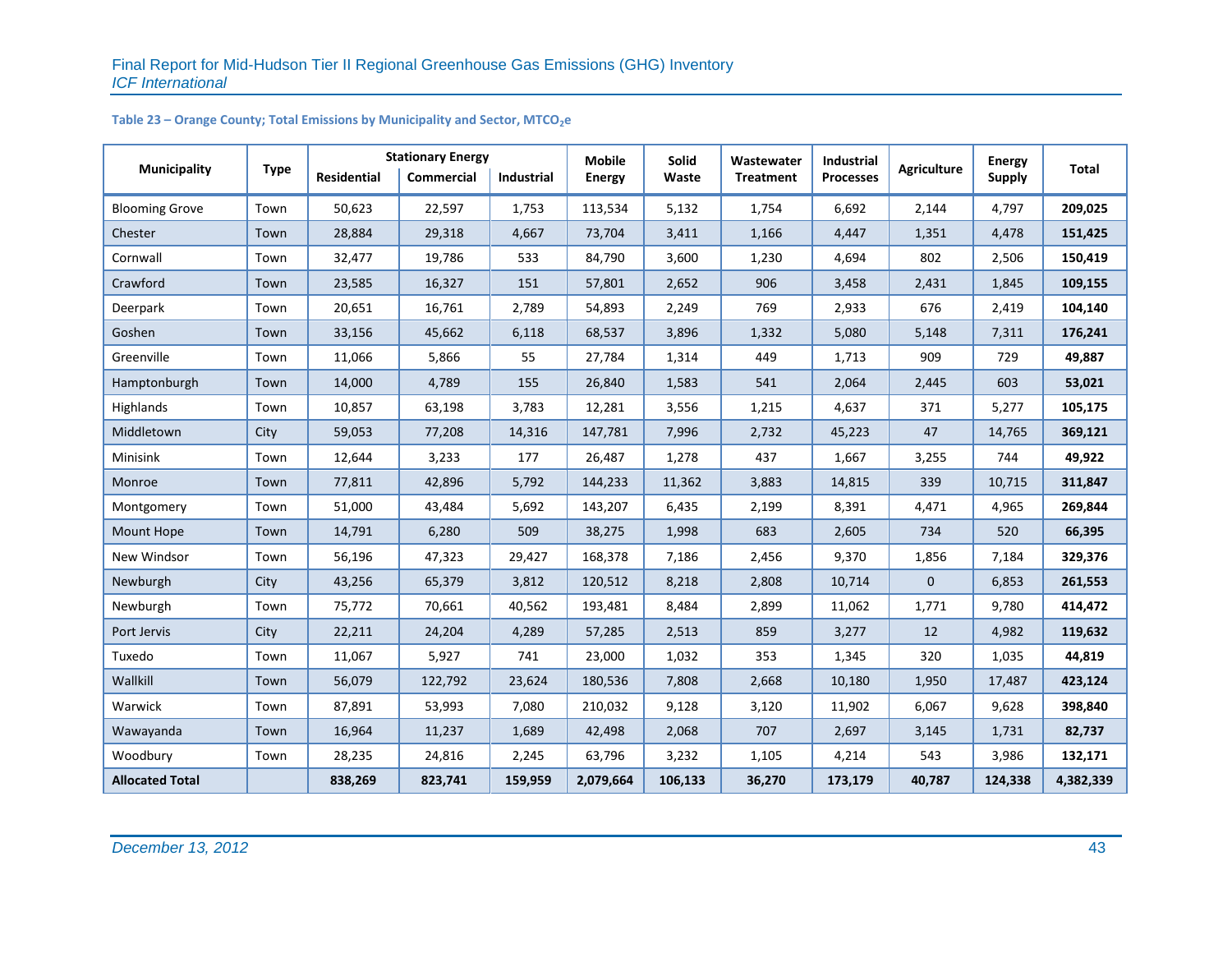| <b>Municipality</b>                        | <b>Type</b> |                    | <b>Stationary Energy</b> |                   | <b>Mobile</b> | <b>Solid</b> | Wastewater       | Industrial       | <b>Agriculture</b> | <b>Energy</b> | Total   |
|--------------------------------------------|-------------|--------------------|--------------------------|-------------------|---------------|--------------|------------------|------------------|--------------------|---------------|---------|
|                                            |             | <b>Residential</b> | <b>Commercial</b>        | <b>Industrial</b> | <b>Energy</b> | Waste        | <b>Treatment</b> | <b>Processes</b> |                    | <b>Supply</b> |         |
| Village emissions, included in town totals |             |                    |                          |                   |               |              |                  |                  |                    |               |         |
| Chester                                    | Village     | 7,331              | 13,425                   | 2,322             | 28,845        | 1,130        | 386              | 1,473            | $\mathcal{O}$      | 2,016         | 56,928  |
| Cornwall-on-Hudson                         | Village     | 9,315              | 4,751                    | 9                 | 19,173        | 859          | 294              | 1,120            | 23                 | 788           | 36,332  |
| Florida                                    | Village     | 8,007              | 5,387                    | 763               | 20,553        | 806          | 276              | 1,052            | 91                 | 1,256         | 38,191  |
| Goshen                                     | Village     | 14,068             | 22,162                   | 1,254             | 32,280        | 1,553        | 531              | 2,024            | 0                  | 3,630         | 77,502  |
| Greenwood Lake                             | Village     | 9,812              | 3,860                    | 423               | 21,224        | 898          | 307              | 1,171            | 9                  | 1,186         | 38,890  |
| Harriman                                   | Village     | 5,428              | 8,859                    | 1,496             | 18,824        | 690          | 236              | 900              | 42                 | 1,339         | 37,814  |
| <b>Highland Falls</b>                      | Village     | 7,378              | 5,068                    | 356               | 15,612        | 1,110        | 379              | 1,448            | 6                  | 705           | 32,062  |
| Kiryas Joel                                | Village     | 29,260             | 11,407                   | 1,284             | 27,238        | 5,743        | 1,963            | 7,489            | 3                  | 4,035         | 88,423  |
| Maybrook                                   | Village     | 5,392              | 5,460                    | 222               | 20,181        | 842          | 288              | 1,098            | 25                 | 654           | 34,162  |
| <b>Monroe</b>                              | Village     | 18,737             | 13,287                   | 2,001             | 47,614        | 2,381        | 814              | 3,105            | 0                  | 3,017         | 90,955  |
| Montgomery                                 | Village     | 5,798              | 3,811                    | 69                | 24,107        | 1,086        | 371              | 1,416            | 0                  | 494           | 37,152  |
| <b>Otisville</b>                           | Village     | 2,928              | 2,042                    | 77                | 7,937         | 304          | 104              | 396              | 8                  | 215           | 14,013  |
| South Blooming Grove                       | Village     | 9,932              | 5,035                    | 80                | 22,677        | 921          | 315              | 1,200            | 85                 | 1,379         | 41,625  |
| <b>Tuxedo Park</b>                         | Village     | 2,546              | 694                      | 59                | 2,991         | 177          | 61               | 231              | 9                  | 121           | 6,888   |
| <b>Unionville</b>                          | Village     | 1,517              | 613                      | 85                | 2,782         | 174          | 60               | 227              | 2                  | 207           | 5,667   |
| Walden                                     | Village     | 15,884             | 9,604                    | 1,970             | 49,303        | 1,986        | 679              | 2,590            | 14                 | 1,520         | 83,551  |
| <b>Warwick</b>                             | Village     | 14,294             | 13,639                   | 2,082             | 50,617        | 1,916        | 655              | 2,498            | 0                  | 2,745         | 88,445  |
| Washingtonville                            | Village     | 12,007             | 8,310                    | 1,043             | 38,906        | 1,679        | 574              | 2,190            | 322                | 1,306         | 66,336  |
| Woodbury                                   | Village     | 26,915             | 22,547                   | 1,864             | 58,534        | 3,042        | 1,040            | 3,966            | 0                  | 2,710         | 120,619 |

### Table 24 – Orange County; Total Emissions by Municipality and Sector, MTCO<sub>2</sub>e, Continued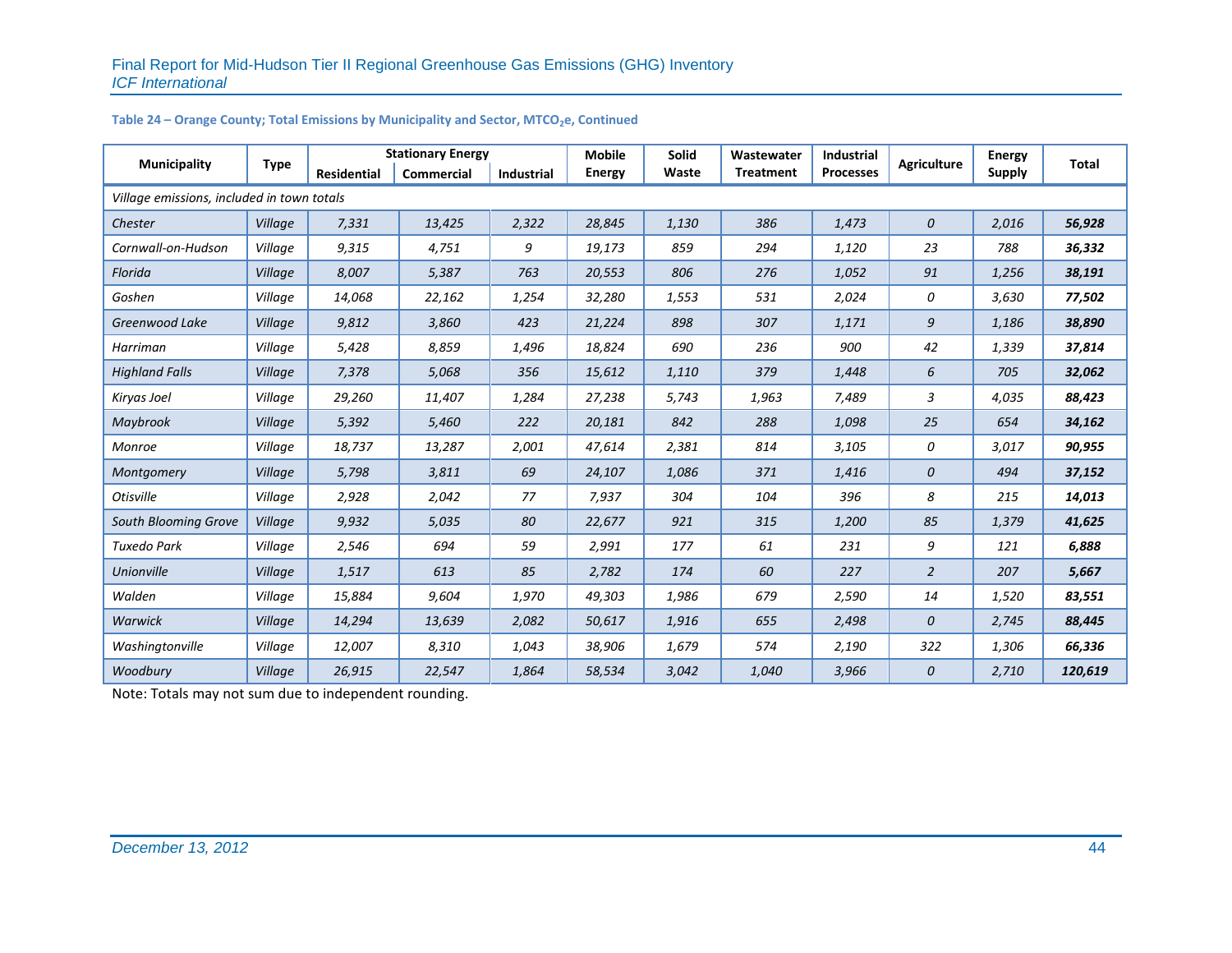|                                            |             | <b>Stationary Energy</b> |                   |                   | <b>Mobile</b> | <b>Solid</b> | Wastewater       | <b>Industrial</b> |                    | Energy        |           |
|--------------------------------------------|-------------|--------------------------|-------------------|-------------------|---------------|--------------|------------------|-------------------|--------------------|---------------|-----------|
| <b>Municipality</b>                        | <b>Type</b> | <b>Residential</b>       | <b>Commercial</b> | <b>Industrial</b> | Energy        | Waste        | <b>Treatment</b> | <b>Processes</b>  | <b>Agriculture</b> | <b>Supply</b> | Total     |
| Carmel                                     | Town        | 90,289                   | 59,094            | 8,632             | 329,339       | 2,618        | 3,337            | 12,733            | 1,873              | 6,044         | 513,960   |
| Kent                                       | Town        | 38,158                   | 12,204            | 24                | 136,234       | 1,031        | 1,314            | 5,014             | 1,205              | 1,474         | 196,656   |
| Patterson                                  | Town        | 24,962                   | 19,201            | 1,147             | 92,850        | 917          | 1,170            | 4,463             | 2,764              | 2,213         | 149,686   |
| Philipstown                                | Town        | 27,845                   | 10,954            | 20                | 75,784        | 737          | 940              | 3,586             | 1,956              | 1,106         | 122,930   |
| Putnam Valley                              | Town        | 33,481                   | 10,496            | 2                 | 116,212       | 901          | 1,149            | 4,383             | 1,080              | 1,356         | 169,060   |
| Southeast                                  | Town        | 46,148                   | 40,605            | 6,863             | 187,625       | 1,404        | 1,790            | 6,831             | 3,965              | 5,179         | 300,411   |
| <b>Allocated Total</b>                     |             | 418,899                  | 262,932           | 29,376            | 1,325,368     | 29,662       | 17,237           | 65,764            | 13,359             | 37,818        | 2,200,415 |
| Village emissions, included in town totals |             |                          |                   |                   |               |              |                  |                   |                    |               |           |
| <b>Brewster</b>                            | Village     | 4,715                    | 6,091             | $\overline{7}$    | 17,940        | 182          | 233              | 887               | 0                  | 640           | 30,695    |
| Cold Spring                                | Village     | 5,097                    | 2,895             | $\mathbf{1}$      | 13,505        | 154          | 196              | 747               | 6                  | 214           | 22,814    |
| Nelsonville                                | Village     | 1,576                    | 549               | 2                 | 4,738         | 48           | 61               | 233               | 34                 | 48            | 7,287     |

#### Table 25 – Putnam County; Total Emissions by Municipality and Sector, MTCO<sub>2</sub>e

Note: Totals may not sum due to independent rounding.

#### Table 26 – Rockland County; Total Emissions by Municipality and Sector, MTCO<sub>2</sub>e

| <b>Municipality</b>    | Type | <b>Stationary Energy</b> |                   |                   | Mobile    | <b>Solid</b> | Wastewater       | <b>Industrial</b> | <b>Agriculture</b> | <b>Energy</b> | Total     |
|------------------------|------|--------------------------|-------------------|-------------------|-----------|--------------|------------------|-------------------|--------------------|---------------|-----------|
|                        |      | <b>Residential</b>       | <b>Commercial</b> | <b>Industrial</b> | Energy    | Waste        | <b>Treatment</b> | Processes         |                    | <b>Supply</b> |           |
| Clarkstown             | Town | 236,290                  | 140,907           | 29,317            | 410,181   | 26,170       | 8,190            | 31,248            | 2,855              | 42,718        | 927,877   |
| Haverstraw             | Town | 73,405                   | 55,433            | 12,084            | 168,994   | 11,388       | 3,564            | 13,598            | 1,178              | 14,923        | 354,567   |
| Orangetown             | Town | 128,717                  | 155,935           | 38,034            | 214,800   | 15,298       | 4,788            | 18,266            | 1,654              | 32,823        | 610,314   |
| Ramapo                 | Town | 277,478                  | 164,732           | 36,368            | 422,741   | 39,353       | 12,316           | 46,989            | 6,016              | 51,696        | 1,057,690 |
| <b>Stony Point</b>     | Town | 44,519                   | 18,775            | 4,256             | 80,081    | 4,681        | 1,465            | 5,590             | 3,519              | 7,265         | 170,150   |
| <b>Allocated Total</b> |      | 1,451,579                | 960,802           | 166,132           | 3,596,392 | 134,544      | 57,751           | 220,334           | 41,463             | 205,515       | 6,834,513 |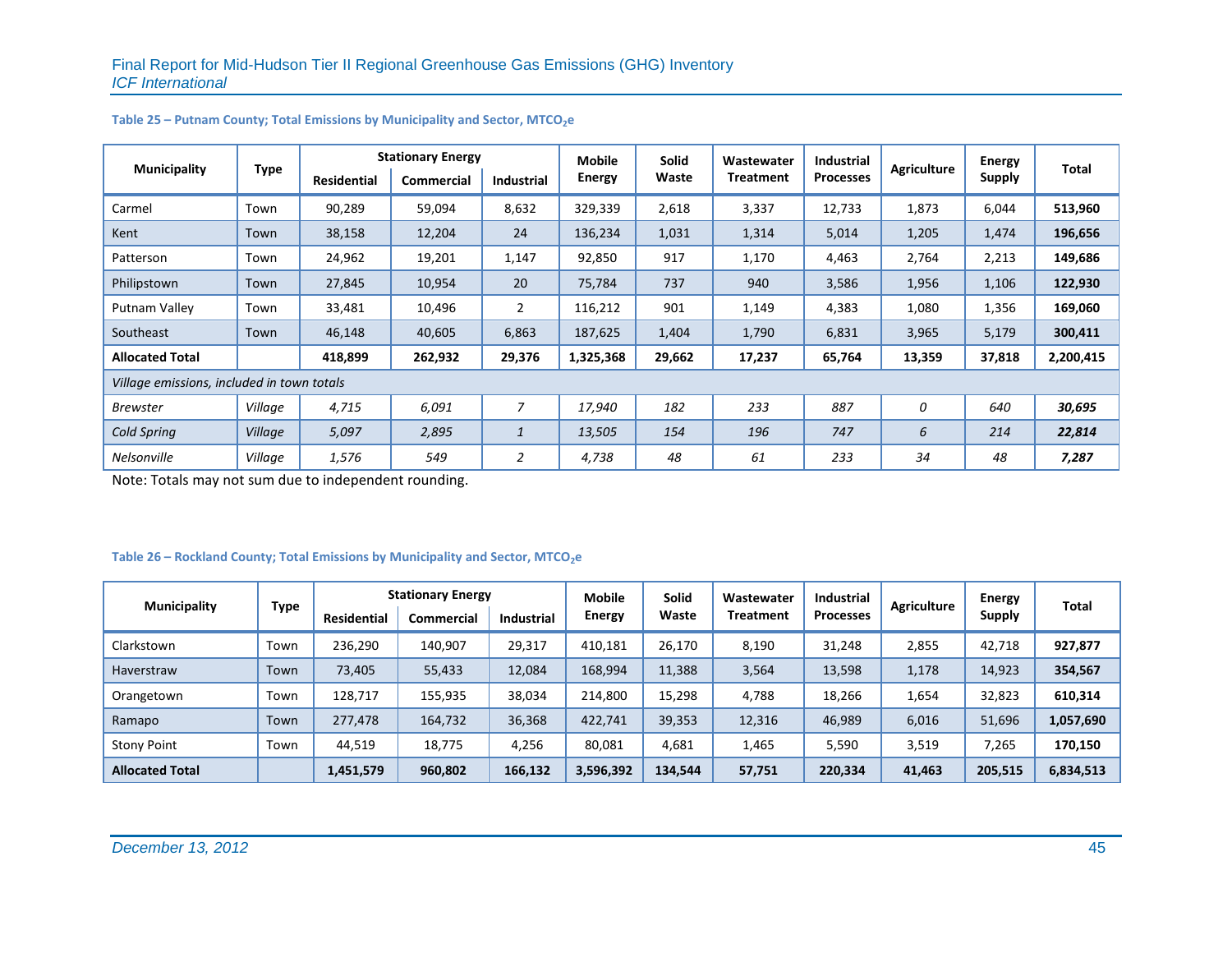| <b>Municipality</b>                        | <b>Type</b> |                    | <b>Stationary Energy</b> |            | <b>Mobile</b> | Solid | Wastewater       | Industrial       | <b>Agriculture</b> | <b>Energy</b> | <b>Total</b> |
|--------------------------------------------|-------------|--------------------|--------------------------|------------|---------------|-------|------------------|------------------|--------------------|---------------|--------------|
|                                            |             | <b>Residential</b> | Commercial               | Industrial | <b>Energy</b> | Waste | <b>Treatment</b> | <b>Processes</b> |                    | <b>Supply</b> |              |
|                                            |             |                    |                          |            |               |       |                  |                  |                    |               |              |
| Village emissions, included in town totals |             |                    |                          |            |               |       |                  |                  |                    |               |              |
| Airmont                                    | Village     | 23,720             | 12,306                   | 2,552      | 36,704        | 2,682 | 839              | 3,203            | 317                | 4,062         | 86,387       |
| <b>Chestnut Ridge</b>                      | Village     | 23,598             | 11,153                   | 2,400      | 34,330        | 2,461 | 770              | 2,938            | 826                | 4,095         | 82,571       |
| Grand View-on-<br>Hudson                   | Village     | 2,185              | 135                      | 24         | 1,281         | 89    | 28               | 106              | 0                  | 267           | 4,115        |
| Haverstraw                                 | Village     | 18,017             | 14,798                   | 3,370      | 40,730        | 3,702 | 1,159            | 4,421            | 0                  | 4,066         | 90,263       |
| Hillburn                                   | Village     | 2,368              | 4,355                    | 848        | 4,353         | 296   | 93               | 353              | 173                | 710           | 13,548       |
| <b>Kaser</b>                               | Village     | 5,728              | 292                      | 36         | 4,485         | 1,468 | 460              | 1,753            | 4                  | 656           | 14,883       |
| Montebello                                 | Village     | 17,047             | 9,863                    | 2,112      | 18,386        | 1,407 | 440              | 1,680            | 714                | 3,093         | 54,743       |
| New Hempstead                              | Village     | 13,925             | 3,491                    | 746        | 17,320        | 1,595 | 499              | 1,905            | 606                | 1,976         | 42,065       |
| New Square                                 | Village     | 9,996              | 2,190                    | 448        | 6,151         | 2,159 | 676              | 2,577            | 61                 | 1,370         | 25,628       |
| Nyack                                      | Village     | 14,610             | 20,230                   | 4,583      | 40,729        | 2,103 | 658              | 2,511            | 40                 | 4,318         | 89,782       |
| Piermont                                   | Village     | 6,680              | 3,567                    | 786        | 18,736        | 780   | 244              | 932              | 11                 | 1,190         | 32,927       |
| Pomona                                     | Village     | 15,247             | 6,504                    | 1,342      | 15,979        | 965   | 302              | 1,152            | 63                 | 2,417         | 43,971       |
| Sloatsburg                                 | Village     | 8,754              | 2,504                    | 483        | 15,910        | 945   | 296              | 1,128            | 82                 | 1,143         | 31,245       |
| South Nyack                                | Village     | 7,724              | 3,475                    | 789        | 9,408         | 1,091 | 341              | 1,303            | 60                 | 1,315         | 25,506       |
| <b>Spring Valley</b>                       | Village     | 33,609             | 34,810                   | 7,931      | 95,224        | 9,744 | 3,050            | 11,635           | 11                 | 8,245         | 204,259      |
| Suffern                                    | Village     | 23,879             | 40,853                   | 9,329      | 61,917        | 3,333 | 1,043            | 3,980            | 27                 | 7,955         | 152,316      |
| <b>Upper Nyack</b>                         | Village     | 7,526              | 1,758                    | 368        | 10,479        | 641   | 201              | 766              | 134                | 1,088         | 22,960       |
| <b>Wesley Hills</b>                        | Village     | 16,719             | 1,627                    | 310        | 19,697        | 1,750 | 548              | 2,089            | 144                | 2,064         | 44,947       |
| West Haverstraw                            | Village     | 18,499             | 14,236                   | 3,184      | 47,865        | 3,160 | 989              | 3,773            | 27                 | 3,953         | 95,688       |

#### Table 27 – Rockland County; Total Emissions by Municipality and Sector, MTCO<sub>2</sub>e, Continued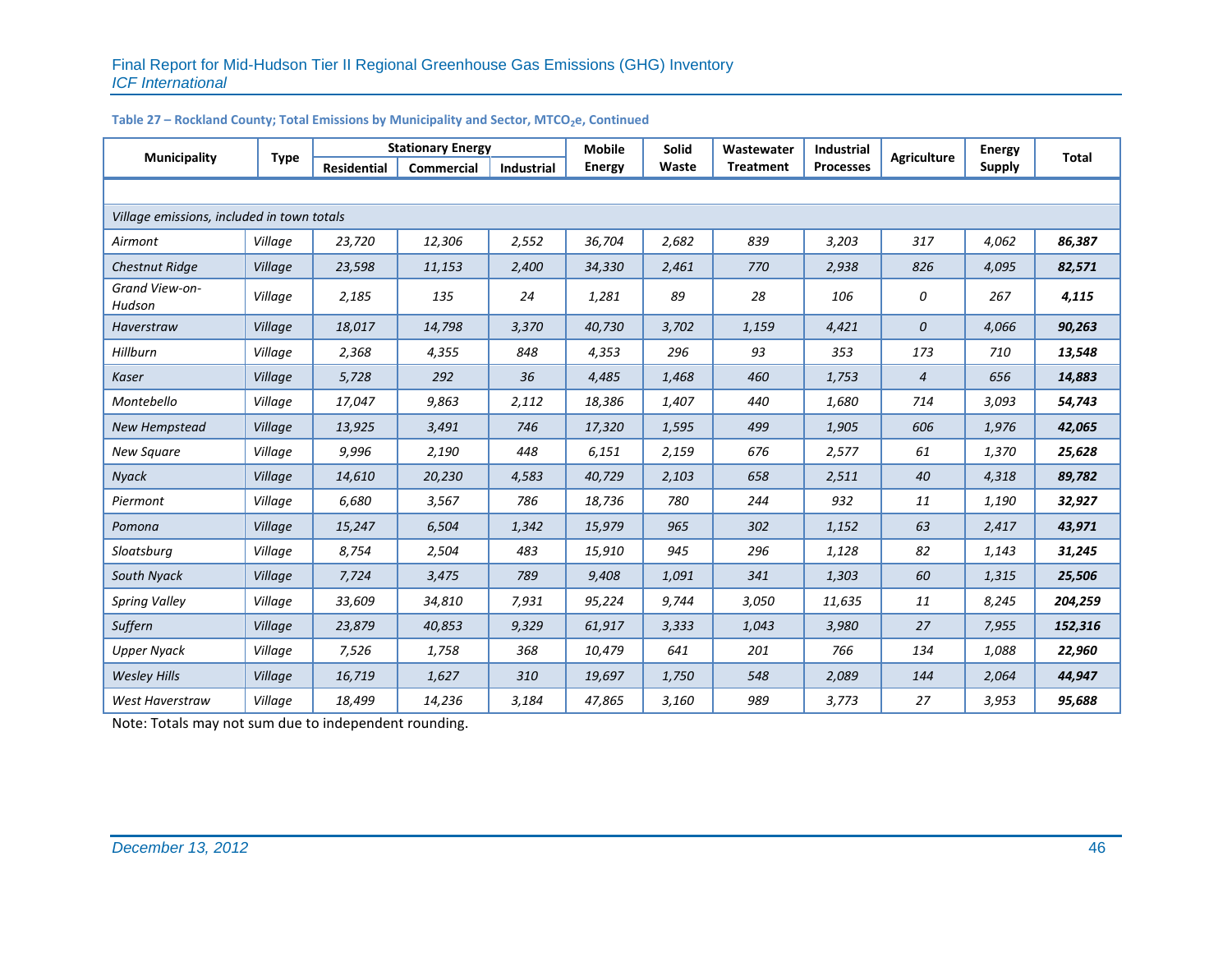|                                            | <b>Type</b> | <b>Stationary Energy</b> |                   |                | <b>Mobile</b> | Solid  | Wastewater       | Industrial       | <b>Agriculture</b> | <b>Energy</b> | <b>Total</b> |
|--------------------------------------------|-------------|--------------------------|-------------------|----------------|---------------|--------|------------------|------------------|--------------------|---------------|--------------|
| <b>Municipality</b>                        |             | Residential              | <b>Commercial</b> | Industrial     | <b>Energy</b> | Waste  | <b>Treatment</b> | <b>Processes</b> |                    | <b>Supply</b> |              |
| Bethel                                     | Town        | 15,372                   | 7,469             | 12             | 25,412        | 1,395  | 414              | 1,579            | 2,976              | 797           | 55,427       |
| Callicoon                                  | Town        | 9,794                    | 4,511             | 38             | 23,299        | 1,002  | 297              | 1,135            | 3,360              | 357           | 43,793       |
| Cochecton                                  | Town        | 3,842                    | 1,879             | 287            | 8,539         | 450    | 133              | 509              | 1,716              | 176           | 17,533       |
| Delaware                                   | Town        | 7,409                    | 6,245             | 21             | 17,526        | 876    | 260              | 991              | 2,662              | 451           | 36,441       |
| Fallsburg                                  | Town        | 28,929                   | 22,309            | 4,216          | 45,520        | 4,220  | 1,252            | 4,777            | 806                | 2,442         | 114,471      |
| Forestburgh                                | Town        | 3,020                    | 1,029             | 29             | 6,408         | 269    | 80               | 304              | 34                 | 88            | 11,260       |
| Fremont                                    | Town        | 3,945                    | 1,576             | 85             | 9,081         | 453    | 134              | 513              | 2,432              | 242           | 18,459       |
| Highland                                   | Town        | 7,621                    | 3,573             | $\mathbf 0$    | 14,813        | 830    | 246              | 939              | 139                | 330           | 28,490       |
| Liberty                                    | Town        | 24,450                   | 19,220            | 3,250          | 54,797        | 3,242  | 962              | 3,669            | 2,476              | 1,694         | 113,760      |
| Lumberland                                 | Town        | 7,079                    | 2,934             | 125            | 15,201        | 809    | 240              | 916              | 69                 | 237           | 27,611       |
| Mamakating                                 | Town        | 32,664                   | 13,640            | 586            | 77,551        | 3,963  | 1,176            | 4,486            | 505                | 936           | 135,507      |
| Neversink                                  | Town        | 9,963                    | 4,254             | $\overline{7}$ | 21,530        | 1,166  | 346              | 1,320            | 553                | 324           | 39,464       |
| Rockland                                   | Town        | 11,045                   | 6,309             | 1              | 23,259        | 1,238  | 367              | 1,401            | 1,423              | 529           | 45,572       |
| Thompson                                   | Town        | 41,211                   | 38,771            | 889            | 83,561        | 5,020  | 1,489            | 5,682            | 461                | 3,223         | 180,306      |
| Tusten                                     | Town        | 4,506                    | 2,186             | 97             | 8,534         | 497    | 147              | 562              | 271                | 199           | 16,999       |
| <b>Allocated Total</b>                     |             | 311,080                  | 229,187           | 30,764         | 670,212       | 44,058 | 13,375           | 51,027           | 20,227             | 35,333        | 1,405,263    |
| Village emissions, included in town totals |             |                          |                   |                |               |        |                  |                  |                    |               |              |
| Bloomingburg                               | Village     | 834                      | 526               | 39             | 2,230         | 138    | 41               | 156              | $\overline{z}$     | 42            | 4,012        |
| Jeffersonville                             | Village     | 975                      | 874               | 0              | 2,239         | 118    | 35               | 133              | 4                  | 60            | 4,439        |
| Liberty                                    | Village     | 7,911                    | 8,478             | 3,200          | 21,112        | 1,440  | 427              | 1,630            | 0                  | 762           | 44,962       |
| Monticello                                 | Village     | 12,996                   | 15,038            | 22             | 34,114        | 2,206  | 654              | 2,497            | 26                 | 1,065         | 68,617       |
| Woodridge                                  | Village     | 2,181                    | 1,682             | 3,440          | 4,648         | 278    | 82               | 314              | 4                  | 380           | 13,009       |
| Wurtsboro                                  | Village     | 2,733                    | 1,670             | 132            | 6,558         | 409    | 121              | 462              | 6                  | 127           | 12,219       |

#### Table 28 – Sullivan County; Total Emissions by Municipality and Sector, MTCO<sub>2</sub>e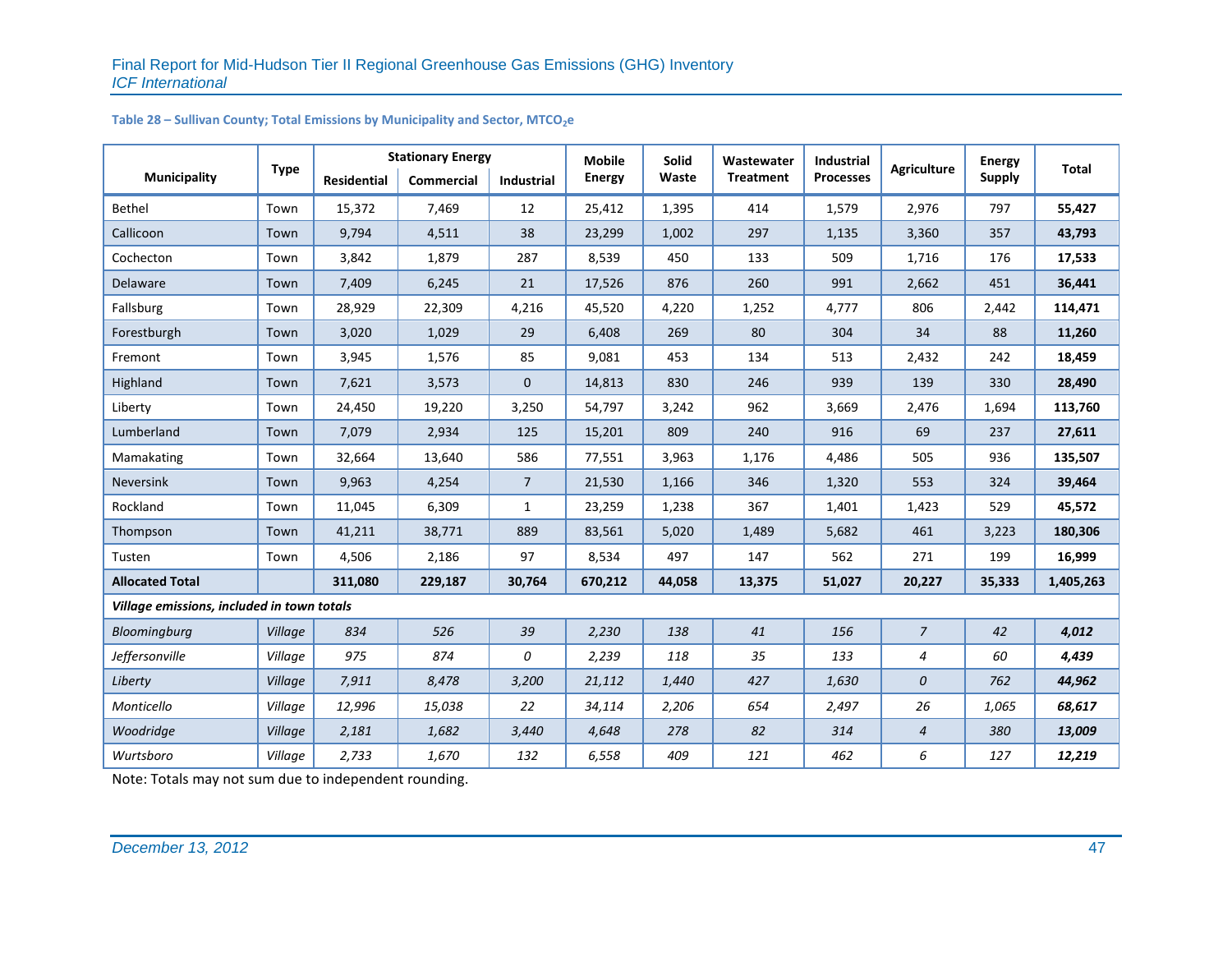|                        |             | <b>Stationary Energy</b> |            |              | <b>Mobile</b> | <b>Solid</b> | Wastewater       | <b>Industrial</b> |              | <b>Energy</b> | <b>Total</b> |
|------------------------|-------------|--------------------------|------------|--------------|---------------|--------------|------------------|-------------------|--------------|---------------|--------------|
| <b>Municipality</b>    | <b>Type</b> | <b>Residential</b>       | Commercial | Industrial   | <b>Energy</b> | Waste        | <b>Treatment</b> | <b>Processes</b>  | Agriculture  | <b>Supply</b> |              |
| Denning                | Town        | 1,591                    | 1,082      | 0            | 3,774         | 109          | 54               | 205               | 158          | 114           | 7,088        |
| <b>Esopus</b>          | Town        | 22,124                   | 14,795     | 689          | 54,415        | 1,794        | 880              | 3,356             | 402          | 1,436         | 99,889       |
| Gardiner               | Town        | 15,538                   | 7,406      | 41           | 34,546        | 1,133        | 556              | 2,121             | 1,778        | 669           | 63,788       |
| Hardenburgh            | Town        | 588                      | 252        | $\mathbf{0}$ | 959           | 47           | 23               | 88                | 743          | 31            | 2,733        |
| Hurley                 | Town        | 19,457                   | 6,995      | 21           | 40,341        | 1,253        | 614              | 2,344             | 97           | 505           | 71,627       |
| Kingston               | City        | 53,832                   | 71,126     | 2,252        | 140,380       | 4,740        | 2,325            | 8,869             | $\mathbf{0}$ | 6,723         | 290,246      |
| Kingston               | Town        | 2,978                    | 1,799      | 67           | 5,922         | 176          | 86               | 330               | 78           | 124           | 11,560       |
| Lloyd                  | Town        | 23,325                   | 19,839     | 1,950        | 60,924        | 2,155        | 1,057            | 4,032             | 634          | 1,903         | 115,819      |
| Marbletown             | Town        | 17,471                   | 7,988      | 1,189        | 33,648        | 1,112        | 545              | 2,081             | 984          | 650           | 65,669       |
| Marlborough            | Town        | 23,688                   | 12,953     | 3,530        | 51,223        | 1,747        | 857              | 3,269             | 1,271        | 1,225         | 99,764       |
| New Paltz              | Town        | 23,657                   | 29,821     | 198          | 50,284        | 2,778        | 1,362            | 5,198             | 1,198        | 2,133         | 116,628      |
| Olive                  | Town        | 13,736                   | 7,071      | 232          | 26,804        | 877          | 430              | 1,640             | 143          | 645           | 51,577       |
| Plattekill             | Town        | 24,638                   | 12,227     | 6            | 57,644        | 2,083        | 1,021            | 3,897             | 875          | 1,295         | 103,686      |
| Rochester              | Town        | 21,973                   | 10,836     | 21           | 45,439        | 1,451        | 711              | 2,714             | 1,178        | 945           | 85,269       |
| Rosendale              | Town        | 17,726                   | 10,067     | 3            | 40,744        | 1,205        | 591              | 2,255             | 243          | 761           | 73,596       |
| Saugerties             | Town        | 51,913                   | 30,236     | 47,847       | 120,027       | 3,865        | 1,895            | 7,231             | 799          | 3,473         | 267,287      |
| Shandaken              | Town        | 10,622                   | 7,025      | 0            | 21,237        | 612          | 300              | 1,145             | 159          | 603           | 41,703       |
| Shawangunk             | Town        | 27,997                   | 12,852     | 4,544        | 59,440        | 2,843        | 1,394            | 5,320             | 3,494        | 1,433         | 119,317      |
| Ulster                 | Town        | 30,184                   | 53,564     | 1,819        | 80,940        | 2,445        | 1,199            | 4,576             | 464          | 4,075         | 179,266      |
| Wawarsing              | Town        | 27,295                   | 22,757     | 686          | 60,208        | 2,610        | 1,280            | 4,884             | 777          | 1,928         | 122,425      |
| Woodstock              | Town        | 20,922                   | 9,229      | 1,079        | 27,619        | 1,167        | 572              | 2,184             | 172          | 1,015         | 63,958       |
| <b>Allocated Total</b> |             | 451,256                  | 349,919    | 66,172       | 1,016,519     | 36,203       | 17,754           | 67,738            | 15,645       | 31,688        | 2,052,894    |

# Table 29 – Ulster County; Total Emissions by Municipality and Sector, MTCO<sub>2</sub>e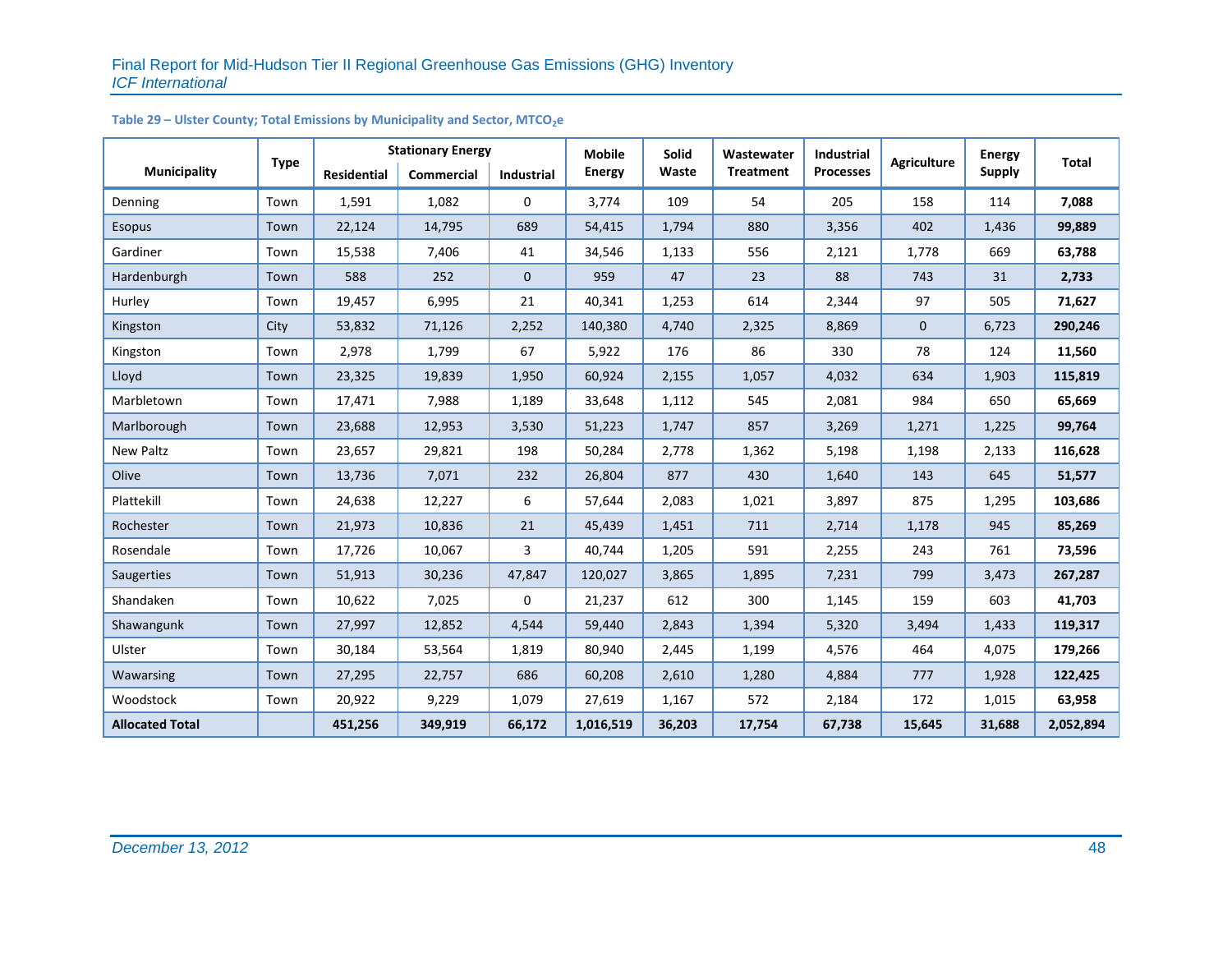| <b>Municipality</b>                        | Type    | <b>Stationary Energy</b> |                   |                   | <b>Mobile</b> | <b>Solid</b> | Wastewater       | <b>Industrial</b> | Agriculture | Energy        | Total  |
|--------------------------------------------|---------|--------------------------|-------------------|-------------------|---------------|--------------|------------------|-------------------|-------------|---------------|--------|
|                                            |         | <b>Residential</b>       | <b>Commercial</b> | <b>Industrial</b> | <b>Energy</b> | Waste        | <b>Treatment</b> | <b>Processes</b>  |             | <b>Supply</b> |        |
| Village emissions, included in town totals |         |                          |                   |                   |               |              |                  |                   |             |               |        |
| Ellenville                                 | Village | 8,688                    | 6,842             | 468               | 20,413        | 820          | 402              | 1,535             | 11          | 581           | 39,760 |
| <b>New Paltz</b>                           | Village | 6,572                    | 17,642            | 14                | 14,916        | 1,353        | 663              | 2,531             |             | 1,222         | 44,912 |
| <b>Saugerties</b>                          | Village | 10,787                   | 10,290            | 29                | 27,164        | 788          | 386              | 1,474             | 0           | 980           | 51,898 |

#### Table 30 – Ulster County; Total Emissions by Municipality and Sector, MTCO<sub>2</sub>e, Continued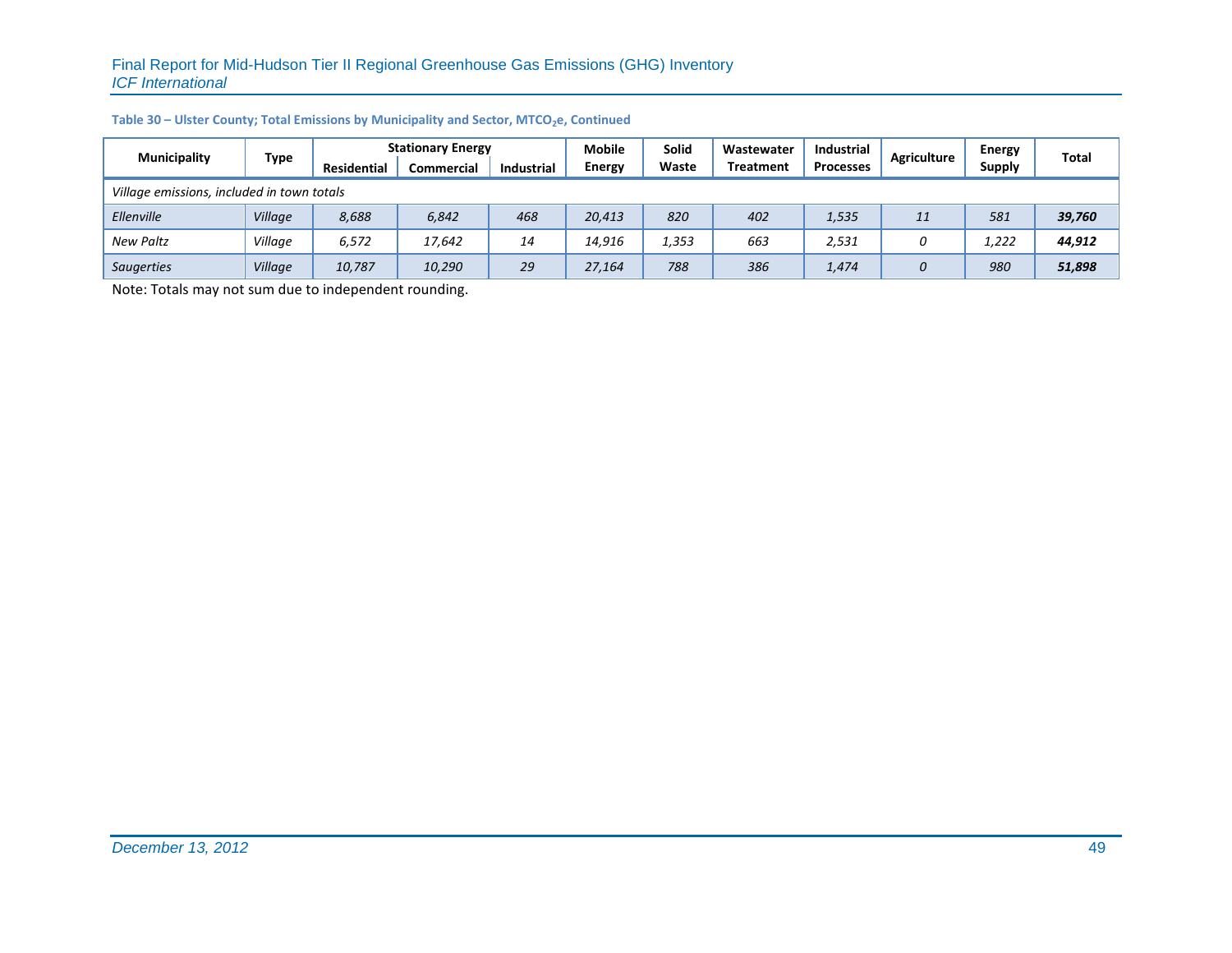| <b>Municipality</b>    | <b>Type</b> |             | <b>Stationary Energy</b> |            | <b>Mobile</b> | Solid  | Wastewater       | Industrial<br><b>Agriculture</b> |        | <b>Energy</b> | <b>Total</b> |
|------------------------|-------------|-------------|--------------------------|------------|---------------|--------|------------------|----------------------------------|--------|---------------|--------------|
|                        |             | Residential | Commercial               | Industrial | <b>Energy</b> | Waste  | <b>Treatment</b> | <b>Processes</b>                 |        | <b>Supply</b> |              |
| Bedford                | Town        | 54,782      | 43,096                   | 1,166      | 63,690        | 1,006  | 1,686            | 6,434                            | 2,325  | 5,394         | 179,580      |
| Cortlandt              | Town        | 111,556     | 85,325                   | 56,589     | 182,826       | 2,413  | 4,046            | 15,438                           | 913    | 18,623        | 477,729      |
| Eastchester            | Town        | 89,835      | 74,569                   | 4,058      | 137,667       | 1,877  | 3,149            | 12,012                           | 15     | 13,041        | 336,224      |
| Greenburgh             | Town        | 246,273     | 252,032                  | 20,933     | 378,628       | 5,128  | 8,600            | 32,812                           | 191    | 37,532        | 982,130      |
| Harrison               | Town        | 73,897      | 82,952                   | 7,909      | 99,389        | 1,594  | 2,673            | 10,197                           | 283    | 12,161        | 291,055      |
| Lewisboro              | Town        | 41,544      | 25,352                   | 27         | 54,436        | 720    | 1,207            | 4,607                            | 847    | 3,116         | 131,856      |
| Mamaroneck             | Town        | 84,533      | 62,320                   | 3,284      | 101,730       | 1,691  | 2,837            | 10,822                           | 12     | 10,826        | 278,054      |
| <b>Mount Kisco</b>     | Town        | 25,174      | 36,158                   | 3,324      | 47,809        | 631    | 1,058            | 4,037                            | 29     | 4,545         | 122,765      |
| Mount Pleasant         | Town        | 115,776     | 115,420                  | 10,078     | 168,665       | 2,536  | 4,254            | 16,229                           | 1,278  | 16,061        | 450,298      |
| Mount Vernon           | City        | 146,601     | 143,773                  | 7,409      | 282,854       | 3,904  | 6,547            | 24,977                           | 6      | 16,882        | 632,953      |
| New Castle             | Town        | 60,028      | 31,945                   | 1,481      | 64,474        | 1,019  | 1,709            | 6,521                            | 500    | 5,535         | 173,212      |
| New Rochelle           | City        | 180,752     | 160,383                  | 8,476      | 289,423       | 4,470  | 7,497            | 28,604                           | 6      | 25,079        | 704,692      |
| North Castle           | Town        | 36,651      | 36,055                   | 3,774      | 42,141        | 687    | 1,152            | 4,395                            | 656    | 4,535         | 130,046      |
| North Salem            | Town        | 16,262      | 10,312                   | 21         | 21,876        | 296    | 497              | 1,894                            | 2,088  | 1,244         | 54,490       |
| Ossining               | Town        | 88,606      | 78,930                   | 4,890      | 150,037       | 2,185  | 3,665            | 13,984                           | 256    | 12,203        | 354,756      |
| Peekskill              | City        | 52,469      | 51,159                   | 2,834      | 99,822        | 1,368  | 2,294            | 8,754                            | 58     | 7,133         | 225,891      |
| Pelham                 | Town        | 34,881      | 24,364                   | 1,378      | 44,288        | 719    | 1,206            | 4,601                            | 0      | 4,260         | 115,698      |
| Pound Ridge            | Town        | 22,152      | 9,184                    | $\pmb{0}$  | 20,245        | 296    | 497              | 1,894                            | 624    | 1,399         | 56,291       |
| Rye                    | City        | 49,489      | 35,090                   | 2,267      | 56,077        | 912    | 1,529            | 5,835                            | 0      | 6,597         | 157,797      |
| Rye                    | Town        | 109,458     | 105,270                  | 7,189      | 174,799       | 2,664  | 4,468            | 17,048                           | 108    | 16,077        | 437,080      |
| Scarsdale              | Town        | 61,847      | 24,501                   | 580        | 49,337        | 996    | 1,670            | 6,372                            | 14     | 7,231         | 152,548      |
| Somers                 | Town        | 64,255      | 42,647                   | 7,176      | 104,797       | 1,185  | 1,988            | 7,585                            | 2,060  | 6,287         | 237,980      |
| <b>White Plains</b>    | City        | 136,157     | 180,138                  | 15,175     | 230,334       | 3,298  | 5,531            | 21,103                           | 23     | 23,180        | 614,939      |
| Yonkers                | City        | 409,705     | 414,387                  | 107,740    | 784,721       | 11,368 | 19,066           | 72,742                           | 55     | 68,249        | 1,888,033    |
| Yorktown               | Town        | 102,371     | 76,197                   | 12,959     | 189,179       | 2,093  | 3,510            | 13,393                           | 847    | 10,136        | 410,685      |
| <b>Allocated Total</b> |             | 2,360,271   | 2,158,462                | 289,552    | 3,775,553     | 54,052 | 90,651           | 345,857                          | 10,868 | 331,932       | 9,417,199    |

#### Table 31 – Westchester County; Total Emissions by Municipality and Sector, MTCO<sub>2</sub>e

**December 13, 2012** 50